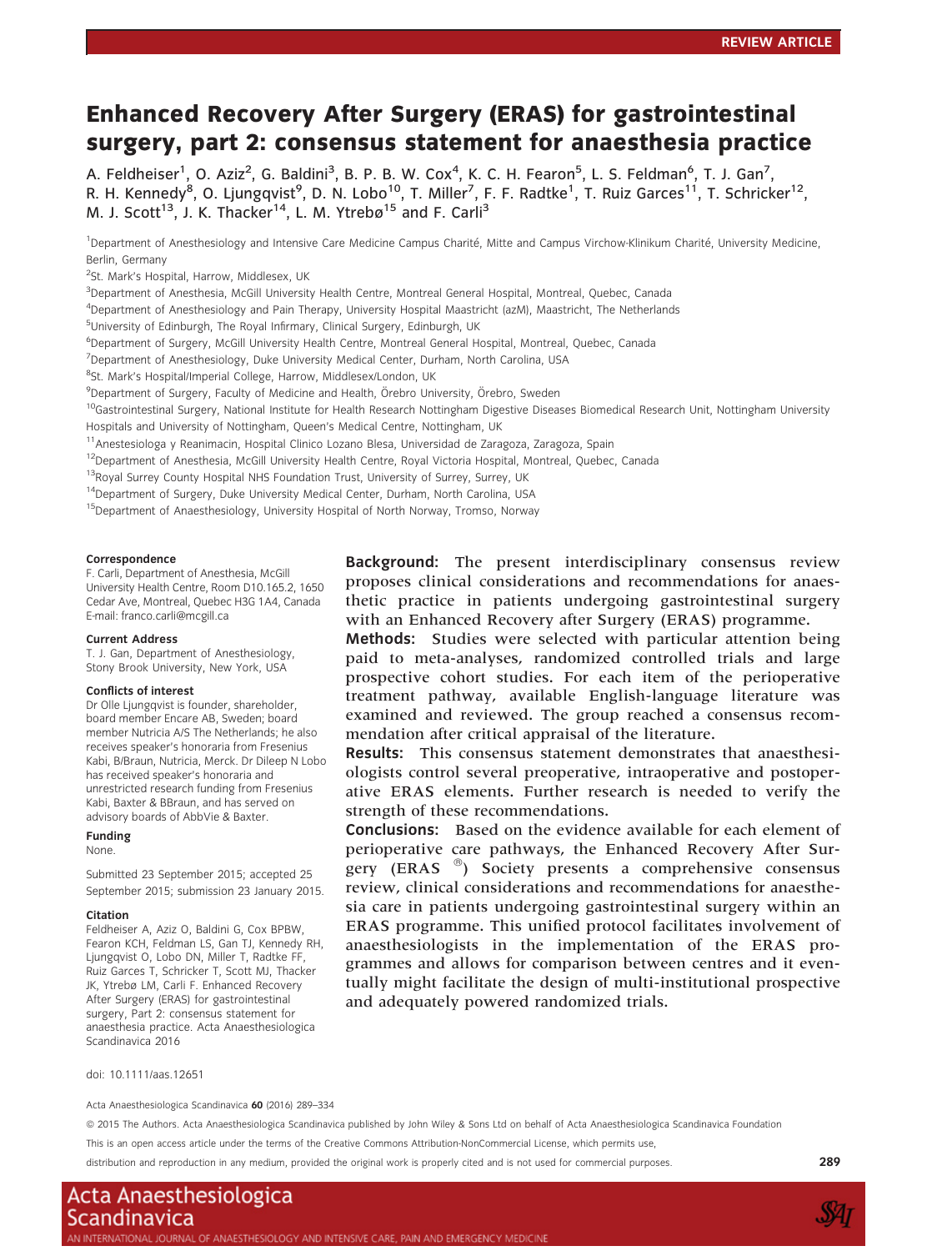### Editorial comment: what this article tells us

This consensus paper includes a number of recommendations to enhance recovery in patients undergoing gastrointestinal surgery. Preoperatively, optimization of medical disease and cessation of smoking and alcohol intake are emphasized. Prevention of nausea and vomiting is important. Careful titration of anaesthetics and ensuring full recovery of neuromuscular blockade are recommended. During surgery, there should be normal values of arterial oxygen level, intraoperative temperature and glucose concentration. The article also includes recommendations regarding fluid therapy, opioid-sparing analgesia and mobilization.

Over 234 million major surgical procedures are performed globally each  $year<sup>1</sup>$  and despite advances in surgical and anaesthetic care, morbidity after abdominal surgery is still high<sup>2</sup>. Fast-track or enhanced recovery after surgery (ERAS) clinical pathways have been proposed to improve the quality of perioperative care with the aim of attenuating the loss of functional capacity and accelerating the recovery process<sup>3</sup>.

The ERAS pathways reduce the delay until full recovery after major abdominal surgery by attenuating surgical stress and maintaining postoperative physiological functions. The implementation of the ERAS pathways has been shown to impact positively in reducing postoperative morbidity, and as a consequence, length of stay in hospital (LOSH) and its related costs $4-9$ .

In recent years, several studies have highlighted the impact of the anaesthetic management on postoperative morbidity and mortality<sup>10–13</sup>. In view of the evidence that many elements of the ERAS programme published by the ERAS Society in 2009 are of related to anaesthetic care, it is imperative that guidelines on perioperative care include recommendations approved by an interdisciplinary team comprising anaesthesiologists and surgeons<sup>3</sup>.

As a follow-up of the previous manuscript<sup>14</sup> where the pathophysiological basis of the ERAS were analysed, this article represents an effort of the ERAS Society [\(www.erassociety.org](http://www.erassociety.org)) to present a consensus review of clinical considerations, including recommendations, for optimal anaesthesia care for patients undergoing gastrointestinal surgery within the ERAS programme. It is not the purpose of this manuscript to provide detailed information about each single ERAS element and for each type of gastrointestinal surgical procedure. Most of the ERAS elements have been already discussed extensively, specifically for different types of surgical procedures, as well the quality of evidence supporting each ERAS element<sup>15-19</sup>. It must be acknowledged that evidence supporting some of the ERAS elements still remains controversial.

### Methods

An interdisciplinary group of physicians, anaesthesiologists and surgeons who are experts in the field of ERAS programmes were invited to participate in the preparation of this consensus statement.

### Literature search

The authors met in October 2012 and the topics for inclusion were agreed upon and allocated. The principal literature search utilized MEDLINE, Embase and Cochrane databases to identify contributions related to the topic published between January 1966 and May 2014. Medical Subject Headings (MeSH) terms were used, as were accompanying entry terms for the patient group, interventions and outcomes. Key words included "'anesthesia", "anaesthesia", "analgesia", "surgery", "'enhanced recovery'' and "'fast track''. Reference lists of all eligible articles were checked for other relevant studies. Conference proceedings were not searched. Expert contributions came from within the ERAS Society Working Party.

## Study selection, assessment and data analyses of the identified trials

Based on the literature search, titles and abstracts were screened by individual reviewers to identify reviews, case series, non-randomized studies, randomized control studies, meta-analyses and systematic reviews that were considered for each individual topic. Discrepancies in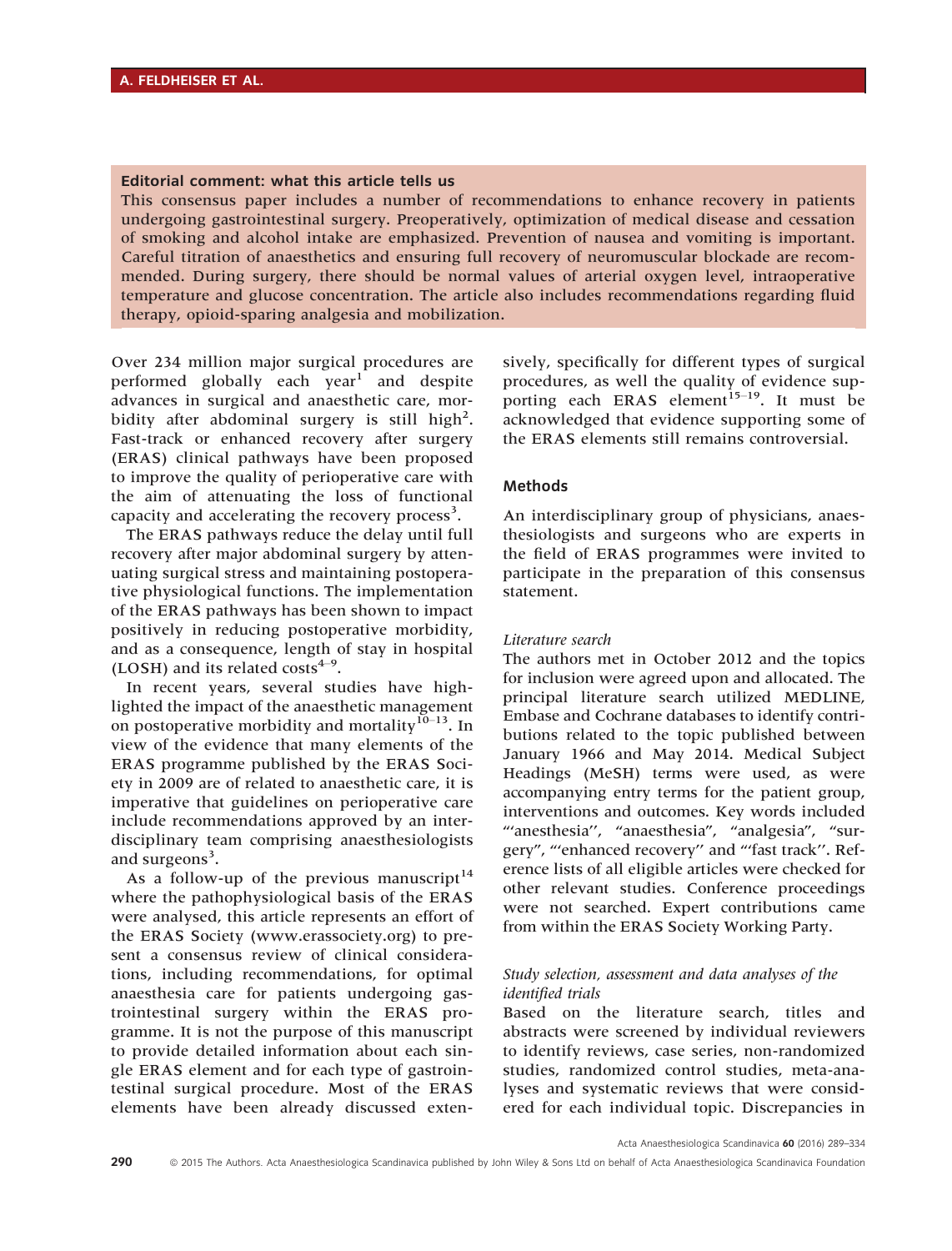judgment were resolved by the senior author and during committee meetings of the ERAS Society Working Party.

### Recommendations

Recommendations were made by the panel based on the evidence supporting each ERAS element. Specifically, "Strong recommendations" indicate that the panel was confident that the desirable effects of adherence to a recommendation outweighed the undesirable effects. "Weak recommendations" indicate that the desirable effects of adherence to a recommendation probably outweighed the undesirable effects, but the panel was less confident. Recommendations were based on the balance between desirable and undesirable effects, and on values and preferences.

## Part A. Preoperative ERAS elements

## An ERAS approach to preoperative evaluation

### Pre-admission risk stratification

Risk scoring systems have been used to try and identify which patients are at higher risk of death and complications from major surgery. Up to 80% of postoperative deaths come from this high-risk group<sup>20</sup>. It is imperative not only to provide patients with an overview of the risk of surgery but also to select those patients for further investigation and optimization and decide which perioperative care pathway the patients should be on for resource allocation. In a major retrospective study in the USA, Khuri et al. analysed data on 105,951 patients undergoing a variety of different specialty major surgical procedures. The striking result was that if patients had a major complication within 30 days of surgery then it reduced median survival by  $69\%$  at 8 years<sup>21</sup>. Therefore, identification for risk factors for any major complication of surgery is also important.

Scoring systems for surgery. Many different scoring systems, some of them procedure-specific, have been developed for patients undergoing surgery. The purpose of this section is to give an over-

view of the most common scoring system use in clinical practice beside the well known American Society of Anesthesiologists (ASA) physical status score.

POSSUM scores: in 1991, Copeland et al. described the POSSUM (Physiological and Operative Severity Scoring for the enUmeration of Mortality and morbidity) scoring system for general surgical patients<sup>22</sup>. This is a two part scoring system based on physiological assessment (12 variables) and operative severity (six variables). Each variable has a 1–4 point range depending on severity. The system predicts 30 day risk for mortality (matrix for the 50% prediction of risk of mortality: specificity =  $99.3\%$ and sensitivity =  $54.1\%$ ) and morbidity (matrix for the 50% prediction of risk of morbidity: specificity =  $92.4\%$  and sensitivity =  $52.1\%$ ). The Portsmouth POSSUM (P-POSSUM) better predicts postoperative mortality<sup>23</sup>, as the original POSSUM logistic regression equation overpredicts mortality especially in low-risk patients. POSSUM has been also modified slightly for different specialties such as colorectal<sup>24</sup>, oesophageal<sup>25</sup> and vascular surgery<sup>26</sup> to try and improve sensitivity and specificity for these specialties.

Assessing cardiac risk in non-cardiac surgery—Cardiovascular risk can be predicted by multivariate risk incidences that include clinical and surgical criteria, and biological markers<sup>27-29</sup>. These tools have been incorporated in the recent ACC/AHA 2014 guidelines on perioperative cardiovascular evaluation and care for non-cardiac surgery.<sup>30</sup>

The Lee index—The Lee Index is a modification of the original Goldman cardiac risk index $31$ . It comprises six independent clinical determinants of major perioperative cardiac events:

- 1. History of ischaemic heart disease (IHD)
- 2. History of cerebrovascular disease
- 3. Heart failure
- 4. Preoperative insulin treatment for diabetes mellitus
- 5. Serum creatinine  $> 177$   $\mu$ mol/l
- 6. High-risk type of surgery

Acta Anaesthesiologica Scandinavica 60 (2016) 289–334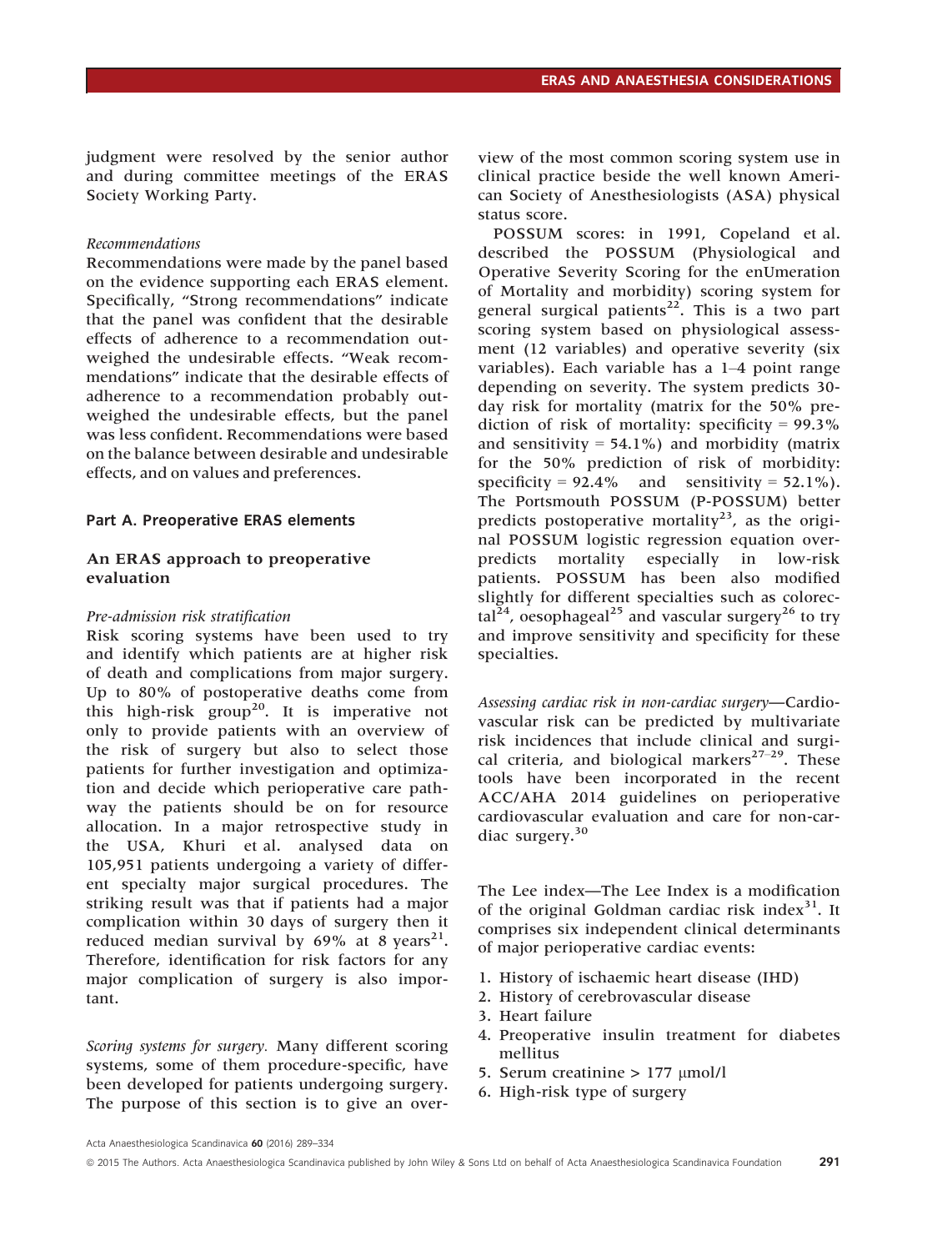All factors contribute 1 point equally to the index, and for patients with an index of 0, 1, 2 and 3 points the incidence of major cardiac complications is estimated at 0.4%, 0.9%, 7% and 11% respectively.<sup>31</sup>

Cardiovascular Risk Calculator—A similar tool to determine the postoperative probability of myocardial infarct or cardiac arrest has been validated by Gupta and colleagues in 211,410 patients undergoing surgery. It contains five independent predictors $^{28}$ :

- 1. Type of surgery
- 2. Dependent functional status (inability to perform activities of daily living in the 30 days before surgery, partially independent or totally independent)
- 3. Abnormal serum creatinine
- 4. American Society of Anesthesiologists class (ASA)
- 5. Increasing age

More recently there has been increasing awareness that perioperative myocardial injury does not always present with any of the typical ischaemic features of chest pain, electrocardiogram changes, rhythm disturbance or heart failure. The VISION study measured troponins and showed a spectrum of results with 44% of troponin rises fulfilling the criteria for myocardial injury without fulfilling a traditional definition of perioperative myocardial infarction<sup>32</sup>.

Assessment of functional capacity. Estimating functional capacity is an important start of assessing a patient. Functional capacity is measured in metabolic equivalents (METs). One MET equals the basal metabolic rate at rest. Climbing one flight of stairs demands 4 METs and strenuous activity such as playing tennis or swimming is  $> 10$ METS. The inability to perform 4 METS indicates poor functional capacity and is associated with an increased incidence of postoperative cardiac events.<sup>33</sup> The presence of good functional capacity, even in the presence of stable IHD or other risk factors is associated with a good outcome.<sup>34</sup> As patients poorly estimate their functional capacity, it is important to obtain an independent assessment using dynamic testing.

### Dynamic Tests

Walk Tests—(2 min, 6 min, shuttle) All these tests measure the distance covered over a set period of time by the patient. They have been validated in clinical practice and are easy to administer. $35,36$  Norms according to age and gender have been created. Although they correlated with cardiopulmonary testing, they have not been used to determine whether to operate or not on patients undergoing high-risk surgery.

Cardiopulmonary Exercise Testing (CPET)— This is a dynamic non-invasive objective test that evaluates the ability of a patient's cardiopulmonary system to adapt to a sudden increase in oxygen demand. The ramped exercise test is performed on a cycle ergometer with ECG monitoring and analysis of expired carbon dioxide and oxygen consumption, the later being directly related to oxygen delivery and a linear function of cardiac output when exercising. With increasing exercise, oxygen consumption will eventually exceed oxygen delivery. Aerobic metabolism becomes inadequate to meet the metabolic demands and blood lactate rises reflecting supplementary anaerobic metabolism. The value for oxygen consumption at this point is known as the anaerobic threshold (AT), expressed as ml/kg/min  $VO<sub>2</sub>$  peak/max can also be measured. Both values have been used to try and predict the risk of complications. Older's original work in colorectal patients showed that if a patient's AT was less than 11 ml/kg/min, the patients was at higher risk of complications which was increased if there was the presence of ischaemic heart disease.<sup>37,38</sup> Snowden et al. showed that an AT cut-off value of 10.1 ml/kg/min predicts complications better than an algorithm-based activity assessment (Veterans Activity Questionnaire Index [VASI]).<sup>39</sup> Similarly, in patients undergoing pancreatic, hepatic and vascular surgery and AT < 10 ml/kg/min predicts complications and early postoperative death<sup>40–43</sup>. VO<sub>2</sub> max has also been studied to predict outcome and has been shown to be a sensitive marker for cardiopulmonary complications in patients undergoing oesophageal resection<sup>44</sup>. Despite its high sensitivity, the specificity of the CPET is not high enough to identify patients with a significant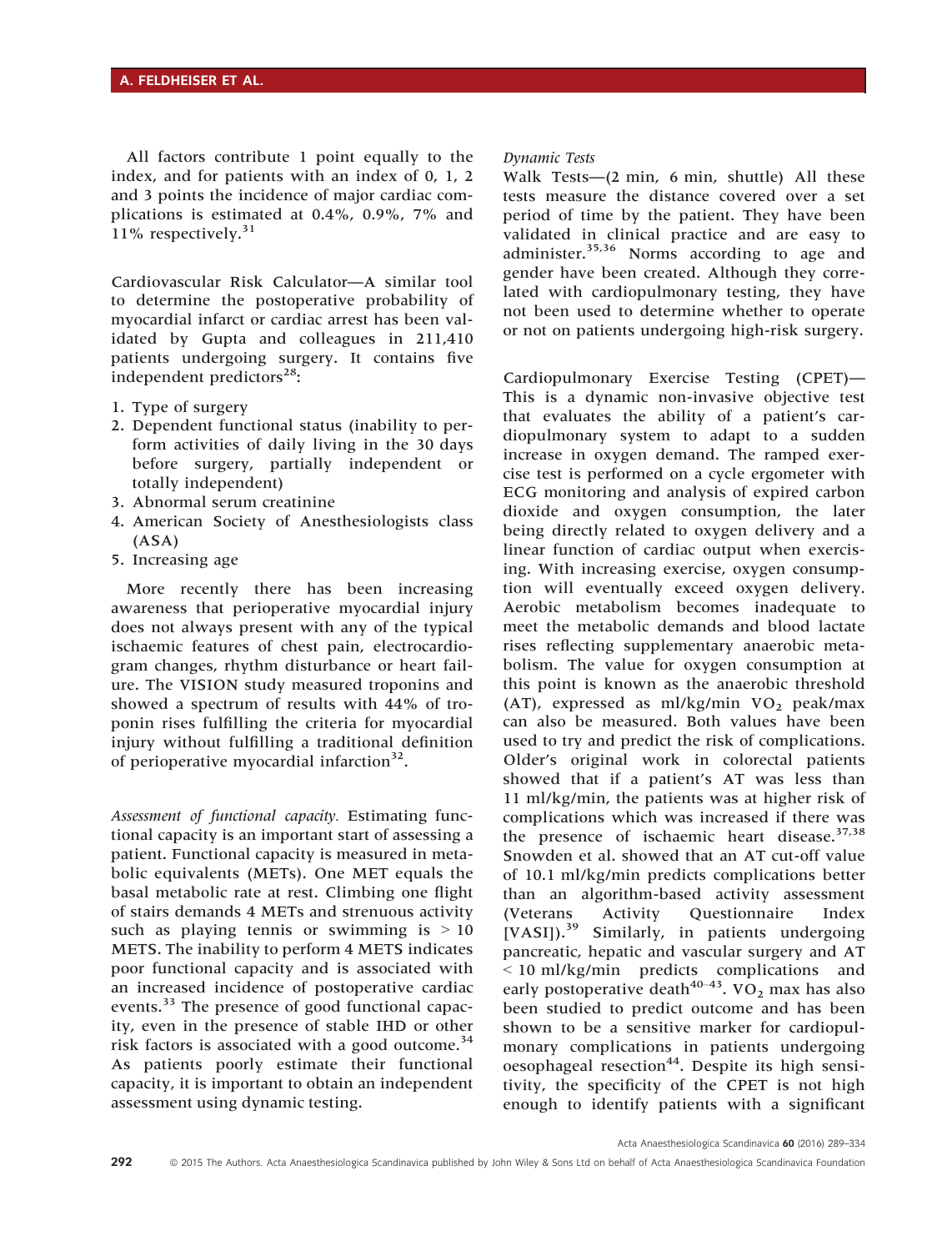preoperative risk correctly, as patients with low ATs can still undergo major surgery without complications.

Risk of acute kidney injury (AKI). Approximately 1% of patients undergoing non-cardiac surgery develop AKI, and it is associated with higher morbidity and mortality. Eleven preoperative risk factors (age 56 years or older, male sex, emergency surgery, intraperitoneal surgery, diabetes mellitus necessitating oral therapy, diabetes mellitus necessitating insulin therapy, active congestive heart failure, ascites, hypertension, mild preoperative renal insufficiency and moderate preoperative renal insufficiency) have been identified as independent predictors of AKI in patients undergoing non-cardiac surgery. The risk of developing postoperative AKI can be stratified in five classes based on to the presence of these risks factors (General Surgery Acute Kidney Injury Risk Index).<sup>45</sup>

Summary and recommendations: preoperative scoring tools and functional capacity tests can be used to identify patients at risk of complications and to stratify perioperative risk (Table 1).

Recommendation grade: POSSUM: strong Lee Index: strong Cardiovascular Risk Calculator: strong

Walk tests: strong (to predict postoperative morbidity, but not to decide if operate or not)

CPET: strong

General Surgery Acute Kidney Injury Risk Index: strong

## Optimization of pre-existing health conditions

Alcohol. Alcohol abusers (defined by the World Health Organization as ingesting more than 36 g of ethanol or equivalent of 3 standard drinks/ day) have an increased risk of perioperative bleeding and wound infection. Furthermore, alcohol impairs the metabolic stress response, cardiac and the immune function. The risk increases proportionately with the amount of alcohol ingested with an increased perioperative risk of 200–400% when ingestion exceeds 5 drinks or 60 g of ethanol per day. A minimum of 4 weeks abstinence is needed to reduce these risks, but 8–12 weeks may be needed for patients to return to normal. However, it is often a challenge to maintain abstinence in these patients even with replacement medical therapy. Patients with end stage liver failure due to cirrhosis are at extremely high risk and will need expert care for all types of procedures<sup>46,47</sup>.

Smoking. Smokers often have comorbidities due to smoking such as chronic obstructive airways disease, emphysema, peripheral vascular and ischaemic heart disease and cerebrovascular

| Table 1 Scoring systems for surgery.              |                                                            |                                                             |                |                |
|---------------------------------------------------|------------------------------------------------------------|-------------------------------------------------------------|----------------|----------------|
| Test                                              | Predicting                                                 | Scoring                                                     | Evidence level | Recommendation |
| P-POSSUM                                          | Mortality and Morbidity                                    | 12 physiological and 6 operative<br>variables               | High           | Strong         |
| Lees index                                        | Perioperative cardiac complications                        | 6 preoperative clinical factors                             | Moderate       | Strong         |
| Cardiovascular Risk<br>Calculator                 | Myocardial Infarct or Cardiac Arrest                       | 4 preoperative clinical factors and 1<br>operative variable | Moderate       | Strong         |
| Shuttle Walk Test                                 | Perioperative complications                                | Aerobic fitness                                             | Moderate       | Moderate       |
| Shuttle Walk Test                                 | Screening tool to proceed to<br>CPET/echocardiography etc. | Aerobic fitness                                             | Moderate       | Strong         |
| Cardiopulmonary Exercise<br>testing (CPET)        | Perioperative complications                                | Aerobic exercise $-$ AT and VO <sub>2</sub> max             | Moderate       | Strong         |
| Cardiopulmonary Exercise<br>testing (CPET)        | Selecting patient's suitability for<br>surgery             | Aerobic exercise $-$ AT and VO <sub>2</sub> max             | Moderate       | Moderate       |
| General Surgery Acute<br>Kidney Injury Risk Index | Acute Kidney Injury                                        | 11 preoperative clinical factors                            | Moderate       | Moderate       |

AT, anaerobic threshold;  $VO<sub>2</sub>$ , maximum oxygen consumption.

Acta Anaesthesiologica Scandinavica 60 (2016) 289–334

© 2015 The Authors. Acta Anaesthesiologica Scandinavica published by John Wiley & Sons Ltd on behalf of Acta Anaesthesiologica Scandinavica Foundation 293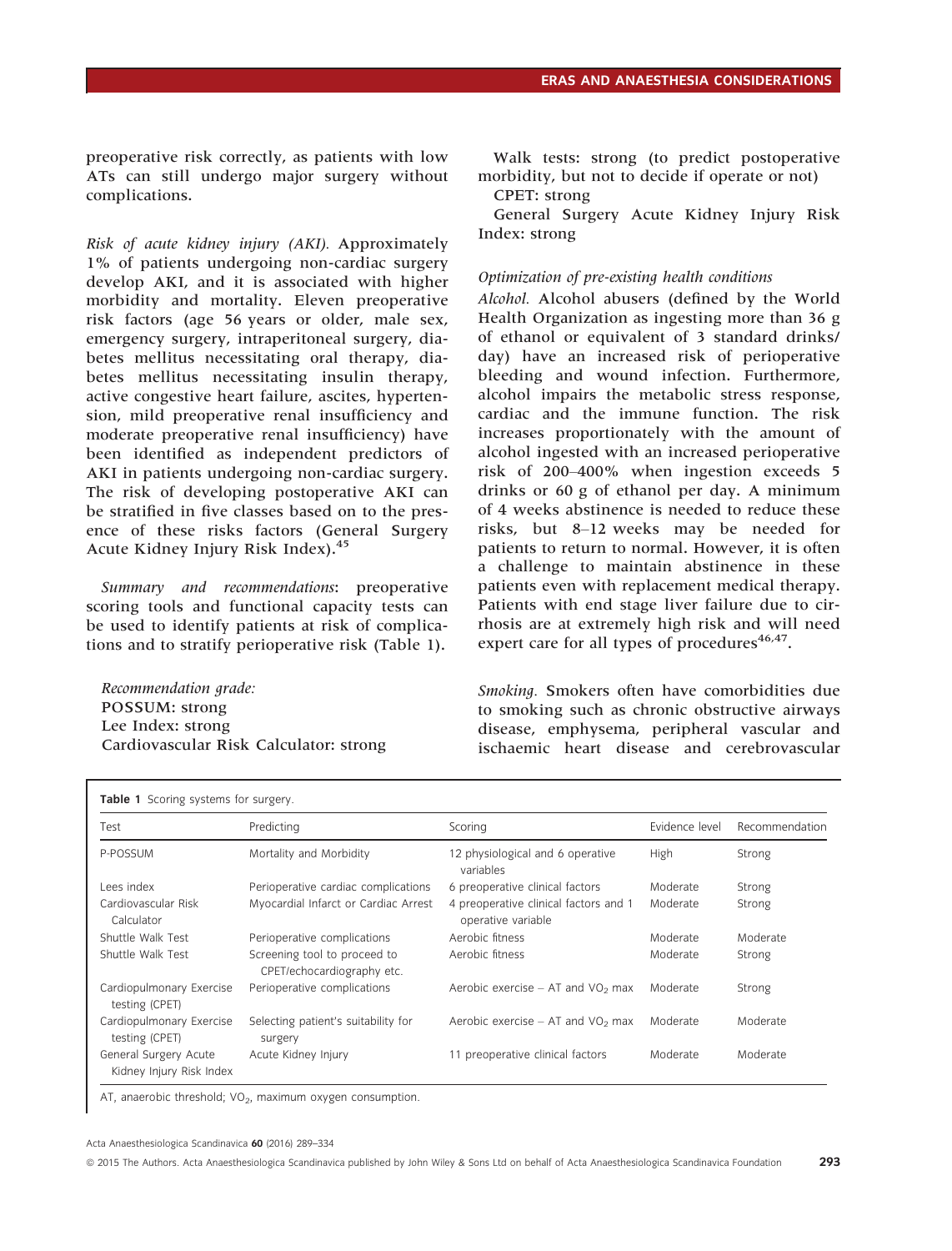disease that can increase the risk of perioperative complications independently. Smokers without these comorbidities still have an increased perioperative risk, mainly due to poor wound and tissue healing which can lead to wound infection<sup>48</sup> as well as cardiopulmonary complications such as chest infection. Studies have been undertaken to assess whether shortterm abstinence from smoking can improve outcome. The cessation of smoking for 4 weeks prior to surgery has been shown to improve wound healing. $48-50$  The use of nicotine replacement therapy (NRT) and counselling facilitate preoperative smoking cessation.<sup>49</sup> Other pharmacological interventions are also available. Varenicline, in combination with two preoperative 15-minute standardized counselling sessions, started 1 week before surgery and followed up for 12 weeks, was shown to improve long-term smoking abstinence (RR 1.45, 95% CI 1.01–2.07,  $P = 0.04$ ) but not reduce postoperative complications in comparison with placebo. However, nausea occurred more frequently in patients treated with varenicline  $(13.3\% \text{ vs. } 3.7\%, P = 0.004).$ <sup>51</sup> Antidepressants such as bupropion also seem beneficial to improve smoking cessation, but limited data are available in the perioperative setting.<sup>52,53</sup>

Preoperative anaemia. Haemoglobin is one of the main determinants of oxygen delivery. Preoperative anaemia is common and is an independent predictor of mortality and postoperative complications.54,55 Haemoglobin levels should be corrected preoperatively, as it is common to expect a drop of haemoglobin concentrations due to blood loss and to the dilution effect of intravenous fluids. Correction of preoperative anaemia should take in consideration its aetiology.<sup>56,57</sup> Iron, folate, vitamin  $B_{12}$  supplements and/or erythropoietin should be used when appropriate. Medical management of preoperative anaemia takes time and should be planned at least 3–4 weeks before elective surgery. Although preoperative blood transfusion corrects anaemia rapidly and could be used in severely anaemic patients and/or in patients undergoing surgery with expected profound blood loss, caution should be used as it has been associated with increased mortality and morbidity.<sup>58–60</sup> These effects seem to be dosedependent.<sup>58</sup> The risk of transfusion-related complications and the effect of blood transfusion on the immune system must be also considered.<sup>56,57,61</sup> Evidence suggesting that normalizing preoperative haemoglobin levels prior to surgery reduces postoperative morbidity and mortality is lacking and studies evaluating the role of preoperative anaemia optimization are warranted.<sup>57,62</sup> Implementation of perioperative blood management protocols can reduce the risk of allogenic blood transfusions.<sup>56,57</sup>

Cardiovascular risk reduction. It is not the intent of this manuscript to discuss in detail perioperative cardiovascular strategies to reduce cardiovascular risk. These interventions are extensively discussed in the recent ACC/AHA 2014 guidelines.<sup>30</sup>

Asthma, COPD and diabetes. Chronic conditions such as asthma, chronic obstructive airways disease<sup>63</sup>, diabetes mellitus<sup>64</sup> malnutrition<sup>65–67</sup> and frailty<sup>68</sup> should be optimized prior to surgery.

Summary and recommendation: cessation of smoking and alcohol intake at least 4 weeks before surgery is recommended. Encouraging patients is not enough; pharmacological support and individual counselling should be offered to every patient who smokes and to alcohol abusers undergoing elective surgery. Optimization of medical conditions, such as cardiovascular diseases, anaemia, chronic obstructive airways disease, diabetes, nutritional status and frailty and should follow international recommendations.

## Recommendation grade:

Smoking cessation: high

Nicotine replacement therapy and counselling: high

Alcohol cessation: low Medical optimization: strong

### Pre-anaesthetic medications

Patients undergoing major surgery are, as expected, anxious. Anxiety has also been shown in many studies to be the most common predic-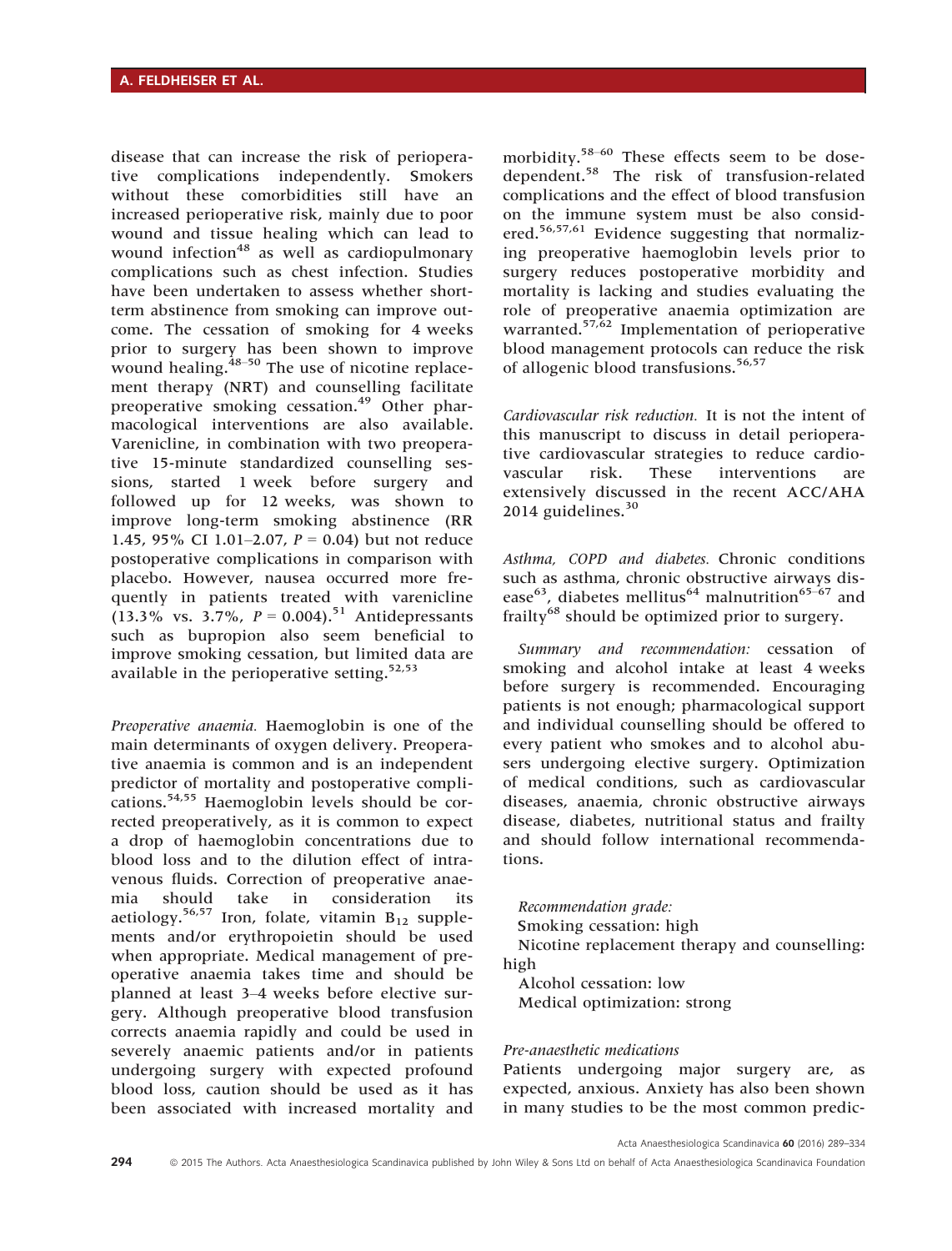tor for postoperative pain and positively correlates with postoperative pain intensity.<sup>69</sup> Furthermore, preoperative pain is also a significant predictor for postoperative pain.<sup>70</sup> Therefore, education and counselling, and preoperative analgesic and anxiolytic medication must be specifically addressed during the preoperative assessment of the patient. Short-acting anxiolytics and analgesics can be administered to facilitate regional anaesthetic procedures and insertion of intravascular lines, provided they are used in adequate doses based on age and patients' comorbidities.<sup>71</sup> Short-acting benzodiazepines should be avoided in older patients (age  $>$  60).<sup>72</sup> Long-acting sedatives and opioids should be avoided as they may hinder recovery, thus impairing postoperative mobilization and direct participation, resulting in prolonged length of stay. $71$ 

Summary and recommendation: long-acting anxiolytic and opioids should be avoided as they may delay discharge. Short-acting benzodiazepine should be avoided in the elderly.

### Recommendation grade: strong

### Preoperative fasting and carbohydrate loading

Although fasting guidelines of various anaesthesia societies support the safety of allowing clear fluids up to 2 h and solid food up to 6 h before the induction of anaesthesia, patients scheduled for elective surgery are commonly asked to fast from midnight. The evidence supporting this practice, with the belief to ensure an empty stomach before the induction of anaesthesia and decrease the risk of aspiration is lacking.<sup>73</sup> On the contrary, it has been shown that fasting from midnight increases insulin resistance, patient's discomfort and potentially decreases intravascular volume, especially in patients receiving mechanical bowel preparation.<sup>74</sup> In fact, functional intravascular deficit after fasting time, as indicated by guidelines<sup>75</sup> or after 8 h fasting<sup>76</sup> is minimally affected in patients undergoing elective surgeries without mechanical bowel preparation.<sup> $75,76$ </sup> Results from two Cochrane meta-analyses have shown that gastric content of patients following anaesthesia fasting guidelines is the same or lower of the gastric content of patients fasting after midnight.77,78 Imaging studies have further supported the safety of allowing clear fluids up to 2 h before the induction of anaesthesia, showing complete gastric emptying with 90 min.<sup>79</sup> Recently, the European and American Anesthesia Society have revised their fasting guidelines and have not changed their previous recommendations.<sup>80,81</sup> Preoperative treatment with oral complex carbohydrates (CHO) (maltodextrin) with a relatively high concentration (12.5%), with 100 g (800 ml) administered the night before of surgery and 50 g (400 ml) 2–3 h before induction of anaesthesia, reduces the catabolic state induced by overnight fasting and surgery. Indeed, overnight fasting before surgery inhibits insulin secretion and promotes the release of catabolic hormones such as glucagon and cortisol. By increasing insulin levels preoperative treatment with oral CHO reduces postoperative insulin resistance, maintains glycogen reserves, decreases protein breakdown and improves muscle strength.<sup>82</sup> Faster surgical recovery and better postoperative well-being still remains  $controversial<sup>83,84</sup>$ . Delayed gastric emptying should be suspected in patients with documented gastroparesis, patients on prokinetic agents such as metoclopramide and/or domperidone, patients scheduled for gastrointestinal operations such oesophageal, gastric, fundoplication, paraesophageal hernia repair, gastro-jejunostomy, in patients who underwent previous Whipple's procedure, in patients with achalasia and in patients with neurological diseases with dysphagia. Patients with diabetes with neuropathy and, less clearly, obese patients $85$  are considered to have delayed gastric emptying. However, gastric emptying after 300 ml of clear fluids 2–3 h before the induction of anaesthesia in obese patients has been shown to be similar to those of lean patients $86,87$  and gastric emptying after CHO administration in patients with uncomplicated diabetes is normal.<sup>88,89</sup> The clinical relevance of preoperative CHO drinks in these specific populations remains to be established.

Summary and recommendation: Intake of clear fluids should be allowed until 2 h before induction of anaesthesia. Solids should be allowed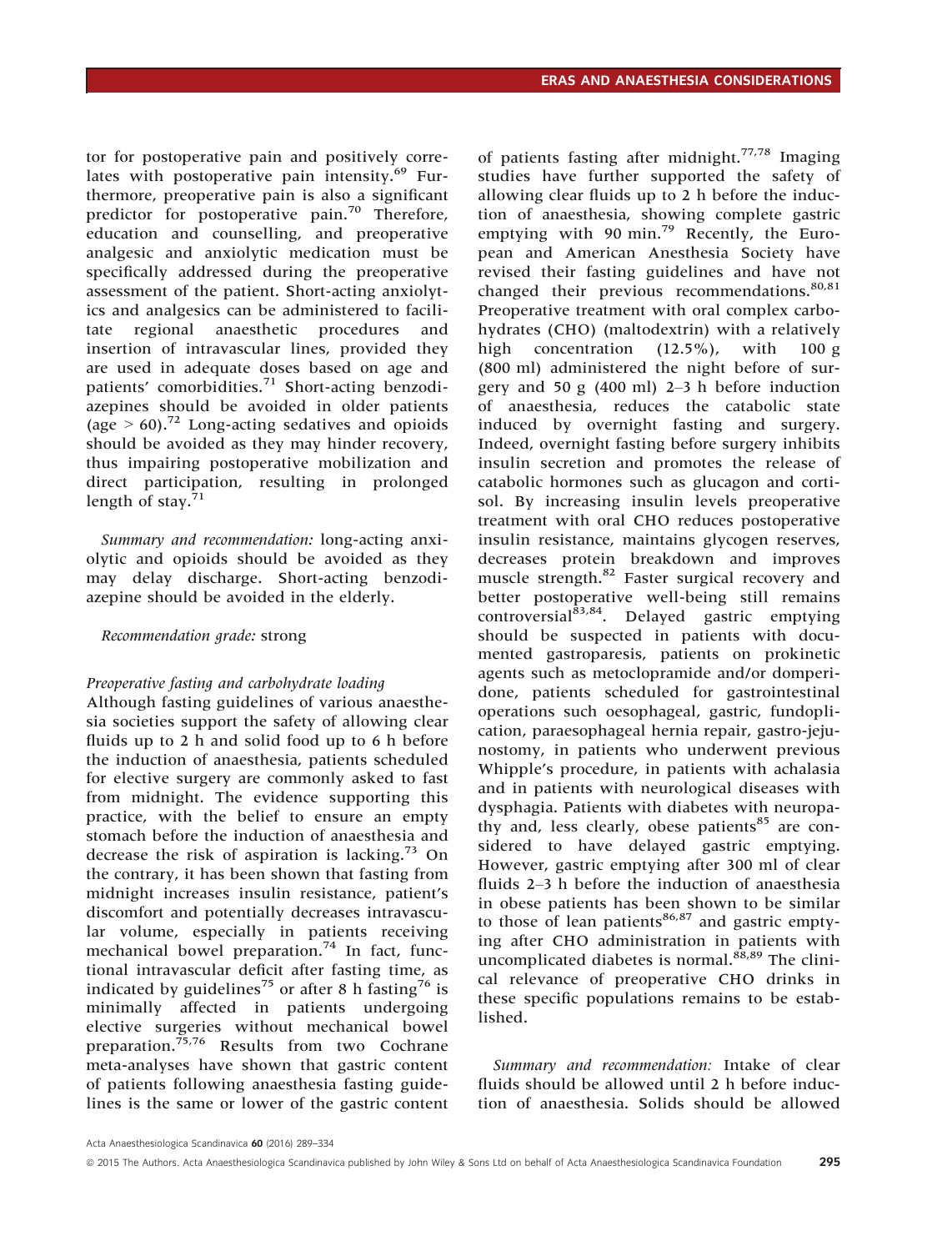until 6 h. Preoperative treatment with oral CHOs can be administered safely except in patients with documented delayed gastric emptying or gastrointestinal motility disorders and as well in patients undergoing emergency surgery.

### Recommendation grade:

Adherence to fasting guidelines (avoid overnight fasting): strong

Administration of preoperative CHOs: strong

Administration of preoperative CHOs in diabetic and obese patients: weak

## Part B. Intraoperative and postoperative ERAS elements

## Preventing and treating postoperative nausea and vomiting

Despite significant advances in our knowledge of PONV and the introduction of new agents, the overall incidence of PONV is currently estimated to be 20–30%. In high-risk patients, the incidence in still as high as  $70\%$ ,  $90^{\circ}$  and it is one of the most unpleasant experiences in the perioperative period.<sup>91</sup>

There are many risk factors that predispose patients to PONV.<sup>92</sup> The most widely used scoring system was developed by Apfel et al.,<sup>93</sup> who created a simplified scoring system using only four risk factors – female gender, a history of motion sickness or PONV, non-smoking status and the use of postoperative opioids.<sup>92</sup>

The multimodal approach to PONV within an ERAS programme contains the use of antiemetics and a total intravenous anaesthesia with propofol instead of inhalational agents. Avoidance of nitrous oxide is also important.<sup>94</sup> Other factors like the reduction of preoperative fasting, carbohydrate loading and adequate hydration<sup>95,96</sup> and high inspired oxygen concentrations<sup>97</sup> may influence the prevalence of PONV. The use of regional anaesthetic techniques and the use of non-steroidal anti-inflammatory drugs (NSAIDs) as opioid-sparing strategies may have an additional indirect influence on the prevalence of PONV.

Classes of antiemetics (serotonergic, dopaminergic, cholinergic and histaminergic) are based on the antagonism of different kinds of central receptors that are all involved in the pathophysiology of PONV and all have shown to be superior to placebo in the prevention of PONV.<sup>98</sup> Newer drugs as the neurokinin-1 receptor antagonists show encouraging results in initial trials.<sup>99</sup> Unfortunately, none of the available pharmacological agents when used alone are effective in reducing the incidence of PONV by more than 25%. Antiemetic combinations are recommended for patients at higher risk of PONV. Combination therapy is more effective than monotherapy, and for high-risk patients, combination with 2–3 antiemetics in addition to propofol based total intravenous anaesthetic (TIVA) has the greatest likelihood of reducing PONV.

Examples of antiemetic drugs are serotonin antagonists like ondansetron 4 mg i.v. or dopamine antagonists like droperidol 0.625–1.25 mg i.v. given at the end of surgery or a transdermal patch of scopolamine placed the evening prior to or 2 h before surgery. Dexamethasone 4–5 mg i.v. after induction of anaesthesia has also been shown to be effective, but its immunosuppressive effects on long-term oncological outcome are unknown. Higher doses of dexamethasone have no additional effect and are associated to sleep disturbances. It should not be used in diabetic patients requiring insulin and not given prior to induction of anaesthesia due to perineal pain.

If PONV is present postoperatively, rescue therapy should be with an antiemetic from a different class unless the elapsed time from the previous antiemetic administration is greater than 6  $h$ ,<sup>100</sup> After prophylactic administration of 4 mg ondansetron re-dosing for established PONV was shown to be no more effective than placebo.<sup>101</sup>

Summary and recommendation: Aggressive PONV prevention strategy should be included in an ERAS protocol.<sup>102</sup> All patients with 1–2 risk factors should receive as PONV prophylaxis a combination of two antiemetics. Patients with 3–4 risk factors should receive 2–3 antiemetics and total intravenous anaesthesia (TIVA) with propofol and opioid-sparing strategies should be encouraged.<sup>93,102</sup>

Recommendation grade: strong.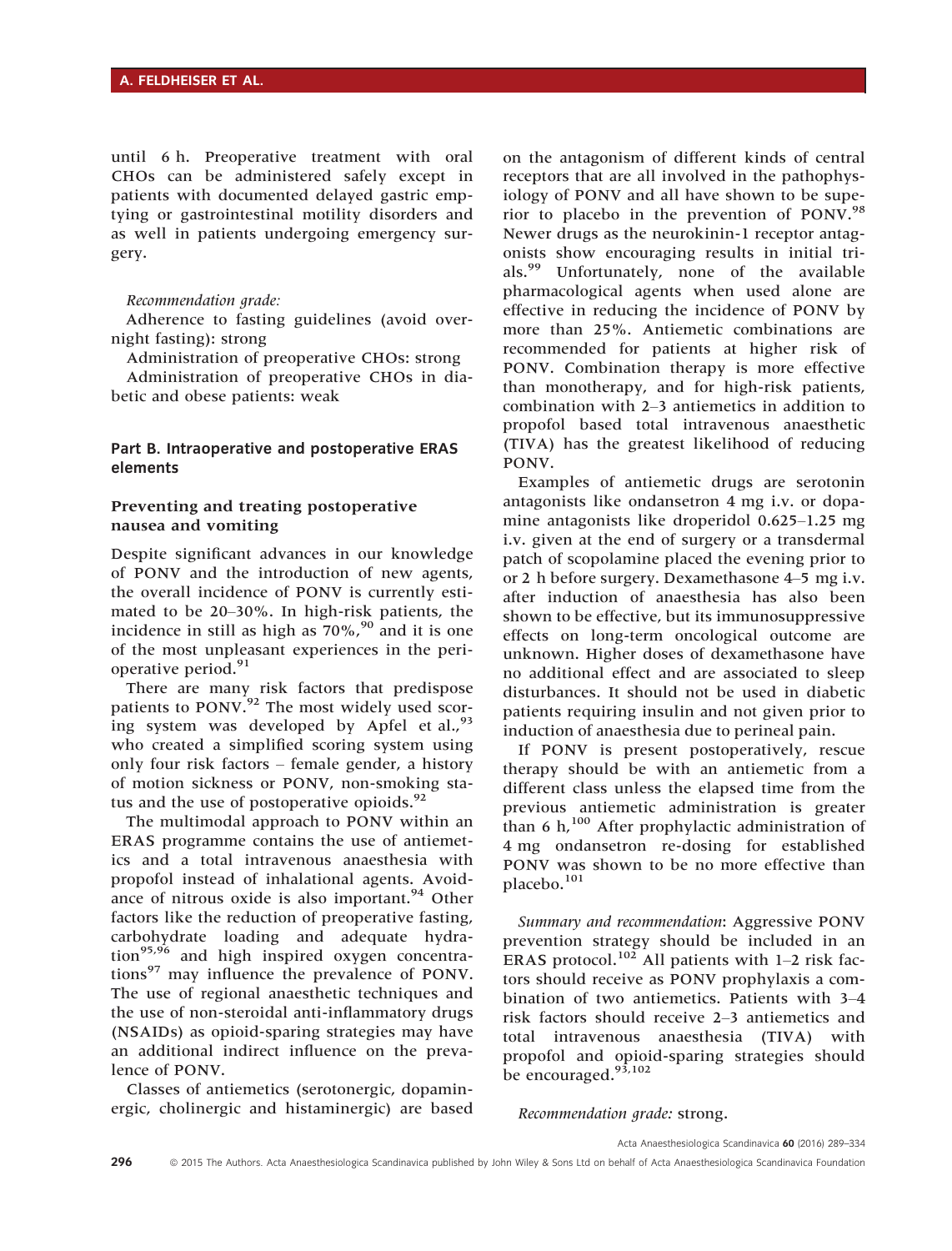## Standard anaesthetic protocol and depth of anaesthesia monitoring

Although there are no studies comparing general anaesthetic techniques for gastrointestinal surgery, it is sensible to assume that within the ERAS protocol efforts have to be made to minimize the impact of anaesthetic agents and techniques on organ function, and to facilitate rapid awakening from anaesthesia thus accelerating recovery of the patient's gastrointestinal and motor functions. As such particular attention can be drawn to the type of agents used and the monitoring of vital functions.

Traditionally the anaesthesiologist has relied on clinical signs to try and ensure appropriate depth of anaesthesia and avoidance of awareness but also avoiding overdose and the resultant depression of a patient's physiological status. Depth of anaesthesia can now be measured by many devices but in terms of clinical evaluation the data on Bispectral Index (BIS) far exceeds other devices.<sup>103</sup> Recent focus has been on using depth of anaesthesia monitoring not just to avoid awareness during surgery but also to titrate the minimum amount of anaesthetic necessary to avoid complications.<sup>103–116</sup> This appears to have particular significance in the elderly population with cognitive dysfunction.<sup>117</sup> Unfortunately BIS is not infallible. Many things can affect the BIS value, in particular neuromuscular relaxation, which is commonly used in anaesthesia. The specificity seems to be lower when using total intravenous anaesthesia (TIVA).<sup>106</sup> There is also a lag time between EEG interpretation and the displayed BIS value.

When compared with clinical signs alone, BIS obtains lower rates of awareness during surgery.<sup>112–114,116</sup> Anaesthetic depth guided by BIS may also help reduce the amount of drug given,  $10^{7,116}$  with more rapid immediate recovery although the time to discharge home appears to be unaffected<sup>116</sup>. In Myles' study, 138 patients needed to have BIS monitoring to avoid one case of awareness.<sup>112</sup> Avidan's studies<sup>104,105</sup> have demonstrated that maintaining anaesthetic depth with an end tidal concentration (EATC) between 0.7 and 1.3 MAC equivalents can prevent intraoperative awareness as effectively as anaesthesia guided by a BIS value between 40 and 60. The use of nitrous oxide, a N-methyl-D-aspartate

(NMDA) receptor antagonist, has been shown to reduce the risk of awareness $118$  with one study showing an NNT of  $46<sup>119</sup>$  however, there were two cases of awareness in the ENIGMA study in patients having nitrous oxide.<sup>120</sup> Recent studies have highlighted that patients with BIS levels < 45 under anaesthesia (reflecting increased suppression of brain activity) have an increased risk of death by up to 1.24-fold (95% CI 1.06– 1.44).<sup>121</sup> Subsequent analysis suggests this may be a reflection of elderly patients who have multiple problems and cognitive dysfunction and may have a reduced life expectancy prior to surgery more likely to have low BIS values. More studies are needed to clarify this point. There is increasing interest in anaesthetic drugs and analgesic techniques. (e.g. morphine and thoracic epidural analgesia) and their effect on cancer outcome but there is currently not enough consistent data to support making specific recommendations.<sup>122,123</sup>

Summary and recommendation: anaesthetic depth should be guided either maintaining an end tidal concentration of 0.7–1.3 MAC or BIS index between 40 and 60 with the aim not only to prevent awareness but also to minimize anaesthetic side effects and facilitate rapid awakening and recovery. Avoid too deep anaesthesia (BIS < 45), especially in elderly patients

Recommendation grade: strong

## Neuromuscular blockade (NMB) and neuromuscular monitoring

This section discusses the importance of neuromuscular blockade and neuromuscular monitoring, and their potential implications specifically in the context of an ERAS programme. Neuromuscular blockade agents (NMBA) paralyse skeletal muscles, allowing optimal conditions for surgery. The level of NMB needed to obtain optimal surgical conditions can differ depending on the surgical approach. A deep NMB might be particularly useful when a laparoscopic approach is used. $124,125$  A recent systematic review showed that during certain laparoscopic procedures deep NMB (e.g. Post-Tetanic Count 1 or more; but Train of Four (TOF) Count of  $0^{126}$ ) provide better surgical conditions than

Acta Anaesthesiologica Scandinavica 60 (2016) 289–334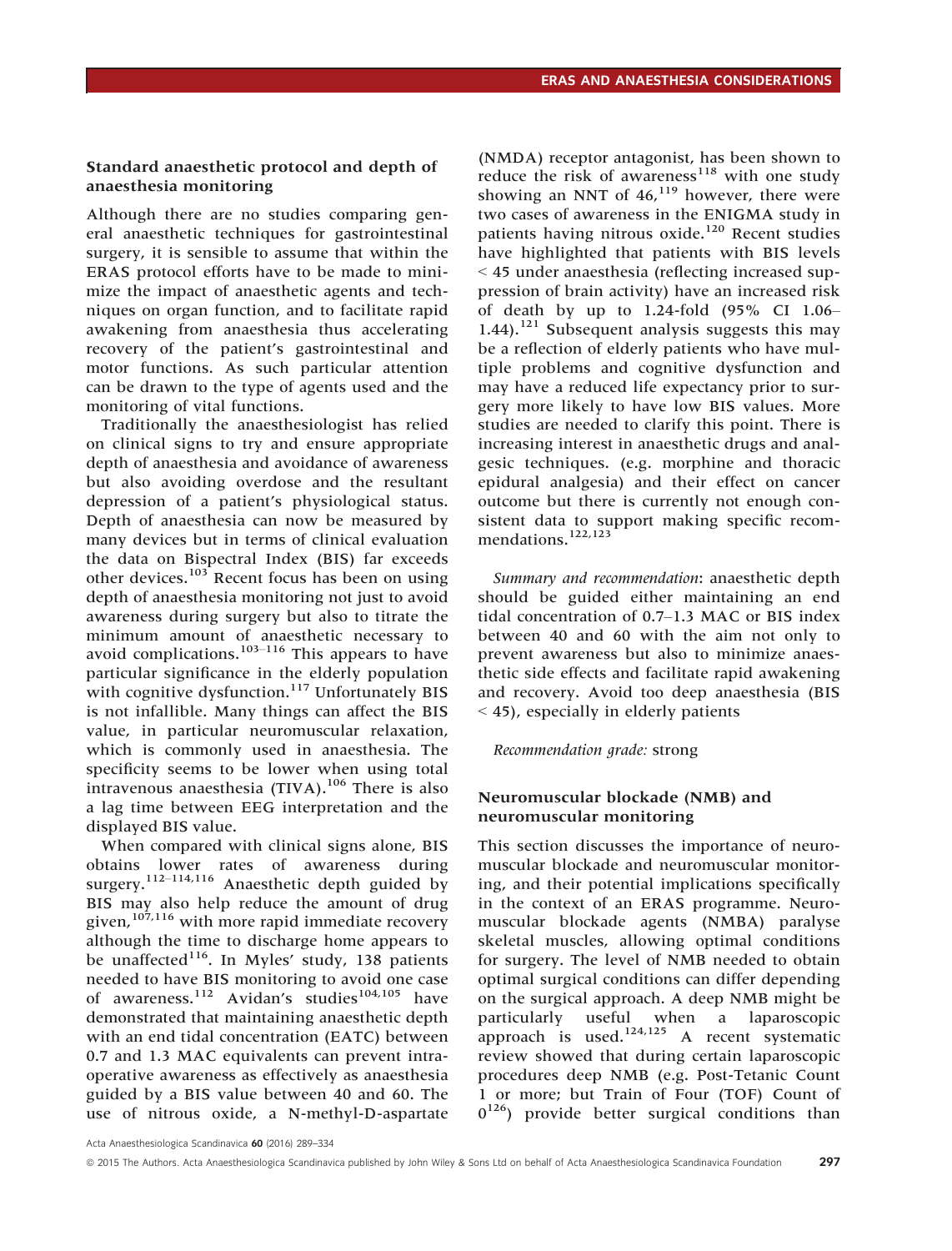moderate NMB<sup>125</sup>, but limited evidence is available to support this practice.<sup>126</sup> Moreover, the use of deep NMB during laparoscopic procedures, especially in countries where sugammadex is not available, may increase the risk of residual paralysis.<sup>126</sup> Although moderate NMB certainly facilitates surgical work, the use of NMB might not be always necessary for patients undergoing open abdominal surgery. Indeed, an adequate level of anaesthesia without muscle relaxants can produce a good to excellent surgical field in approximately two-third of patients undergoing radical retropubic prostatectomy. $127$ In the light of these considerations, the hypotheses that optimal NMB can potentially attenuate surgical stress by shortening the duration of surgery, and that it can facilitate the use of low pneumoperitoneum pressures, thereby reducing postoperative pain remain appealing, especially in the context of an ERAS programme. However, this needs to be tested in larger high-quality trials.

At the end of surgery, it is important to restore neuromuscular function to preoperative levels and avoid residual muscle paralysis which can be responsible for respiratory insufficiency, hypoxia, aspiration into the lungs as well as distress for the patient.<sup>128</sup> Similarly, it might impair early mobilization. To avoid residual muscle paralysis long-acting NMBA should not be used.<sup>128</sup> Hypothermia also influences neuromuscular function directly and prolongs duration of action and recovery time of NMBA significantly.<sup>129</sup> Maintenance of normothermia is, therefore, essential to prevent residual paralysis.<sup>129</sup>

The use of NMBA must be guided by adequate assessment of neuromuscular block and appropriate monitoring. In healthy volunteers, it has been demonstrated that there is risk of pharyngeal dysfunction or aspiration if TOF  $< 0.9$ ,  $^{130}$  Furthermore, three clinical trials<sup>131-133</sup> have demonstrated that there is a greater proportion of hypoxaemic events and prolonged stay in the recovery room if  $TOF < 0.9$ . Even more experienced anaesthesiologists cannot clinically identify the degree of residual curarization.<sup>134</sup> Several studies have shown that clinical tests and qualitative (visual or tactile) assessment of neuromuscular function (TOF, double burst suppression or tetanic stimulation) are not

reliable and sufficient to detect residual curarization,<sup>128</sup> even when sugammadex is used.<sup>135</sup> Quantitative methods such as mechanomyography and acceleromyography provide more accurate information.<sup>136</sup> Although mechanomyography remains the goal-standard to measure neuromuscular function, its use in clinical practice remains limited<sup>136</sup>. On the contrary, acceleromyography can be used easily to measure neuromuscular function and avoid residual paralysis.<sup>136</sup>

There are three ways to avoid residual paralysis:

- 1. Waiting for a spontaneous recovery of neuromuscular function identified by a TOF>0.9. This approach might not be convenient for brief surgical procedures, as the effect of some NMBA can last longer than 4 h, even after a single dose administered at the beginning of surgery.<sup>137</sup> Side effects of reversal agents are avoided.
- 2. Administering cholinesterase inhibitors. Side effects of cholinesterase inhibitors and antimuscarinic agents have to be considered.
- 3. Administering sugammadex. Sugammadex selectively revers the neuromuscular block induced by steroidal NMBA. Abrishami et al. demonstrated that sugammadex reverses neuromuscular block (rocuronium-induced) faster than neostigmine and independent of the depth of the neuromuscular block.<sup>138</sup> Sugammadex can be used at different dosages, 2, 4 or 16 mg/kg to reverse moderate, deep or recently induced block, respectively. Sugammadex reverses neuromuscular block 3–4 times faster than neostigmine, and the neuromuscular block is completely reversed after 5 min.

Summary and recommendations: It remains controversial if deep neuromuscular blockade during laparoscopic surgery improves operating conditions. Neuromuscular function should be always monitored when using NMBA to avoid residual paralysis. Long-acting NMBA should be avoided. When NMBA are administered neuromuscular function should be monitored by using a peripheral nerve stimulator to ensure adequate muscle relaxation during surgery and optimal restoration of neuromuscular function at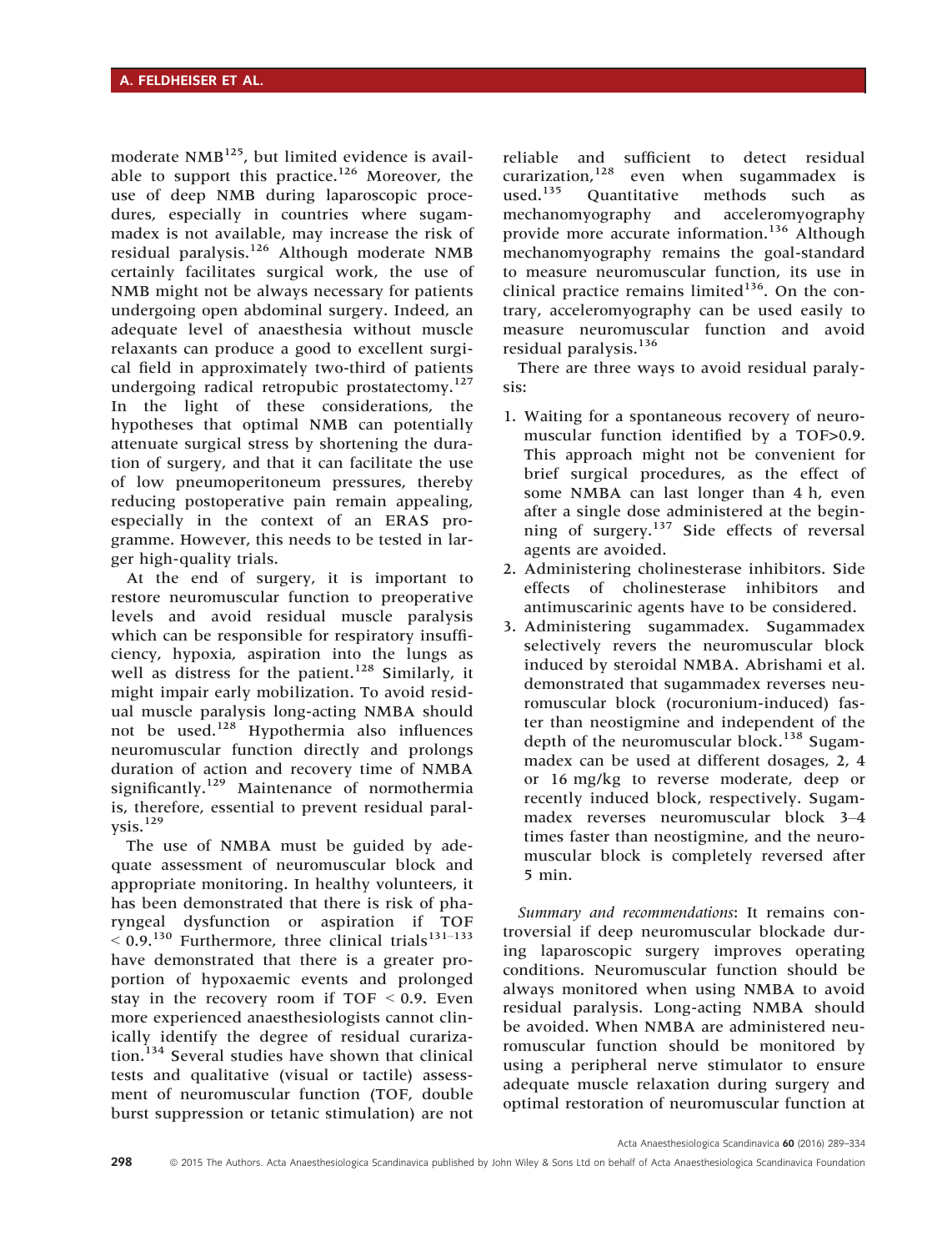© 2015 The Authors. Acta Anaesthesiologica Scandinavica published by John Wiley & Sons Ltd on behalf of Acta Anaesthesiologica Scandinavica Foundation 299

ERAS AND ANAESTHESIA CONSIDERATIONS

the end of surgery. A TOF ratio of 0.9 must be achieved to ensure adequate return of muscle function and thus preventing complications.

Recommendation grade: Monitoring neuromuscular function: strong.

Reversing neuromuscular blockade: strong.

# Use of inspired oxygen

Oxygen is a highly reactive gas which is ubiquitous in anaesthetic practice. In cellular physiology the controlled oxidation of glucose to carbon dioxide with the concurrent reduction of oxygen to water is the basis for aerobic metabolism and production of energy. Therefore, one of the highest priorities of the anaesthesiologist is to try to ensure a patient does not become hypoxic to avoid interruption of cellular metabolism.

Oxygen is widely available in anaesthesia and has traditionally been added to increase the inspired fraction of oxygen above 21% to overcome hypoxia under anaesthesia caused by physiological changes such as pulmonary shunt. Although increasing the  $FiO<sub>2</sub>$  is necessary to overcome hypoxia there has been increasing recognition that hyperoxia can cause damage due to the production of oxygen free radicals.

However, it has been suggested that high inspired oxygen concentration protects against the risk of surgical site infections. The PROXI trial, a multicentre RCT, found no differences between patients treated with a FiO<sub>2</sub> 30% vs. 80% in terms of SSI or pulmonary complications.139.A meta-analysis including the PROXI trial showed that two subgroups of patients benefitted from high inspired oxygen therapy – those undergoing general anaesthesia and colorectal surgery.140 However a high-heterogeneity was found among the studies included. $140$ The latest meta-analysis including new nine RCTs (5001 patients) found a marginal reduction of SSI in patients undergoing colorectal surgery treated with high concentrations of oxygen vs. normal oxygen concentrations (RR 0.77, 95% CI 0.59–1.00,  $P = 0.03$ ). The study also found that high oxygen concentrations reduce the incidence of late (24 h postoperatively) nausea and vomiting, but only in patients receiving

volatile anaesthesia without antiemetic prophylaxis.<sup>97</sup> Based on these data, it still remains unclear if high concentrations of oxygen protects against the risk of SSI.

On the con side was the long-term follow-up of patients included in the PROXI trial. This study showed a reduction in survival in patients with cancer who had received the higher inspired oxygen concentration.<sup>141</sup> Unfortunately, the authors failed to report why patients died earlier than patients receiving normal inspired oxygen concentrations. Both this study and the analysis of outcomes of patients following cardiac arrest, which show a poorer neurological outcome in patients receiving a higher  $FiO<sub>2</sub>$ ,  $^{142,143}$  suggest that there can be harmful effects from receiving high inspired concentrations of oxygen.

Therefore, higher inspired oxygen concentrations of 80% may reduce surgical wound site infection especially in patients with colorectal cancer, but there may be deleterious effects on long-term cancer outcomes. To reduce wound infection to a minimum the importance of other contributing factors such as maintaining patient's body temperature, cardiac output, glycaemic control, prophylactic antibiotics and minimizing surgical contamination should also be considered.

The short-term use of high inspired oxygen concentrations is widely practised in anaesthesia to overcome hypoxic episodes and to pre-oxygenate (de-nitrogenate) the lungs prior to the induction of anaesthesia. Edmark and colleagues looked at differing inspired concentrations (60%; 80%; 100%) of oxygen for 5 min prior to the induction of anaesthesia.<sup>144</sup> Computed tomography showed an increase in atelectasis in the 100% inspired oxygen group although patients took longer to desaturate. The use of 80% oxygen in a subgroup of the PROXI study and in a recent meta-analysis also did not demonstrate any increased risk of pulmonary complications.97,145

# Summary and recommendations

1). The inspired fractional concentration of oxygen should be titrated to produce normal arterial oxygen levels and saturations. Prolonged periods of high inspired oxygen con-

Acta Anaesthesiologica Scandinavica 60 (2016) 289–334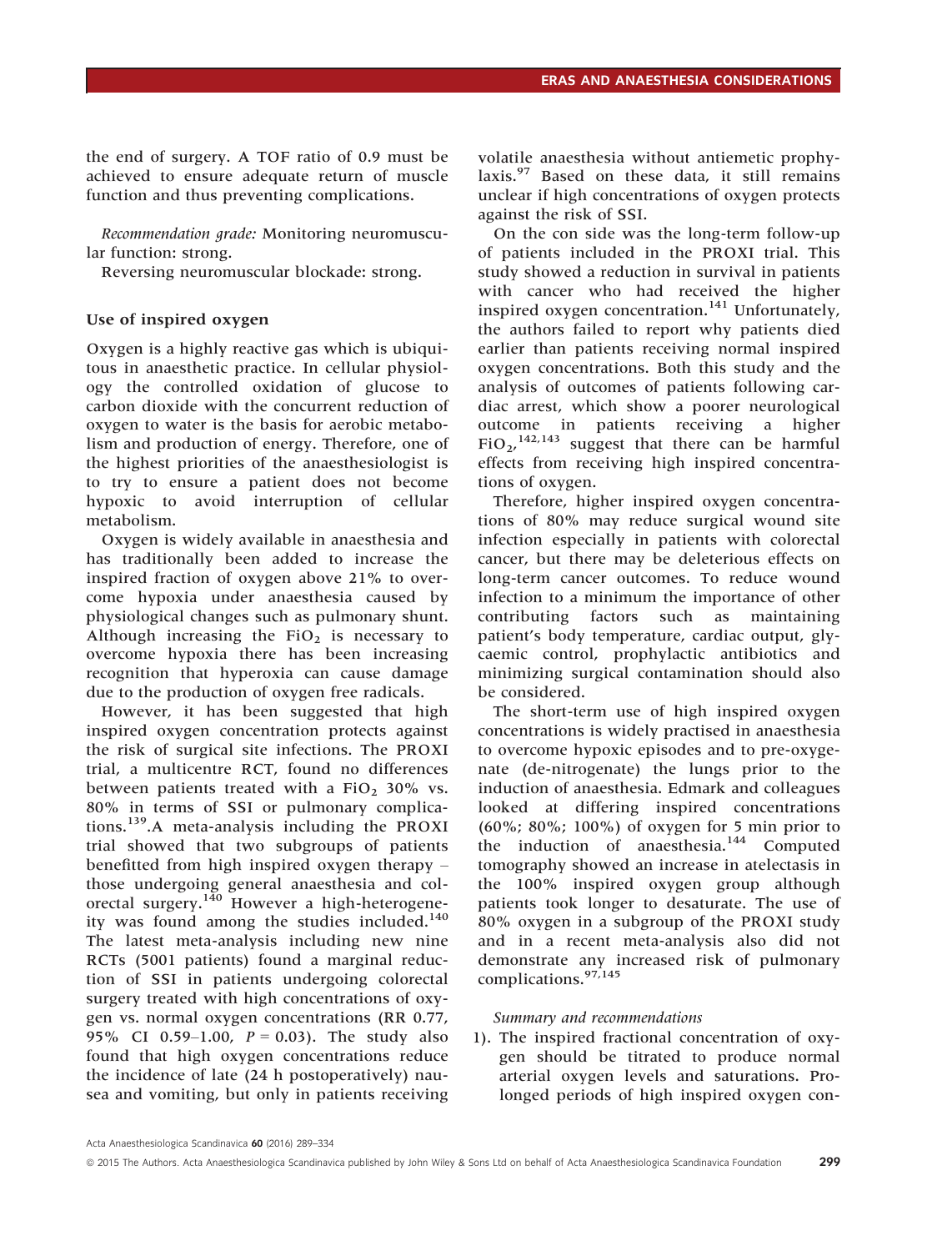centrations which result in hyperoxia should be avoided.

Recommendation grade: strong

2). 100% inspired oxygen concentrations can be used for pre-oxygenation prior to anaesthesia or for short periods to overcome hypoxia.

Recommendation grade: strong

### Preventing intraoperative hypothermia

Perioperative hypothermia, defined as a core temperature below 36°C is a common adverse consequence of anaesthesia and surgery.<sup>146</sup> The prevalence of inadvertent hypothermia ranges from 50% to  $90\%$ <sup>147</sup> independently whether patients undergo laparoscopic or open surgery.<sup>148</sup> Older adults are more prone to heat loss, whereas obesity has a protective effect.<sup>149</sup>

Hypothermia in most patients undergoing general anaesthesia is the result of an internal core-to-peripheral redistribution of body heat that usually reduces core temperature by 0.5– 1.5°C in the first 30 min after induction of anaesthesia.<sup>150</sup>

Several meta-analyses and RCTs have demonstrated that preventing inadvertent hypothermia during major abdominal surgery significantly reduces wound infections, $151,152$  cardiac complications,<sup>151,153</sup> bleeding and transfusion requirements, $153,154$  and improves immune function, $151$ the duration of post-anaesthetic recovery<sup>155</sup> and overall survival.<sup>156</sup> Therefore, it makes sense to prevent the loss of body heat as also recommended by the ERAS society.

Use of active warming devices is highly recommended in all cases lasting more than 30 min<sup>151</sup> and this can be achieved by using different warming devices (forced air warming systems, circulating water garments or warmed i.v. solutions). Combined strategies, and among the others preoperative warming, should be considered in vulnerable groups such as older patients with cardiorespiratory diseases, and surgery of long duration.<sup>147</sup> Rewarming should be performed to a core temperature of 35.5– 36.0°C before emergence from anaesthesia, and every effort should be made to avoid shivering by using meperidine 0.25–0.5 mg/kg. Alternatively clonidine  $1-2 \mu g/kg$  i.v. can be used.

Summary and recommendation: Intraoperative hypothermia should be avoided by using active warming devices.

Recommendation grade: strong.

## Surgical techniques

The short-term benefits of laparoscopic vs. open surgery for abdominal surgery have been well established in the literature to date and include shorter length of stay, reduced postoperative morbidity, earlier passage of flatus and less narcotic analgesic requirements.<sup>157</sup> However, longterm outcomes have shown equivalence between laparoscopic and open surgery.<sup>158</sup> The fact that laparoscopic practice has improved since these trials were initiated, further consolidates the role played by this technique as the preferable one for abdominal surgery. In the context of an enhanced recovery programme, the multicentre randomized LAFA study has shown positive benefits when laparoscopic resection is optimized within an ERAS protocol.<sup>5</sup>

The main goal of enhanced recovery strategy should not be based on the choice of laparoscopic vs. open, but less surgical invasiveness as the surgical technique should minimize wound trauma, tissue distraction and bleeding.

A recently updated Cochrane review comparing transverse with midline laparotomy incisions for abdominal surgery found less postoperative opiate analgesic use with transverse incisions<sup>159</sup> but no differences in visual analogue pain scores reported by patients. Pooled data for spirometry after the operation showed that a transverse incision had less effect on vital capacity and  $FEV_1$ . However, these benefits on pulmonary function did not result in reduced pulmonary complications or hospital stay. A trend towards a lower incidence of wound dehiscence was shown in the transverse incision group. Finally there was a reduction in incisional hernias with transverse incisions, but the studies showed a high variety of time to follow-up.

A number of new minimally invasive surgical technologies have emerged over the past decade. A recent meta-analysis of non-randomized controlled trials has indicated that robotic total mesorectal excision (TME) did not reduce opera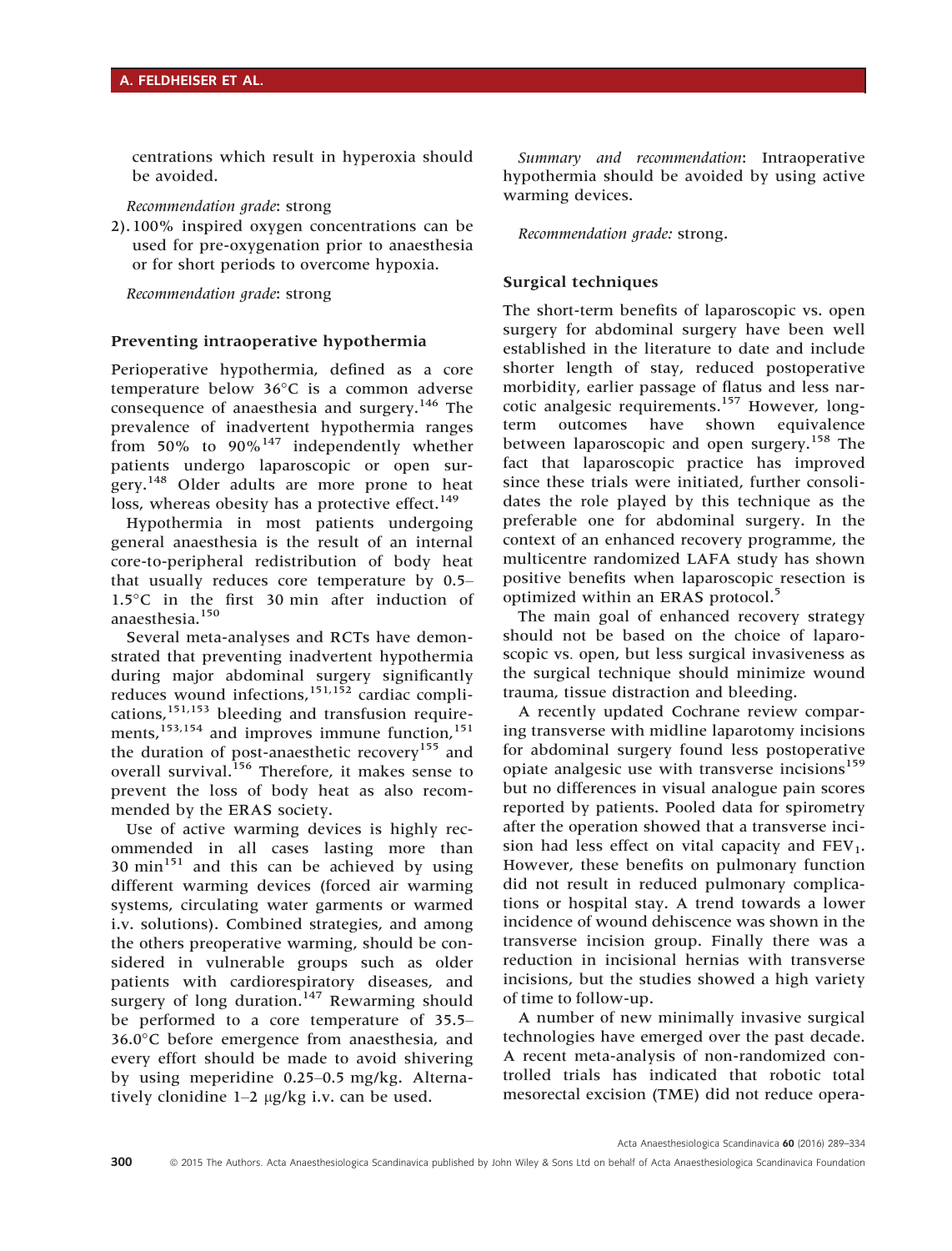tion time, length of hospital stay, time to resume regular diet, postoperative morbidity or mortal $ity^{160}$  and is a technique that requires evaluation through high-quality randomized research. While single-incision laparoscopic resections may improve recovery, no robust data have yet appeared and these techniques are at an early stage in their development.<sup>161</sup> Furthermore, transvaginal and transrectal specimen extraction to avoid abdominal wounds has been described, but with little data on short- and long-term results.162,163 At this stage, no recommendation can be made on these procedures. However, the negative intraoperative pathophysiological consequences (e.g. head-down-position, longer operation time) have to be balanced to the benefits of the minimal-invasive approaches and the use of an ERAS protocol.

Summary and recommendation: Laparoscopic surgery for gastrointestinal resections is recommended when the expertise is available. Transverse incisions for colonic resections should be preferred.

Recommendation grade: Laparoscopic approach: strong; Transverse incisions: low.

## Nasogastric intubation

There is strong evidence that routine nasogastric decompression following elective laparotomy should be avoided.<sup>164</sup> Prophylactic nasogastric tubes placed during surgery (to evacuate air) should be removed before reversal of anaesthesia. Fever, oropharyngeal and pulmonary complications are more frequent in patients with nasogastric tubes.<sup>164–166</sup> Even death and other serious complications resulting from nasogastric tubes are reported.<sup>167,168</sup> Avoidance of nasogastric decompression is associated with an earlier return of bowel function<sup>164–166,169</sup> while gastroesophageal reflux is increased during laparotomy if nasogastric tubes are placed.<sup>170</sup> Even in gastroduodenal and pancreatic surgery, there appears to be no evidence of a beneficial effect from the prophylactic use of nasogastric tubes.<sup>164,171</sup> However, the incidence of vomiting has been shown to be higher in patients without nasogastric tubes.<sup>164–166</sup> Nevertheless, the

benefits of routinely avoiding nasogastric intubations overcome the risks.

Delayed gastric emptying can occur in a small proportion of patients, leading to vomiting and fatal aspiration if not treated promptly by inserting a nasogastric tube.<sup>172,173</sup> The recognition and avoidance of this complication is essential. Teams should be taught to positively identify these changes, particularly when patients are failing to progress between 2 and 5 days after surgery.

Summary and recommendation: Prophylactic use of nasogastric tubes is not recommended for patients undergoing elective colorectal surgery, while its use in patients undergoing gastrectomy and oesophagectomy is still debatable. Patients with delayed gastric emptying after surgery should be treated by inserting a nasogastric tube.

Recommendation grade: strong.

## Intraoperative glycaemic control

Blood glucose levels increase during and after elective surgery with the magnitude of hyperglycaemia depending upon the patient's metabolic state (fasting, fed, diabetes), the type of anaesthesia and analgesia and the severity of surgical tissue trauma.<sup>174</sup>

Strong evidence indicates that even moderate increases in blood glucose are associated with adverse outcomes.<sup>175–177</sup> Patients with fasting glucose levels > 7 mmol/l or random blood glucose levels > 11.1 mmol/l on general surgical wards showed an 18-fold increased in-hospital mortality.<sup>175</sup>

More recent observations suggest that the quality of preoperative glycaemic control also is important. In fact elevated HbA1c levels have been found to be predictive of complications after cardiac and abdominal surgery.<sup>178–181</sup>

Mere associations between two variables, i.e. glycaemia and clinical outcomes, do not prove a direct cause–effect relationship. At present there is insufficient evidence to demonstrate superiority of strict glycaemic control (blood glucose levels within a normal and narrow range) over conventional management in surgical patients. As in the ICU situation, it remains a balance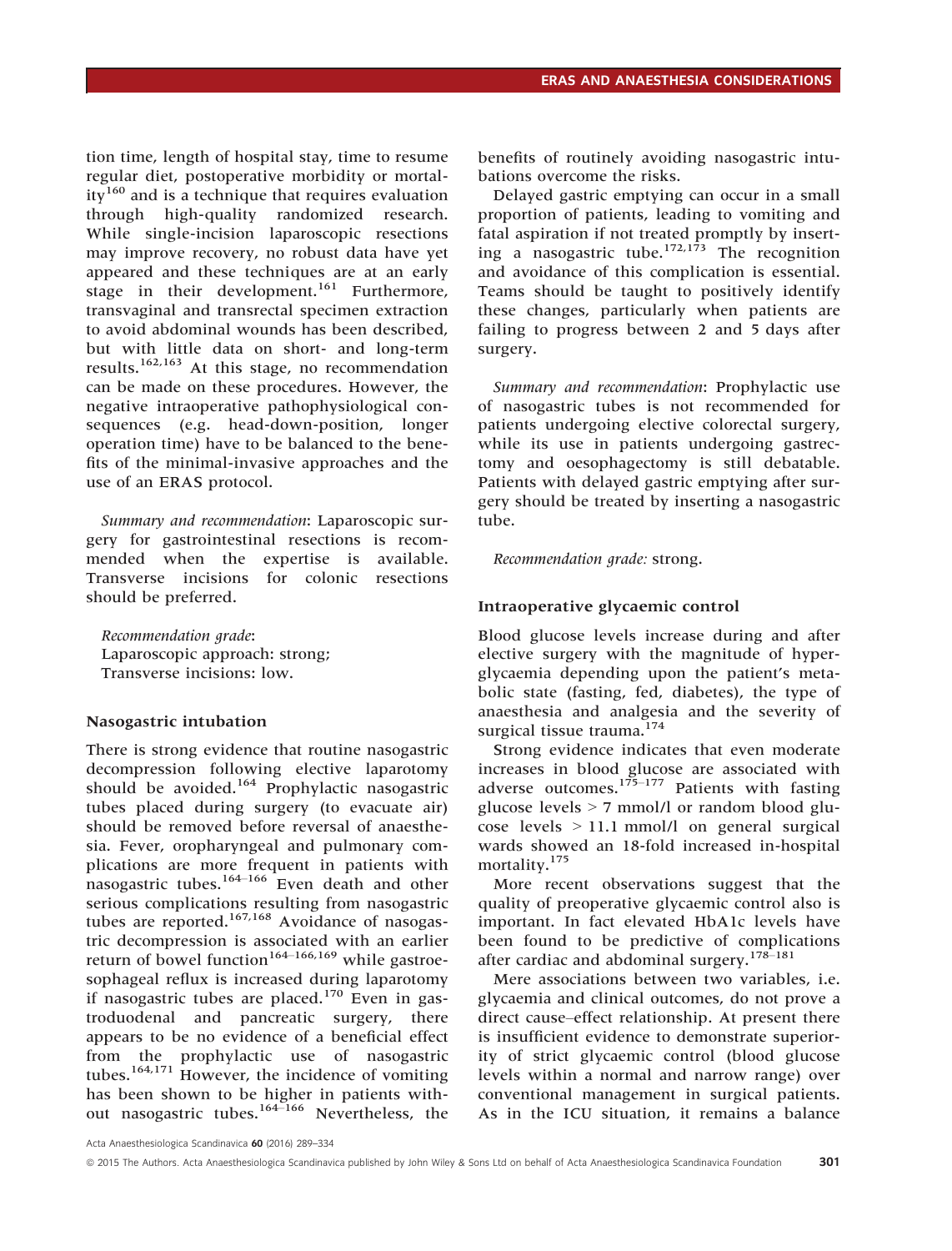between the benefits of bringing down glucose levels vs. the risks of hypoglycaemia. For the surgical patient on the ward, there is also the issue of the nursing staffing and their capacity to monitor patients on intensive insulin treatment to take into account. A review of the effect of glycaemic control on the incidence of surgical site infections was inconclusive, mainly because of the small number of studies  $(n = 5)$ , the heterogeneity in patient populations, the route of insulin administrations, the definition of outcomes measures and the fact that glycaemic targets were different and/or were not achieved.<sup>182</sup> Hence, to date, the optimal glucose level for enhancing clinical outcomes is unknown.

This uncertainty is reflected by the diversity of recommendations issued by Medical Associations concerning blood glucose control in critically ill and surgical patients.64,183–<sup>185</sup> Overall most of the Associations recommend treatment of random blood glucose concentrations > 10 mmol/l. A large randomized controlled trial of aggressive preservation of normoglycaemia vs. conventional glycaemic control is necessary to identify target blood glucose concentrations in patients undergoing major surgery.

In the meantime, it is important to emphasize that there are a range of elements in the ERAS protocol that will reduce insulin resistance and hence reduce the risk of hyperglycaemia and that should be employed.<sup>186</sup> These include preoperative carbohydrates, an active mid thoracic epidural, early feeding and good pain control.

Summary and recommendation: Glucose concentrations should be kept as close to normal as possible without compromising safety. Employing perioperative treatments that reduce insulin resistance without causing hypoglycaemia is recommended.

Recommendation grade: strong.

## Perioperative haemodynamic management

Preoperative period: preoperative hydration deficit can vary according to patients' comorbidities, preoperative fasting and use of preoperative mechanical bowel preparation (MBP). The avoidance of prolonged preoperative fasting, 80,81 MBP187,188 and as well the administration of preoperative carbohydrate (CHO) drinks<sup>83</sup> have substantially reduced intraoperative fluid requirements. However, when MBP is indicated fluid and electrolytes derangements occur even if patients are encouraged to drink.<sup>74,189,190</sup> The replacement of preoperative intravascular deficits should be based on individualized intraoperative fluid administration strategies<sup>75</sup> rather than administering fluid based on anecdotal "textbook recipes".

Intraoperative period: intraoperative fluid therapy aims to administer balanced crystalloid solutions to cover the needs derived from the salt–water homoeostasis. This is in contrast to volume therapy where goal-directed boluses of intravenous solutions are administered to treat objective evidence of hypovolaemia, and consequently improve intravascular volume and circulatory flow.

Intraoperative fluid therapy should aim to maintain a near-zero fluid balance<sup>191</sup> and substantial weight gain of more than 2.5 kg should be avoided.192. Intraoperative fluid requirements can be met with a basal crystalloid infusion rate of  $3 \pm 2$  ml/kg/h (also called restrictive approach<sup>11</sup>).<sup>192–194</sup> Crystalloid excess increases the risk of pulmonary complications,<sup>193</sup> prolonged ileus<sup>192,195,196</sup> and delayed recovery.<sup>197</sup>

Crystalloid isotonic balanced solutions should be preferred and 0.9% saline solutions avoided.<sup>198,199</sup> Hyperchloraemia caused by the use of 0.9% saline solutions has been associated with kidney dysfunc- $\mu$ <sub>200–202</sub>, prolonged hospital stay and increased 30-day mortality (OR = 1.58, 95% CI 1.25-1.98).<sup>200</sup>

Intraoperative volume therapy should be performed by bolus administration of an intravenous solution based on objective measures of hypovolaemia. Goal-directed fluid therapy (GDFT) aims to maintain central normovolaemia by utilizing changes in stroke volume measured by a minimally invasive cardiac output monitor to optimize the patients on their individual Frank–Starling curve.<sup>96,203</sup>

Trans-oesophageal Doppler (TOD)-guided GDFT has been shown to reduce the length of hospital stay and postoperative complications in several RCTs of patients undergoing non-cardiac  $surgery<sup>96,204-206</sup>$  and in a hospital quality improvement project.<sup>207</sup> Similarly, GDFT based on pulse contour analysis and aiming to minimize stroke volume variations during the respi-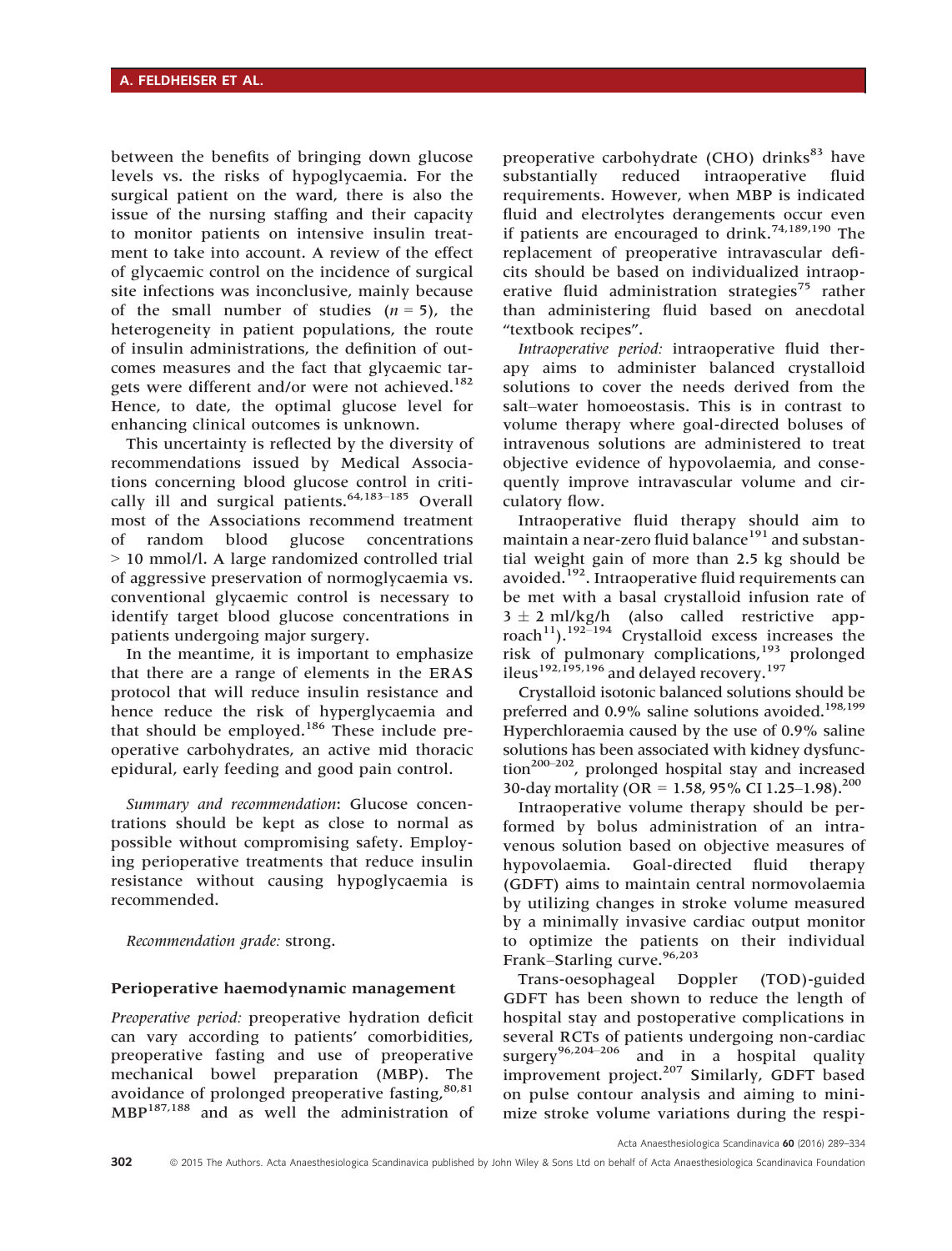ratory cycle of mechanically ventilated patients has also shown to decrease morbidity and accelerate recovery<sup>203,208-210</sup>. These findings are in agreement with the results of 2 recent meta-ana $lvsis^{209,211}$ .

However, the benefits of GDFT seem to be offset by the optimization of perioperative surgical care. In fact, in two recent RCTs, TOD-guided GDFT showed no benefits on postoperative outcomes in low-risk patients treated within an ERAS protocol.<sup>191,212</sup>. These results could be also explained by a judicious fluid management in patients not treated with GDFT, as the amount of intravenous fluid received in patients randomized in these patients was significantly less than the amount received by the same population in previous studies.<sup>213</sup>

The benefits of GDFT become more clinically meaningful in high-risk patients<sup>214,215</sup>, and in patients undergoing surgery associated with larger intravascular fluid loss (blood loss and protein/fluid shift) $^{213,216}$ . In the largest multicentre RCT (734 patients), Pearse et al. found a nonsignificant trend towards decreased complications (36% vs. 43.4% respectively,  $P = 0.07$ ) and 180-day mortality (7.7% vs. 11.6% respectively,  $P = 0.08$ ) in high-risk patients receiving GDFT compared with patients receiving usual care.<sup>215</sup> Auditing internal data (amount of intraoperative fluid given, surgical loss, complications, mortality, length of stay and readmission rate) is essential to determine if GDFT should be implemented as routine strategy to improve postoperative outcomes.<sup>213</sup>

Colloidal solutions have been mainly used to optimize stroke volume during GDFT.<sup>96,204-206</sup> Colloids improve circulatory flow to a greater extent, $2^{17,218}$  produce better blood volume produce better blood volume expansion and less interstitial space overload than crystalloids $2^{19}$  and could reduce the incidence of postoperative nausea and vomiting and postoperative pain.<sup>220</sup> Recently, Yates et al. showed that in moderate–high-risk patients GDFT with colloid boluses does not accelerate the recovery of bowel function, reduce complications or impair haemostasis compared with crystalloids. $221$  Recent data have suggested that the use of large volumes of colloids administered post-resuscitation in critically ill patients can increase the risk of death and acute kidney injury (AKI) in critically ill patients, $222,223$  but

these results have not been consistently reproduced in the perioperative setting.<sup>224,225</sup> A recent study has found a dose-dependent association between the volume of HES administered and the development of AKI. The Pharmacovigilance Risk Assessment Committee of the European Medicines Agency has recommended that HES should only be used for the treatment of hypovolaemia caused by acute blood loss when crystalloids alone are not considered sufficient and that it should be used at the lowest effective dose for the shortest period of time. It also states that treatment should be guided by continuous haemodynamic monitoring so that the infusion is stopped as soon as appropriate haemodynamic goals have been achieved. The committee also observed that there is a lack of robust long-term safety data in patients undergoing surgical procedures and in patients with trauma. $^{226}$  Moreover, the use of large volumes of colloids (2605  $\pm$  512 ml) hydroxyethyl starch (HES) 130/0.4 during major urological procedures has shown to impair haemostasis and increase surgical blood loss compared with crys-<br>talloids.<sup>227</sup> Nevertheless. crystalloid-based Nevertheless, crystalloid-based GDFT can significantly increase the risk of fluid overload.<sup>227</sup>

Arterial hypotension should be treated with vasopressors when administering intravenous fluid boluses fails to significantly improve the stroke volume (stroke volume  $> 10\%$ ).<sup>13,203</sup> Inotropes should be considered in patients with reduced contractility (Cardiac Index < 2.5 l/min) to guarantee adequate oxygen delivery.<sup>203</sup>

Postoperative period. Early oral intake of fluids and solids following abdominal surgery should be encouraged<sup>171,228,229</sup>. If oral intake is tolerated, routine intravenous fluid administration should be discontinued after PACU discharge and restarted only if clinically indicated. In the absence of surgical losses to cover physiological needs patients should be encouraged to drink 25–35 ml/kg of water per day  $(1.75-2.75)$  l for an average person).<sup>11</sup> After ensuring the patient is normovolaemic, hypotensive patients receiving epidural analgesia should be treated with vasopressors.<sup>230,231</sup>

Summary and Recommendation: The goal of perioperative fluid therapy is to maintain fluid homeostasis avoiding fluid excess and organ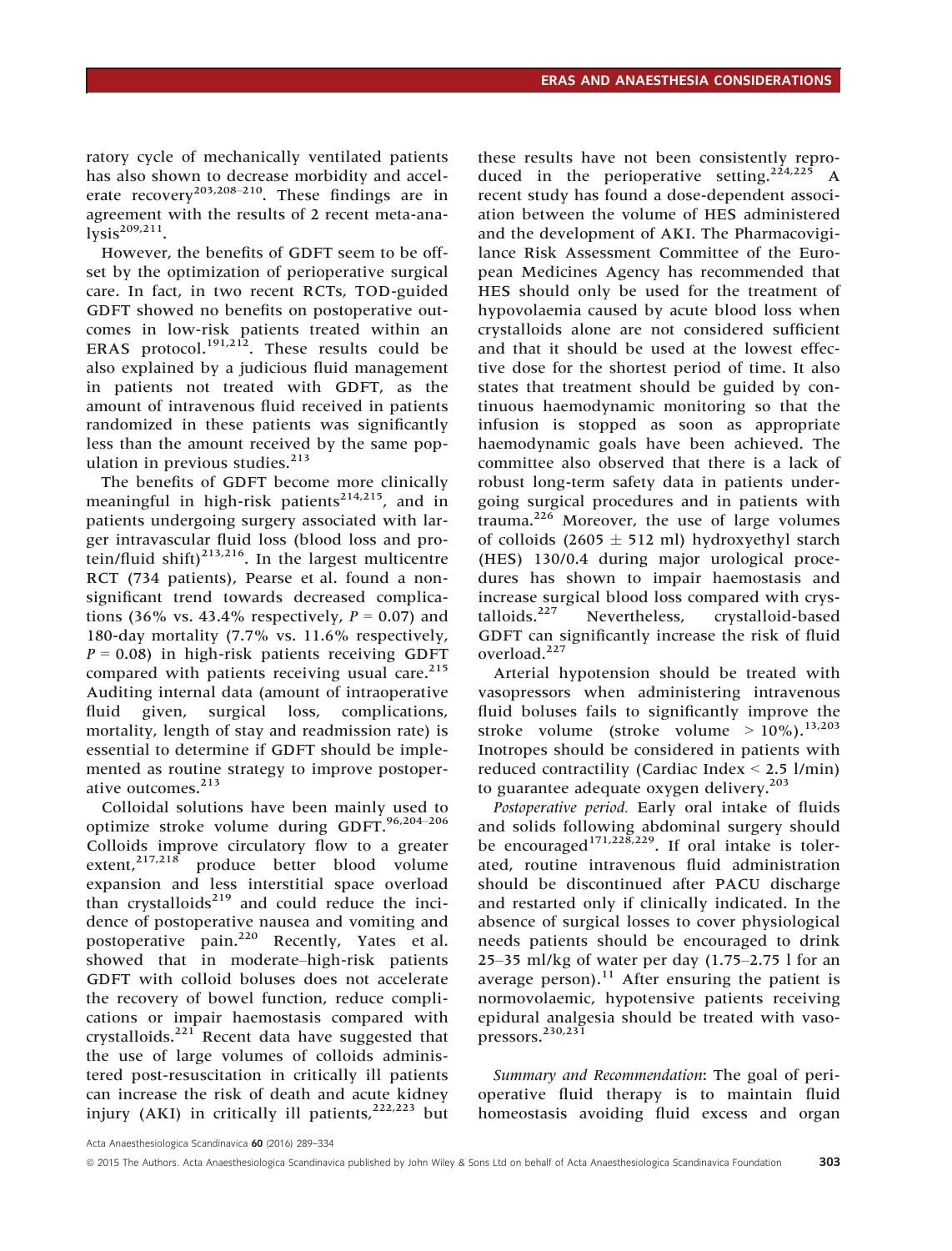hypoperfusion. Fluid excess leading to perioperative weight gain more than 2.5 kg should be avoided, and a perioperative near-zero fluid balance approach should be preferred. The need of GDFT should be determined based on clinical and surgical factors. GDFT should be adopted especially in high-risk patients and in patients undergoing surgery with large intravascular fluid loss (blood loss and protein/fluid shift). Inotropes should be considered in patients with poor contractility  $CI < 2.5$  l/min). 0.9% saline and saline-based solutions should be avoided, with balanced solutions preferred. Colloids should be used to treat objective evidence of hypovolaemia. In patients receiving epidural analgesia, arterial hypotension should be treated with vasopressors after ensuring the patient is normovolaemic. In the absence of surgical losses, postoperative intravenous fluid should be discontinued and oral intake (1.5 l/day) encouraged.

Recommendation grade: GDFT: Strong in highrisk patients and for patients undergoing surgery with large intravascular fluid loss (blood loss and protein/fluid shift)

GDFT: low in low-risk patients and in patients undergoing low-risk surgery

Perioperative near-zero fluid balance: moderate Use of advanced haemodynamic monitoring: strong in high-risk patients and for patients undergoing surgery with large intravascular fluid loss (blood loss and protein/fluid shift)

## Balanced crystalloids vs. 0.9% saline

Healthy volunteer studies have suggested that the excretion of an acute saline load is slower when compared with balanced crystalloid infusions<sup>232–234</sup>, and saline tends to overload the interstitial space to a greater extent, with a tendency to result in more oedema than balanced crystalloids.<sup>232</sup> Mechanisms for excreting this saline excess are inefficient, depending on a slow and sustained suppression of the renin– angiotensin–aldosterone axis.<sup>219</sup> In addition, 0.9% saline produces a hyperchloraemic acidosis, which along with renal oedema, can lead to a reduction in renal blood flow and renal cortical perfusion, even in healthy human volunteers.<sup>232</sup>

There are two relatively small randomized clinical trials in humans comparing 0.9% saline with Ringer's lactate in the perioperative period, showing that 0.9% saline caused more side effects.<sup>235,236</sup> One of these studies, involving patients undergoing renal transplantation, had to be stopped prematurely because, compared with none in those receiving Ringer's lactate. 19% of patients in the saline group had to be treated for hyperkalaemia and 31% for metabolic acidosis. $235$  In the other study, involving patients undergoing abdominal aortic aneurysm repair, those receiving saline needed more blood products and bicarbonate therapy.<sup>236</sup> Three recent large observational studies<sup>200-202</sup> have suggested that 0.9% saline, because of the high chloride content, may cause harm, especially to the kidney. In a study using a validated and quality assured database, evaluation of outcomes in 2,788 adults undergoing major open abdominal surgery who received only 0.9% saline and 926 who received only a balanced crystalloid on the day of surgery and showed that unadjusted in-hospital mortality (5.6% vs. 2.9%) and the percentage of patients developing complications (33.7% vs. 23%) were significantly greater in the 0.9% saline group than in the balanced crystalloid group.<sup>202</sup> Patients receiving 0.9% saline had significantly greater blood transfusion requirements and more infectious complications, and were 4.8 times more likely to require dialysis than those receiving balanced crystalloids. Another recent study provides support for chloride-restrictive fluid strategies in critically ill patients.<sup>201</sup> In an openlabel prospective sequential manner, 760 patients consecutively admitted to intensive care (30% of whom were admitted after elective surgery) received either traditional chloride-rich solutions (0.9% sodium chloride, 4% succinylated gelatin solution or 4% albumin solution) or chloride-restricted (Hartmann's solution, Plasma-Lyte 148 or chloride-poor 20% albumin). After adjusting for confounding variables, the chloride-restricted group had decreased incidence of acute kidney injury [odds ratio 0.52 (95% CI 0.37–0.75),  $P < 0.001$  and the use of renal replacement therapy [odds ratio 0.52 (95% CI 0.33–0.81),  $P = 0.004$ . However, there were no differences in hospital mortality, hospital or ICU length of stay.<sup>201</sup> A third study on 22,851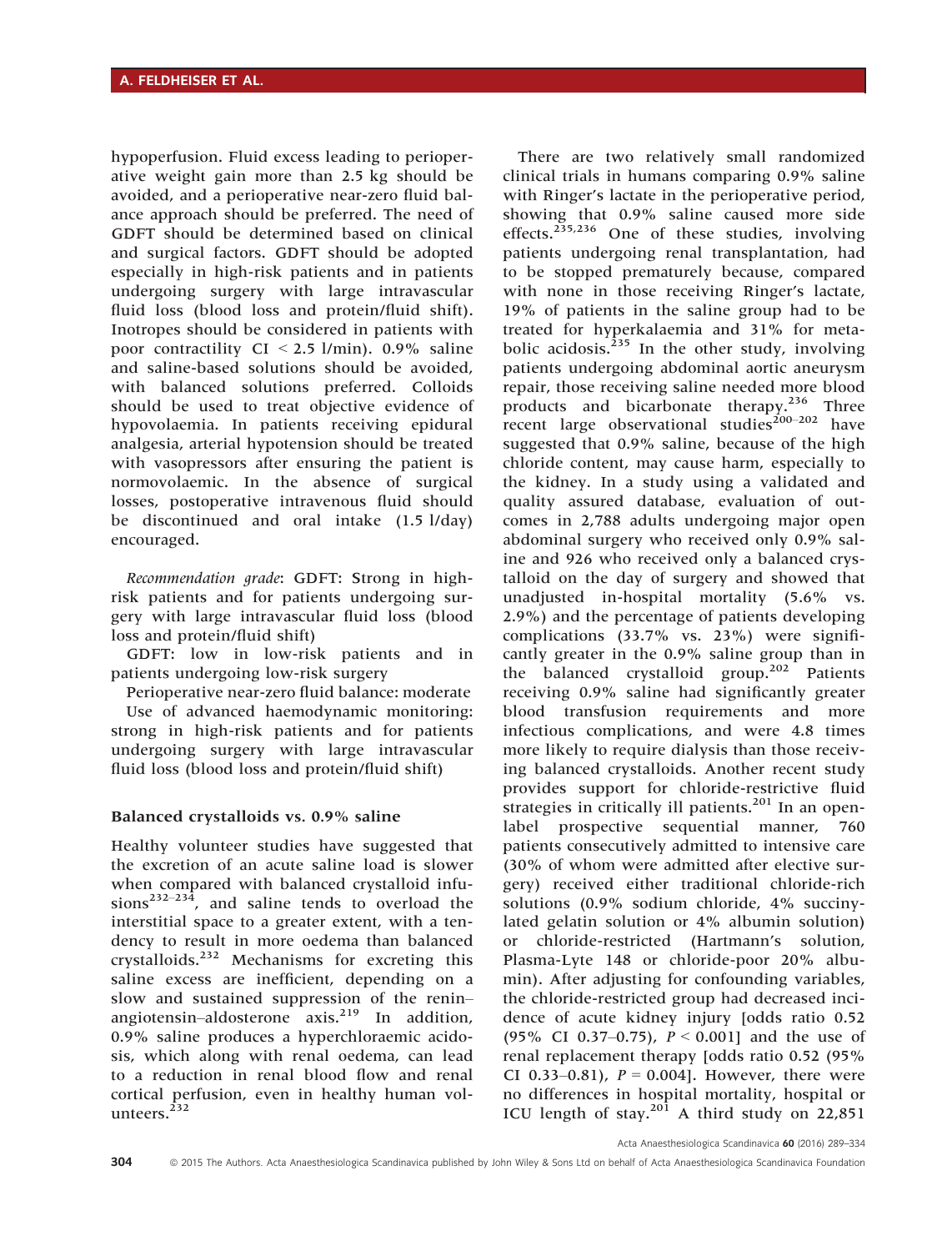surgical patients with normal preoperative serum chloride concentration and renal function showed that the incidence of acute postoperative hyperchloraemia (serum chloride > 110 mmol/l) was 22%.<sup>200</sup> Patients with hyperchloraemia were at increased risk of 30-day postoperative mortality (3.0% vs. 1.9%; odds ratio 1.58 (95% CI 1.25–1.98) and had a longer median hospital stay [7.0 days (IQR 4.1–12.3) vs. 6.3 days (IQR 4.0–11.3)] than patients with normal postoperative serum chloride concentrations.<sup>200</sup> Patients with postoperative hyperchloraemia were also more likely to have postoperative renal dysfunction.

There is a strong signal suggesting that 0.9% saline is harmful, particularly in the perioperative period when compared with balanced solutions<sup>199</sup>. However, there are currently no largescale randomized controlled trails that confirm this finding. Nevertheless, it may be preferable to use balanced crystalloids in the perioperative period and restrict the use of saline to patients who have alkalosis or have a hyperchloraemia secondary to conditions such as vomiting or high nasogastric tube aspirates, and in neurosurgical patients because of the relative hypoosmolarity of some of the balanced crystalloids.

Summary and Recommendations: 0.9% saline should be avoided and balanced crystalloids used in the preoperative period. The use of 0.9% saline should be restricted in hypochloraemic and acidotic patients.

Recommendation: strong

### Pain management

Multimodal, evidence-based and procedure-specific analgesic regimens should be standard of care, with the aim to achieve optimal analgesia with minimal side effects and to facilitate the achievement of important ERAS milestones such as early mobilization and oral feeding (Table 2). $2^{37,238}$ 

## Thoracic epidural analgesia (TEA)

TEA (T6-T11) remains the gold standard for postoperative pain control in patients undergoing open abdominal surgery.<sup>239</sup> It still remains

unclear if epidural analgesia improves postoperative outcomes. Although the results of a large multicentre RCT failed to show a significant benefit of using epidural analgesia in association with general anaesthesia in reducing 30-day mortality and postoperative morbidity in high-risk patients<sup>240</sup> a recent meta-analysis of  $9044$ patients undergoing surgery with general anaesthesia and receiving epidural analgesia (4525 patients) found that epidural analgesia is associated with a 40% reduction of mortality.<sup>241</sup> Initiation of neuroaxial blockade before surgery and its maintenance throughout surgery decreases the need for anaesthetic agents, opioids and muscle relaxants.<sup>242</sup> Compared with parenteral opioids, epidural blockade has shown to provide better postoperative static and dynamic analgesia for the first 72  $h$ ,<sup>10</sup>, to accelerate the recovery of gastrointestinal function,  $243-245$  to reduce insulin resistance<sup>246</sup> and impact positively on cardiovascular and respiratory complications. $241,247$ . However, hypotension, urinary retention pruritus and motor blockade are common side effects.<sup>248</sup> Although detrusor function can be impaired in patients receiving TEA, a recent RCT has shown that early removal of a urinary catheter (on postoperative day 1) does not increase the risk bladder recatheterization and urinary infection.<sup>249</sup>. Also TEA does not influence the duration of hospital stay.<sup>250</sup>

The same benefits have not been observed after laparoscopic procedures,<sup>59</sup> especially in a context of an ERAS programme.<sup>251–253</sup> However, TEA might still be valuable in patients at risk of respiratory complications, in those with high probability of conversion to laparotomy, or requiring transverse or Pfannenstiel-like incisions.<sup>254</sup> Furthermore, TEA may be useful to facilitate the recovery of bowel function even after laparoscopic colorectal surgery.<sup>243</sup>

### Clinical management

Epidural blockade should be tested before surgery or in the immediate postoperative period (post-anaesthesia care unit) to avoid non-functioning epidurals and unnecessary opioid administration.<sup>255</sup> The addition of opioids to local anaesthetic has shown to improve postoperative analgesia.<sup>248,256</sup> Although a paucity of studies have compared the analgesic efficacy of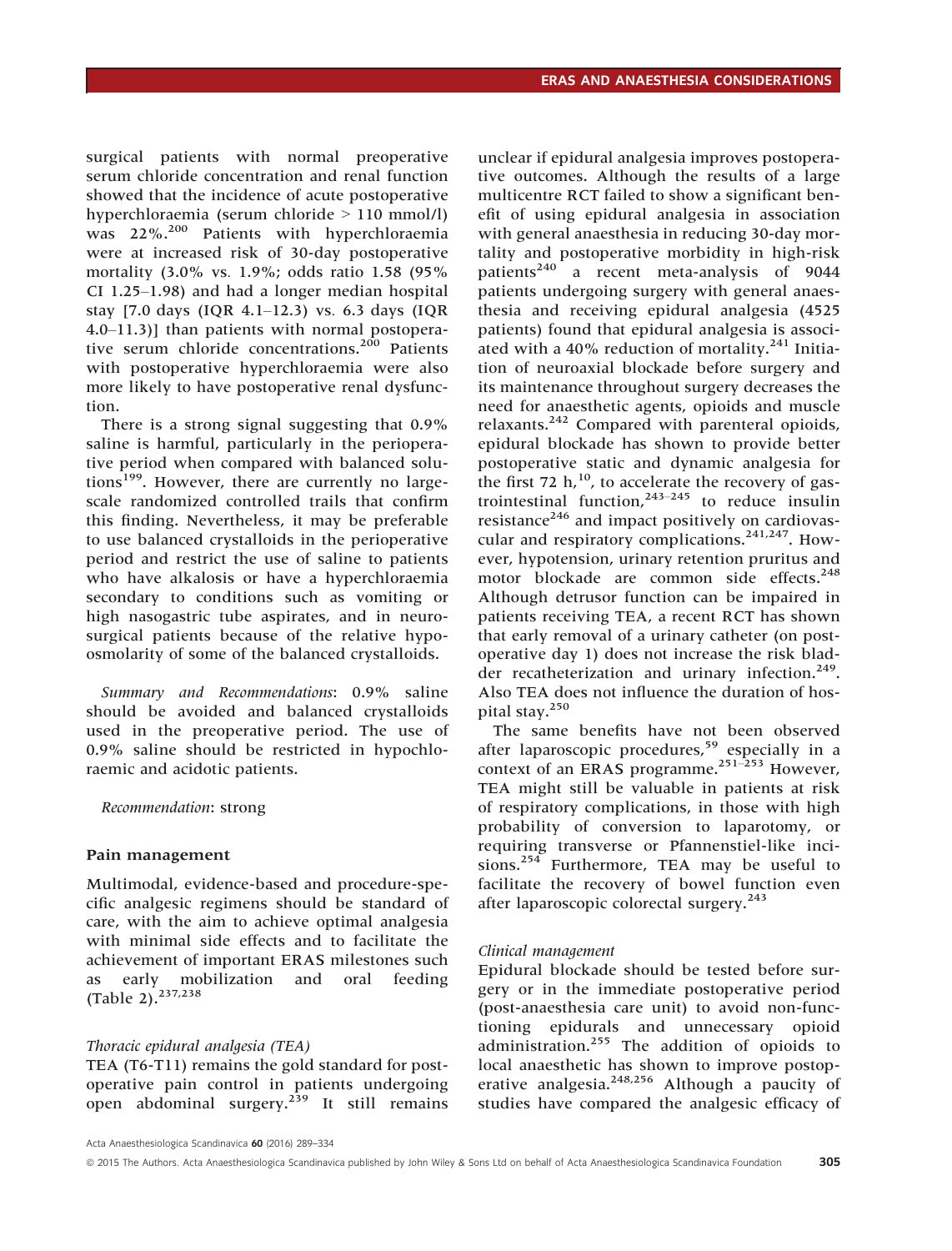|             | Analgesia technique        | Outcomes                                                            | ERAS                     | Control group    | Complications/issues                                                    |
|-------------|----------------------------|---------------------------------------------------------------------|--------------------------|------------------|-------------------------------------------------------------------------|
| Laparotomy  | TEA (low dose of LA        | $\downarrow$ PONV <sup>250</sup>                                    | $\overline{\phantom{0}}$ | SO               | Hypotension, pruritus,                                                  |
|             | and opioids)               | ↑Recovery of bowel function <sup>244</sup>                          | $\overline{a}$           | SO               | bladder dysfunction <sup>248,249</sup>                                  |
|             |                            | Insulin resistance <sup>246</sup>                                   |                          | SO               |                                                                         |
|             |                            | IRespiratory complications <sup>247</sup>                           |                          | SO               |                                                                         |
|             |                            | ↑Health-related quality of life <sup>353</sup>                      | $\overline{\phantom{0}}$ | SO               |                                                                         |
|             |                            | $=$ LOSH <sup>250</sup>                                             | $\overline{\phantom{0}}$ | SO               |                                                                         |
|             | IT morphine                | Health-related quality of life <sup>354</sup>                       | $\checkmark$             | SO               | Respiratory depression,<br>pruritus, bladder dysfunction <sup>265</sup> |
|             | <b>IVLI</b>                | Anti-inflammatory <sup>269</sup>                                    |                          | SO               | LA toxicity <sup>270</sup>                                              |
|             |                            | ↑Recovery of bowel function <sup>269</sup>                          |                          | SO               |                                                                         |
|             |                            | LOSH <sup>269</sup>                                                 |                          | SO               |                                                                         |
|             |                            | $=$ LOSH <sup>254</sup>                                             | $\checkmark$             | <b>TEA</b>       |                                                                         |
|             | CWI LA                     | I/ $\uparrow$ Recovery of bowel<br>function <sup>275-277</sup> ,355 | $\sqrt{2}$               | SO;TEA           | Ideal anatomic location not<br>determined <sup>274</sup>                |
|             |                            | $1/1 =$ LOSH <sup>273,275,276</sup>                                 |                          | SO;TEA           |                                                                         |
|             | Abdominal trunks<br>blocks | Postoperative sedation <sup>284,289</sup><br>JPONV <sup>283</sup>   |                          | SO<br>SO         | Timing, dose, volume of LA,<br>technique <sup>297</sup>                 |
| Laparoscopy | <b>TEA</b>                 | ↑/=/↓ Recovery of bowel<br>function <sup>243,253,254</sup>          | $\sqrt{2}$               | SO; IVLI; IT/TAP | Hypotension, pruritus, bladder<br>dysfunction <sup>248,249</sup>        |
|             |                            | $\uparrow$ /= LOSH <sup>253,254</sup>                               | ✓                        | SO;IT;TAP        |                                                                         |
|             | IT morphine                | = Recovery of bowel<br>function <sup>253,268,356</sup>              | ✓                        | SO;TEA           | Respiratory depression, pruritus,<br>bladder dysfunction <sup>265</sup> |
|             |                            | Facilitate mobilization <sup>356</sup>                              | $\checkmark$             | <b>TEA</b>       |                                                                         |
|             |                            | $L =$ LOSH <sup>253,268</sup>                                       | ✓                        | SO;TEA           |                                                                         |
|             |                            | 23-h LOSH after laparoscopic<br>colectomy <sup>357</sup>            | $\checkmark$             | $\overline{a}$   |                                                                         |
|             | <b>IVLI</b>                | Anti-inflammatory <sup>269</sup> (U IL-6, IL1-R)                    | $\overline{\phantom{0}}$ | SO               | LA toxicity <sup>270</sup>                                              |
|             |                            | ↑/= Recovery of bowel<br>function <sup>254,272</sup>                | ✓                        | SO;TEA           |                                                                         |
|             |                            | $=$ LOSH <sup>254</sup>                                             | ✓                        | <b>TEA</b>       |                                                                         |
|             | Abdominal<br>trunksblocks  | 23-h LOSH after laparoscopic<br>colectomy <sup>286</sup>            | $\checkmark$             | SO               | Timing, dose and volume of LA,<br>technique <sup>297</sup>              |
|             |                            | $=$ LOSH <sup>295</sup>                                             | ✓                        | SO <sub>1</sub>  |                                                                         |
|             |                            | = LOSH, earlier urinary catheter<br>removal <sup>296</sup>          | ✓                        | <b>TEA</b>       |                                                                         |

Table 2 Non-analgesic outcomes and current issues reported after abdominal surgery with different analgesic techniques

;, decreasing; ↑, accelerating; =, no effect. SO, systemic opioids; TEA, thoracic epidural analgesia; IVLI, intravenous lidocaine infusion; CWI, continuous wound infusion; LA, local anaesthetic; LOSH, length of hospital stay in hospital; (ERAS), study within an ERAS programme.

epidural solutions combining local anaesthetic with lipophilic opioids vs. those containing local anaesthetic combined with hydrophilic opioids, epidural solution containing morphine increase the risk of urinary retention.<sup>257,258</sup> However, the use of low dose of local anaesthetics (bupivacaine 0.1 mg/ml) and lipophilic opioids (e.g. fentanyl 3 µg/ml) seem to provide optimal analgesia with minimal side effects<sup>257</sup>. Epidural morphine (0.02 mg/ml) in adjunct to local anaesthetic can be preferred to lipophilic

opioids to increase segmental analgesia spread and could be recommended for long midline incisions.<sup>259</sup> Epidural infusions can be continued for 48-72, gradually reducing infusion rates and until the recovery of gastrointestinal function. Adding adrenaline  $(1.5-2.0 \text{ µg/ml})$  to epidural mixture of local anaesthetic and fentanyl improves postoperative analgesia, especially during mobilization and coughing, and reduces pruritus and nausea.<sup>248,256,260-262</sup> Evidence on the analgesic efficacy of epidural cloni-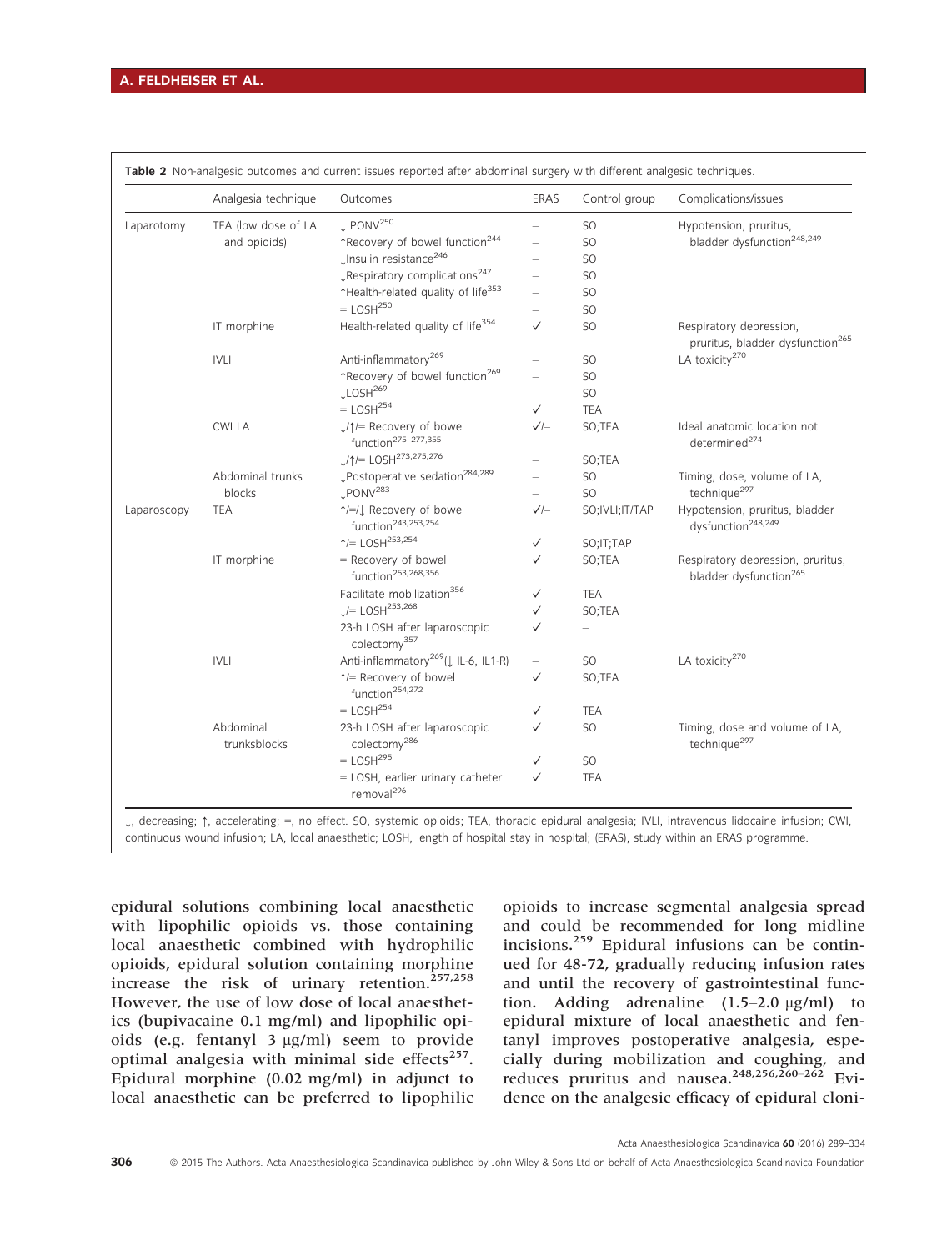dine is inconclusive and the risk of hypotension and sedation is increased. $263$  Hypotension induced by epidural blockade should be treated with vasopressors as first choice provided the patient is not hypovolaemic. Orthostatic<br>hypotension associated with postoperative hypotension associated with postoperative epidural analgesia does not impair the ability to ambulate.<sup>264</sup> Institutional policies on how to manage epidural side effects, terminate epidural infusions, and how transition to oral multimodal analgesia are recommended.

Intrathecal (IT) analgesia. IT morphine is a valuable analgesic technique to improve early postoperative analgesia<sup>265</sup> and facilitates surgical recovery.<sup>266</sup> However, compared with systemic opioids, the incidence of pruritus (OR 3.85, 95% CI 2.40–6.15) and respiratory depression (although rare) is increased (OR 7.86, 95% CI 1.54–40.3). Postoperative urinary retention is also slightly more frequent (OR 2.35, 95% CI 1.00–5.51).<sup>265</sup> Hypotension in the first 12 h, especially in a context of an enhanced recovery pathway and a restrictive fluid management, has been also associated with the use of intrathecal hydromorphone (with bupivacaine or clonidine). $267$ 

In the light of these side effects, in the context of an multimodal analgesic regimen other regional anaesthesia technique could be favoured especially in elderly patients. Behind providing excellent analgesia, $2^{68}$  IT morphine seems an appealing technique to shorten hospital stay in low-risk patients undergoing laparoscopic colorectal surgery with an ERAS protocol.253

# Clinical management

Reported IT morphine dosage range between 200 and 250 µg in patients aged  $\leq$  75 years to µg 150 in patients > 75 years of age. Isobaric or hyperbaric bupivacaine (10–12.5 mg) have been used in conjunction with IT morphine.<sup>253,268</sup>

# Intravenous lidocaine (IVL) infusion

In view of its antinociceptive and anti-inflammatory properties, systemic administration of IVL as adjuvant to systemic opioids has been shown to improve postoperative analgesia, reduce opioid consumption and speed surgical<br>recovery.<sup>269,270</sup> Similar benefits have been Similar benefits have been observed after laparoscopic abdominal surgeries when compared with systemic opioids, $271$  but not when compared with TEA<sup>254</sup>, and especially in the absence of an ERAS programme.<sup>254,272</sup>

## Clinical management

A loading dose of 1.5 mg/kg (IBW) should be initiated 30 min before or at the induction of anaesthesia and continued until the end of surgery or in the recovery room (2 mg/kg/h IBW). The exact duration of the infusion providing optimal analgesia and facilitating also recovery remains unknown. Systemic toxicity is rare, but continuous cardiovascular monitoring is required.<sup>270</sup>

Continuous wound infusion (CWI) of local anaesthetic. CWI of local anaesthetic after open abdominal surgery has been shown to improve postoperative analgesia and reduce opioid consumption, $273,274$  however the effect on the recovery of bowel function is unclear.<sup>273,275</sup> Two recent RCTs have compared the analgesic efficacy of CWI of local anaesthetic with TEA but the results are contrasting. $276,277$  A recent feasibility study has compared the analgesic efficacy of CWI of local anaesthetic with epidural analgesia after laparoscopic abdominal surgery. Pain intensity was similar among patients receiving epidural and CWI of local anaesthetic.<sup>278</sup>

Despite promising results the analgesic efficacy of CWI of local anaesthetic remains inconclusive and several aspects related to this techniques need to be clarified. For example, although preperitoneal multihole catheters have consistently provided satisfactory analgesia, and subfascial catheters have provided better results than suprafascial catheters, $279$  the anatomical location associated with optimal recovery remains undetermined.<sup>274,279</sup> Furthermore, it remains to be established if the analgesic effect observed in different trials is mainly driven by the bolus of local anaesthetic commonly given at the end of surgery or by the infusion of local anaesthetic during the postoperative period.<sup>280</sup>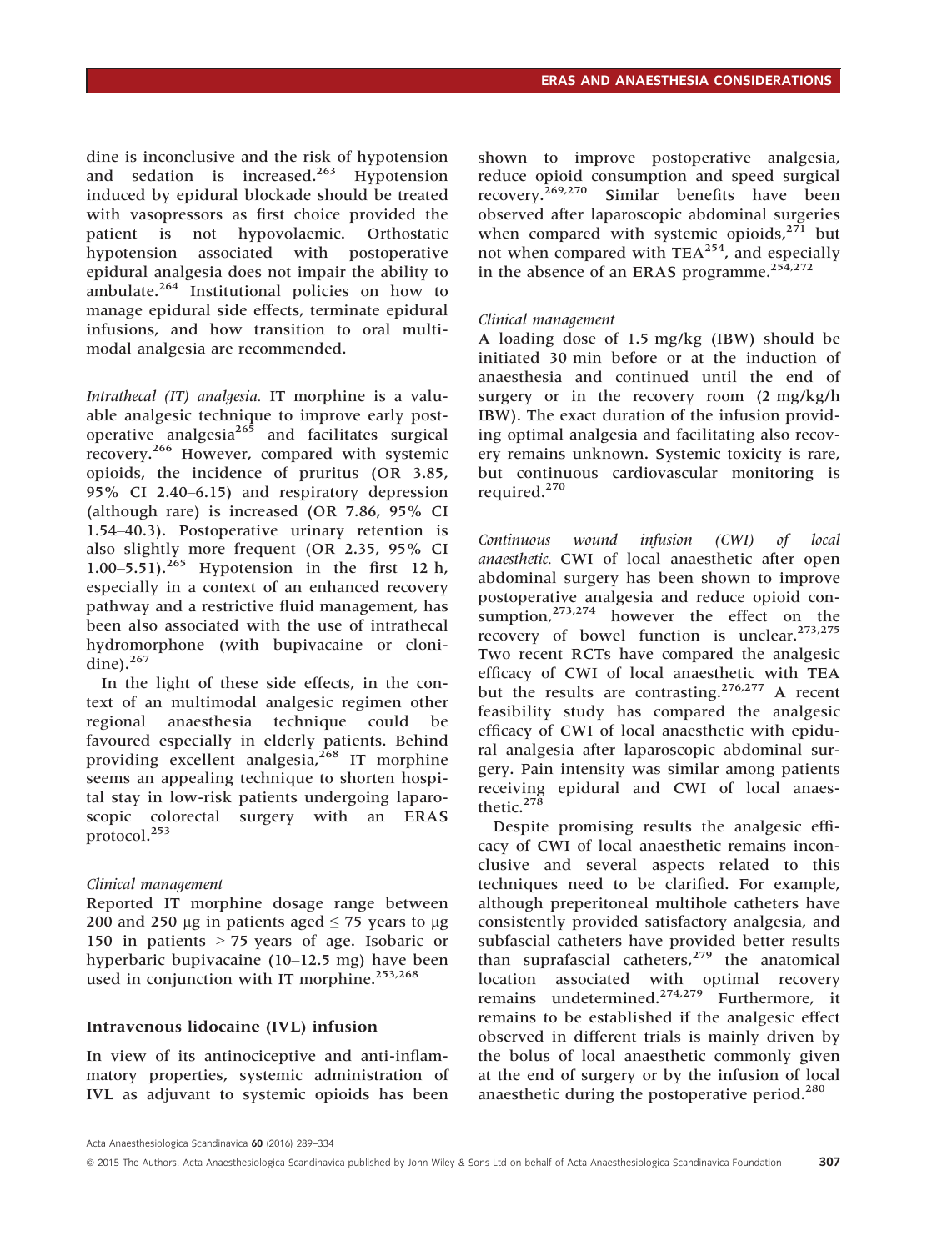### Clinical management

Preperitoneal continuous infusion of ropivacaine  $0.2\%$  (10 ml/h) for  $48-72$  h has been used in the majority of the studies. Other amide-local anaesthetics have also been used. Systemic opioids are still required to control visceral pain.

Abdominal trunk blocks: transversus abdominis plane (TAP) block and rectus sheath block. Significant reduction of pain intensity and opioid consumption after ultrasound-guided single-shot TAP blocks has been observed but it is limited to the first 24 h after surgery.<sup>281–283</sup> TAP blocks can also be performed by surgeons from the peritoneal cavity before closing the abdominal wall,<sup>284,285</sup> or laparoscopic guided.<sup>286-288</sup> Few studies have reported a reduction of some of the opioids side effects such as nausea and vomit $ing^{283}$  or sedation,<sup>284,289</sup> but these results have not been reproduced consistently.<sup>281</sup> Continuous infusion or intermittent administration of local anaesthetics through multihole catheters placed in the transversus abdominis plane have been used to improve and prolong opioid-based postoperative analgesia up to 48–72 h after abdominal surgery, but the evidence supporting the analgesic efficacy of TAP-infusion of local anaesthetic remains scarce and inconclusive. $290-292$ Niraj et al. found that epidural analgesia did not provide better visual analogue scores during coughing than intermittent local anaesthetic boluses through bilateral subcostal TAP catheters in the first 72 h after upper abdominal surgery.<sup>293</sup> However, epidural failure rate were high (22%) and almost half of the TAP catheters had to be replaced in the postoperative period.

Similar benefits have been reported in abdominal laparoscopic procedures<sup>282,294</sup> and in a context of an ERAS programme.<sup>286,295</sup> Despite facilitating hospital discharge,<sup>286</sup> bilateral single-shot TAP blocks seem to do not reduce hospital stay after laparoscopic colorectal surgery.<sup>295</sup> A recent RCT has shown that the analgesic efficacy of four-quadrant TAP blocks in adjunct to bilateral posterior continuous TAP blocks, was not inferior to TEA after laparoscopic colorectal surgery.<sup>296</sup>

### Clinical management

Optimal timing, choice of local anaesthetic, dosing and volumes remain unknown.<sup>297</sup> However, it seems that a minimal volume of 15 ml is required to achieve satisfactory analgesia with single-shot TAP block.<sup>297</sup> Ropivacaine 0.2% (8– 10 ml/h) can be infused for 48–72 h trough a multihole catheter. A bilateral infusion (8– 10 ml/h each side) is required with a midline incision. Systemic opioids are needed to control visceral pain.

More studies that further validate the analgesic efficacy of TAP blocks are warranted.

Intraperitoneal local anaesthetic (IPLA) . The results of a meta-analysis including eight RCTs have shown that IPLA after open abdominal surgery reduce postoperative pain scores but not opioid consumption. However, in the latest randomized control trial conducted in a context of an enhanced recovery programme, IPLA improved surgical recovery, reduced postoperative pain and opioid consumption in patients undergoing open colectomy and receiving thoracic epidural analgesia.<sup>298</sup>

IPLA has been shown to improve postoperative analgesia, reduce shoulder pain and opioid consumption after laparoscopic gastric sur $g$ erv<sup>299</sup>.

Multimodal analgesia (MMA). A MMA regimen based on routine use of NSAIDs, COX-2 and acetaminophen (paracetamol) (PO or intravenously when available) should adopted if not contraindicated in patients undergoing open and laparoscopic abdominal procedures with the aim to reduce opioid consumption and their dose-dependent side effects that impair recovery.<sup>300</sup> NSAIDs and COX-2 inhibitors have been shown to improve postoperative analgesia, reduce opioid consumption and some of their side effects by  $30\%$ .<sup>301</sup> There have been recent concerns about the risk of anastomotic leakage and the use of NSAIDs or COX-2 inhibitors after colorectal surgeries based on experimental, retrospective and case-series studies.<sup>302</sup>. Large RCTs are needed to confirm these results. The risk of anastomotic leakage after bowel surgery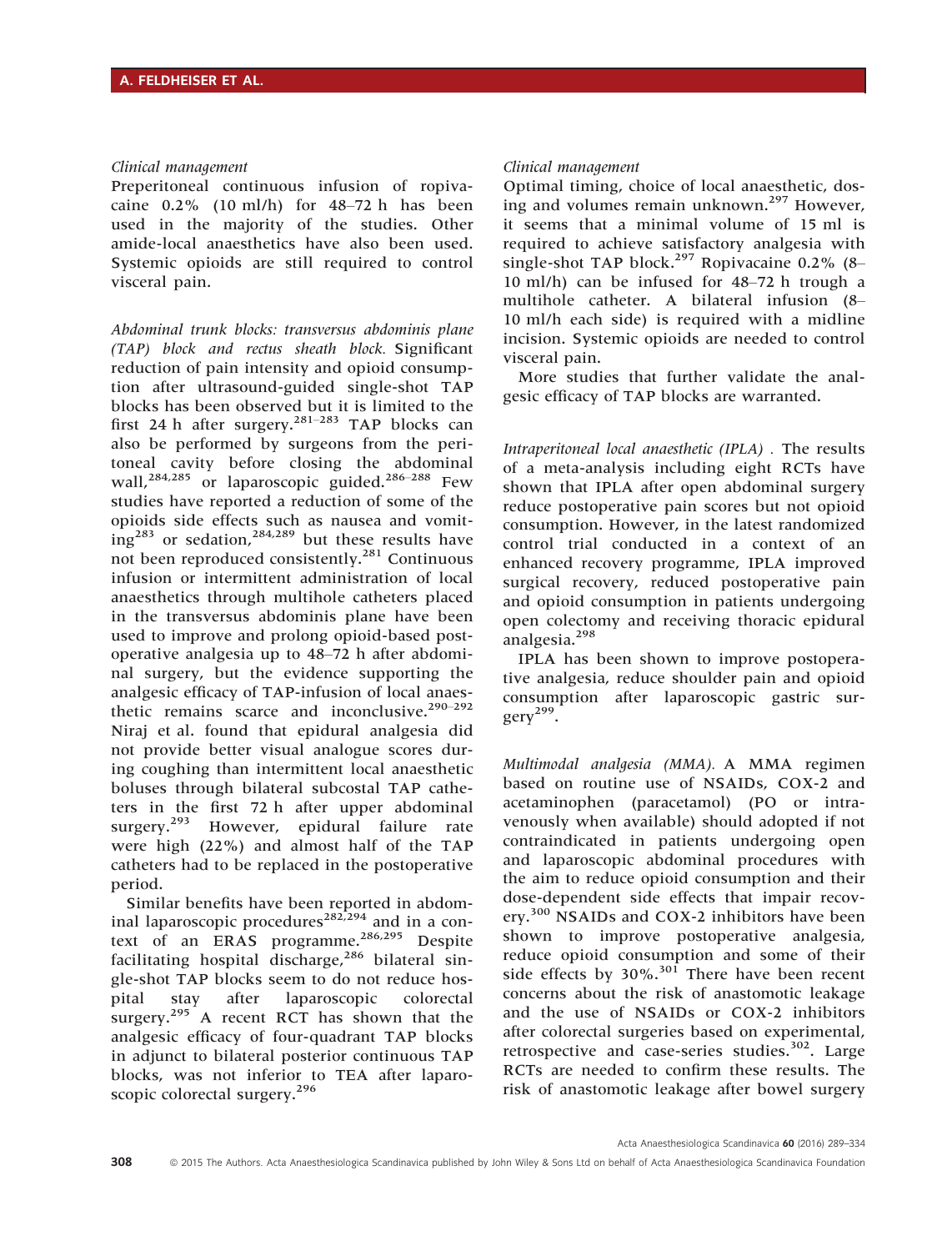was not significantly increased in a recent metaanalysis of six RCTs (480 patients) of patients receiving at least one dose of NSAIDs or COX-2 inhibitors within 48 h of surgery (Peto OR 2.16 [95% CI 0.85–5.53,  $P = 0.11$ ] $^{303}$ . This effect seems to be molecule-specific (diclofenac is associated with the highest risk) $302$  and classspecific (risk of anastomotic leakage with NSAIDs, OR 2.13 [95% CI 1.24–3.65],  $P = 0.006$ , risk of anastomotic leakage with selective COX-2 inhibitors OR 1.16 [95% CI 0.49–2.75]  $P = 0.741$ <sup>304</sup>. Furthermore, the risk varies with duration of the treatment, and it is higher after 3 days or more of NSAIDs than after 1 or 2 days only<sup>304</sup>. Acetaminophen (paracetamol) has shown to improve postoperative analgesia, have an opioid-sparing effect, but not reduce opioids side effects.<sup>305</sup> However, a recent meta-analysis has demonstrated that intravenous paracetamol reduces the risk of postoperative nausea and vomiting, but this effect seems more related to an improvement in postoperative pain rather than to a reduction in opioid consumption.<sup>306</sup> Concerns have been raised about the cardiovascular risk and delayed bone healing associated with the use of NSAIDs and COX-2 inhibitors $307$ . Overall, the evidence is inconclusive<sup>307</sup> and does not support the avoidance of short perioperative NSAIDs and COX-2 inhibitors treatment in patients with low cardiovascular risk.<sup>307,308</sup> High-dose of systemic steroids have also shown promising results<sup>309,310</sup>, also in patients not undergoing gastrointestinal surgery.311,312 Perioperative intravenous ketamine and gabapentinoids have also shown opioidsparing properties.  $313,314$  However, the risk of side effects such as dizziness and sedation should be considered. An opioid-free ultimodal analgesic strategy based mainly on analgesic adjuvants would be appealing but more studies are warranted to establish the feasibility, efficacy and safety of such analgesic approaches.<sup>315</sup> Wound infiltration with long-acting multivesicular liposome formulation of bupivacaine as part of multimodal analgesic regimens has also shown promising results.  $316,317$  It must be acknowledged that most of the following recommendations come from studies not using enhanced recovery after surgery (ERAS) programmes. It might be possible that the well-proven benefits of ERAS programmes

might offset the reported advantages of different analgesic techniques. $242$  The synergistic effect of combining different analgesic medications remains unknown and the impact of MMA on long- term outcomes still remains to be determined $318$ .

Summary and Recommendation: Analgesic techniques should aim to not only provide optimal pain control but also to facilitate the achievement of important milestones such as tolerance of oral intake, and early mobilization. Opioid side effects are dose-dependent and delay recovery. Opioid-sparing analgesic strategies, including regional analgesia techniques, should be implemented in a context of a multimodal analgesic regimen. Postoperative pain management should be procedure-specific.

Recommendation grade: MMA: strong

Open abdominal surgery. TEA: strong for using it

IVLI: moderate for using it CWI: weak for using it TAP blocks: moderate for using it

Laparoscopic abdominal surgery. TEA: weak for using it

IVLI: moderate for using it Intrathecal morphine: moderate for using it TAP blocks: moderate for using it

## Postoperative delirium

Postoperative delirium is increasingly recognized in surgical practice, particularly in the elderly population who have pre-existing cognitive dysfunction. While delirium can be a symptom of a surgical or medical complication it is important to be recognized instantly.

The prevalence is underestimated and underdiagnosed if no systematic monitoring is applied. $319$  It is defined as a condition of altered consciousness, orientation, memory, thought, perception, behaviour and possibly sleep pattern which develops acutely and shows a fluctuating clinical course.<sup>320</sup> Delirium can be classified into three subtypes: the hyperactive delirium, the hypoactive delirium and a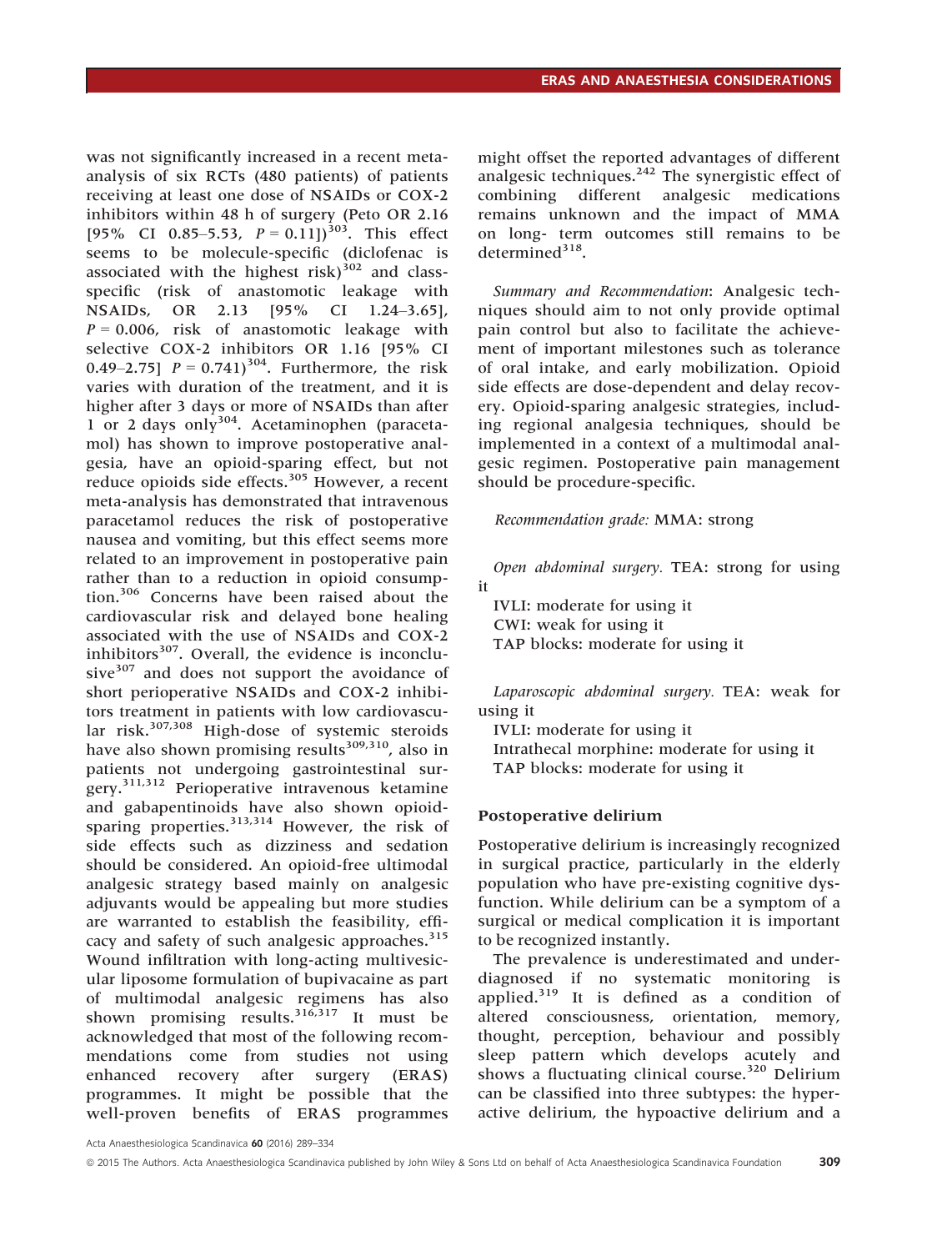mixed form.321 Delirium as a symptom of acute cerebral dysfunction should not solely be perceived as a strictly binary phenomenon which is either present or absent. Detection of delirium also at pre-delirium or sub-syndromal levels could prevent further deterioration of cerebral function.

Undetected and untreated or delayed treatment of delirium does increase the rate of complications, the length of hospital stay as well as mortality<sup>322,323</sup> and is associated with long-term cognitive dysfunction.<sup>324</sup>

Early detection in the postoperative setting is a prerequisite for finding and treating the underlying causes. Numerous validated Delirium Instruments have been validated for clinical use.325,326

Delirium promoting factors such as prolonged preoperative fluid fasting times, deep anaesthesia time as well as disturbing the sleep–wake cycle and the use of sedatives and other delirogenic medications should be avoided. $117,327$ 

If postoperative delirium is detected, the early symptomatic therapy based on pharmacological and non-pharmacological measures, is associated with a decreased mortality $323$ . Psychotic symptoms should be treated with neuroleptics. A systematic review that a low-dose haloperidol therapy compared with a therapy with atypical neuroleptics has a similar effectiveness and side effect rate.<sup>328</sup>

If there is the necessity to apply substances with sedative properties, non-benzodiazepines should be preferred (e.g. alpha-2-agonists) due to international guidelines for sedation. Benzodiazepines are known to be an independent risk factor for delirium and should therefore be avoided if possible.<sup>329</sup>

Summary and recommendation: Preventive measure as avoidance of prolonged fasting, deep anaesthesia, disturbance of sleep–wake cycle or delirogenic medications like benzodiazepines, atropine should be implemented. Systematic delirium screening and symptomoriented treatment should be performed and potential underlying medical causes should be ruled out.

## Attenuation and treatment of postoperative ileus

Postoperative ileus (POI) is defined as a transient reduction of bowel motility that prevents effective transit of bowel content and tolerance of oral intake following surgical interventions.<sup>330</sup> POI has been associated with prolonged hospital stay and higher risk of complications. POI can be classified in primary POI that occurs in the absence of surgical complications, and in secondary POI in the presence of surgical complications such as anastomotic leakage, abscess, peritonitis, etc.<sup>330</sup> Primary POI is considered an inevitable consequence after abdominal surgery. However, its clinical presentation and duration can significantly vary among patients depending on the severity of the gastrointestinal dysfunction. Some patients can be totally asymptomatic and tolerate oral intake in the immediate postoperative period, while others experience gastrointestinal symptoms, cannot tolerate any oral intake for several days and might require insertion of a nasogastric tube (NGT).<sup>330</sup> The definitions of primary POI remains elusive and many clinical trials still utilize personal definitions in view of the difficulty on how to clinically identify patients with a clinically relevant impairment of gastrointestinal dysfunction. In a recent study measuring the gastrointestinal transit after colorectal surgery, Van Bree et al. showed that the combination of tolerance of solid food and passage of stool best correlates with the recovery of gastrointestinal function (area under the curve 0.9, SE 0.04, 95% CI 0.79–0.95,  $P < 0.001$ ), with a positive predictive value of 93% (95% CI 78–99).<sup>331</sup> It also best predicts hospital stay.<sup>331</sup> Others clinical indicators commonly used to assess POI, such as the time to first flatus, poorly correlate with the recovery of the gastrointestinal function.<sup>331</sup> A list of clinical indicators commonly used in clinical practice to evaluate the recovery of the gastrointestinal function is reported in Fig. 1. Non-ileus-related nausea and intraabdominal surgical complications leading to secondary POI should be excluded.

Due to its multifactorial pathogenesis several perioperative preventive strategies can be implemented to reduce the severity and duration of primary POI.<sup>332</sup> Based on the results of a large

Recommendation grade: strong.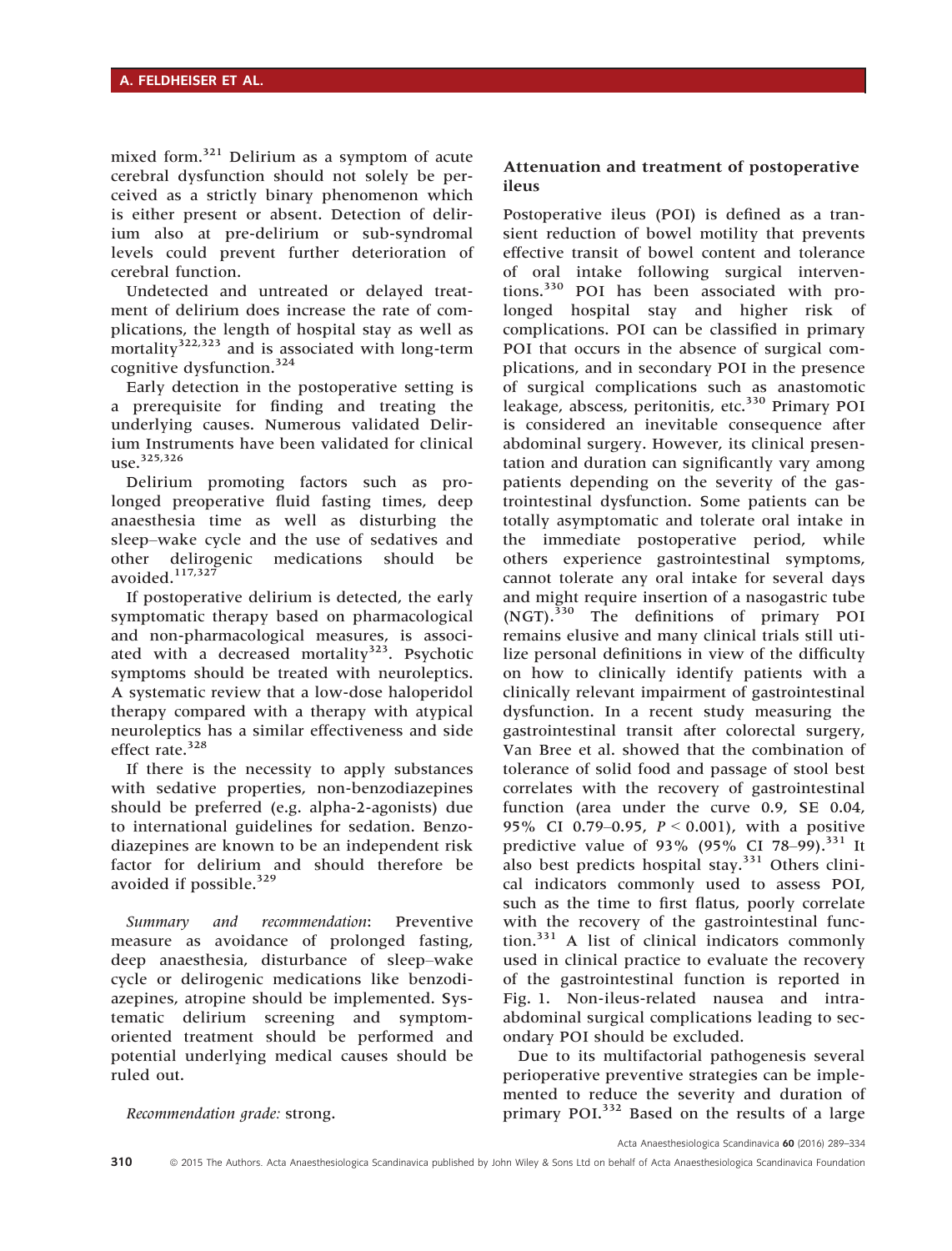retrospective study, it should be also considered that some patients might have a higher risk to develop prolonged primary POI (Table 3). These results need to be confirmed when adopting multiple interventions to attenuate postoperative gastrointestinal dysfunctions as in a context of an ERAS programme.<sup>333</sup> Nasogastric decompression should be considered to prevent complica-<br>tions such as pulmonary aspiration and such as pulmonary aspiration and arrhythmias.164

Summary and recommendation: Primary POI is an inevitable consequence after gastrointestinal surgery and its pathogenesis is multifactorial. Multimodal preventing strategies should be adopted to facilitate the recovery of gastrointestinal function.

## Recommendation grade: moderate

## Early mobilization

Although the tradition of prolonged postoperative bed rest was abandoned over 75 years ago<sup>334</sup> and the dangers of staying in bed acknowledged,335 modern surgical patients actually spend very little time out of bed.<sup>336</sup> Early "enforced" or "structured" mobilization is a key component of virtually all ERAS programmes.16,337 Patients cared for with the ERAS paradigms mobilize more and achieve independent mobilization earlier than those cared for without ERAS.<sup>7</sup> Mobilization helps preserve

Table 3 Risk factors, prevention and management of primary POI.

Patients risk factors<sup>333</sup>

- Male
- Cerebrovascular diseases
- Respiratory diseases
- Peripheral vascular diseases

Intraoperative strategies to accelerate the recovery of gastrointestinal function

- Laparoscopic surgery<sup>5</sup>
- Thoracic epidural analgesia $^{241}$
- Opioid-sparing strategies $332$ 
	- o Intravenous Lidocaine
	- o NSAIDs/COX-2
	- o Ketamine
- Avoid fluid excess and splanchnic hypoperfusion<sup>332</sup>

Postoperative strategies to accelerate the recovery of gastrointestinal function

- Thoracic epidural analgesia $^{241}$
- Opioid-sparing strategies $332$
- o NSAIDs/COX-2
- Opioid antagonists $358$
- o Alvimopam
- o Metiltrexone
- Mobilization $332$
- Laxative $332$
- $•$  Gum-chewing $359$
- Administer IV fluids only if clinical indicated (surgical losses, inadequate hydration) (ref)
- Early feeding $332$
- Avoidance prophylactic and routine use of NGT

Treatment of primary POI NGT insertion<sup>332</sup>



Fig. 1. Identification of patients with primary or secondary postoperative Ileus (POI). SIRS, systemic inflammmatory response; WBC, white blood cell; Hb, hemoglobin; K+, potassium; HPO<sub>4</sub><sup>2-</sup>, phospate.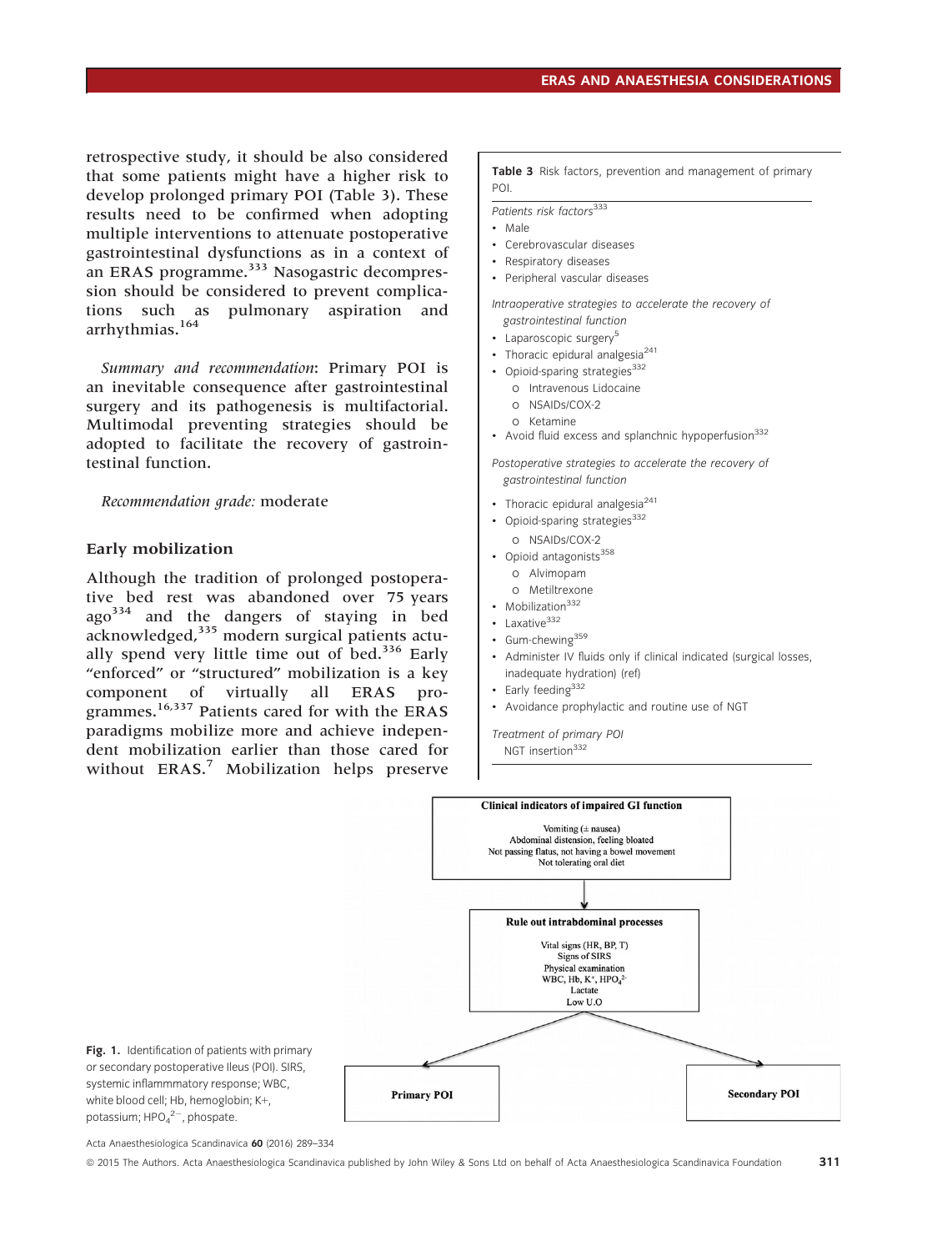muscle function and prevent complications associated with bed rest, but also aligns with the message of empowerment of patients to play an active role in their own recovery after surgery; this term is used instead of "convalescence", which implies a passive process.

Protocols differ between pathways and there is no standard definition of early mobilization which may include exercising in bed, sitting out of bed, standing, walking in the room, walking in the hallway or exercising.<sup>338</sup> Different successful pathways set different mobilization goals using different benchmarks such as time<sup>7</sup> (hours out of bed, hours sitting or walking) or distance (e.g. number of times to walk a hallway or ward).<sup>339</sup> These begin early, on the day of surgery, and increase each day to reach predetermined targets. There are no data to support the use of one plan over another or suggestion of a "dose–response" curve related to outcomes.

Unfortunately, there is little evidence available to guide how to best achieve early mobilization and even within established ERAS programmes adherence to mobilization targets may be quite low, suggesting a need for specific studies in this area.<sup>197</sup> A review of the impact of early mobilization for medical and surgical patients found that the use of a more standardized and structured approach beginning as early as possible had the most favourable results.<sup>340</sup> This begins in the preoperative setting with clear and explicit instructions detailing daily mobilization goals. These instructions are reinforced with written material which improves recall $341$  and which is brought by the patient to the hospital. Posters on the ward may help reinforce daily goals.<sup>342</sup> Patients who begin an exercise programme in the preoperative period may also be more likely to be physically active postoperatively.<sup>343</sup> Compliance may be improved by the use of a patient diary<sup>344</sup> or when a pedometer is worn, which has been shown in other contexts to be associated with increased physical activity.<sup>345</sup> Creation of separate ERAS "rehabilitation" wards<sup>344</sup> or having a separate ward dining room may help<sup>337</sup> but are not feasible in all settings. The absence of an in-room entertainment system may promote increased walking.<sup>346</sup> Having an audit tool available recording compliance with mobilization is important to identify and address barriers.

Achieving early mobilization on the ward requires integration between the patient and the various health care providers working in a multidisciplinary fashion form the beginning. Pain and drains inhibit ambulation.338 Ideally a dedicated pain service is involved in the ERAS team to optimize pain control and reduce side effects.<sup>337</sup> Epidural analgesia provides excellent analgesia after open abdominal or thoracic surgery but it is associated with postoperative hypotension and with lower limb weakness if the epidural block is extended to the lumbar nerve roots.<sup>248</sup> Epidural systems that reduce interference with ambulation should be used if possible. There is a tendency to bed rest patients experiencing orthostatic intolerance or hypotension, and to consider the epidural responsible for this effect. However, in patients with thoracic epidural analgesia hypotension is a relatively common side effect on postoperative day 1 but is often asymptomatic and does not predict the ability to walk.<sup>264</sup> Furthermore, epidural analgesia is not associated with higher risk of orthostatic intolerance or hypotension than systemic opioids.<sup>347</sup> Orthostatic intolerance seems to be more related to an impairment of the autonomic system and to an alteration of the baroreceptor reflex<sup>348,349</sup> rather than to other factors such as hypovolaemia, $350$  anaemia and pain. $349$  The underlying mechanisms are not yet fully understood.

Most pathways rely on nurses to assist with "enforcing" mobilization<sup>7</sup> with physiotherapists involved in some programmes, suggesting an increased need for resources. Nurses should be involved in the creation of the mobilization plan from the beginning in order for the team to understand potential barriers to ambulation.<sup>351</sup> Although there may be concern from nurses that ERAS will increase their daily workload related to these physical tasks, this has not been shown to be the case, perhaps because of increased patient independence.<sup>352</sup>

Summary and recommendation: Achievement of mobilization goals requires a multidisciplinary approach. Patients should be given written information setting daily targets for ambulation in hospital. Patients should be encouraged to increase their physical activity in the preoperative period. Patients should use a diary or pedometer to record their daily physical activity.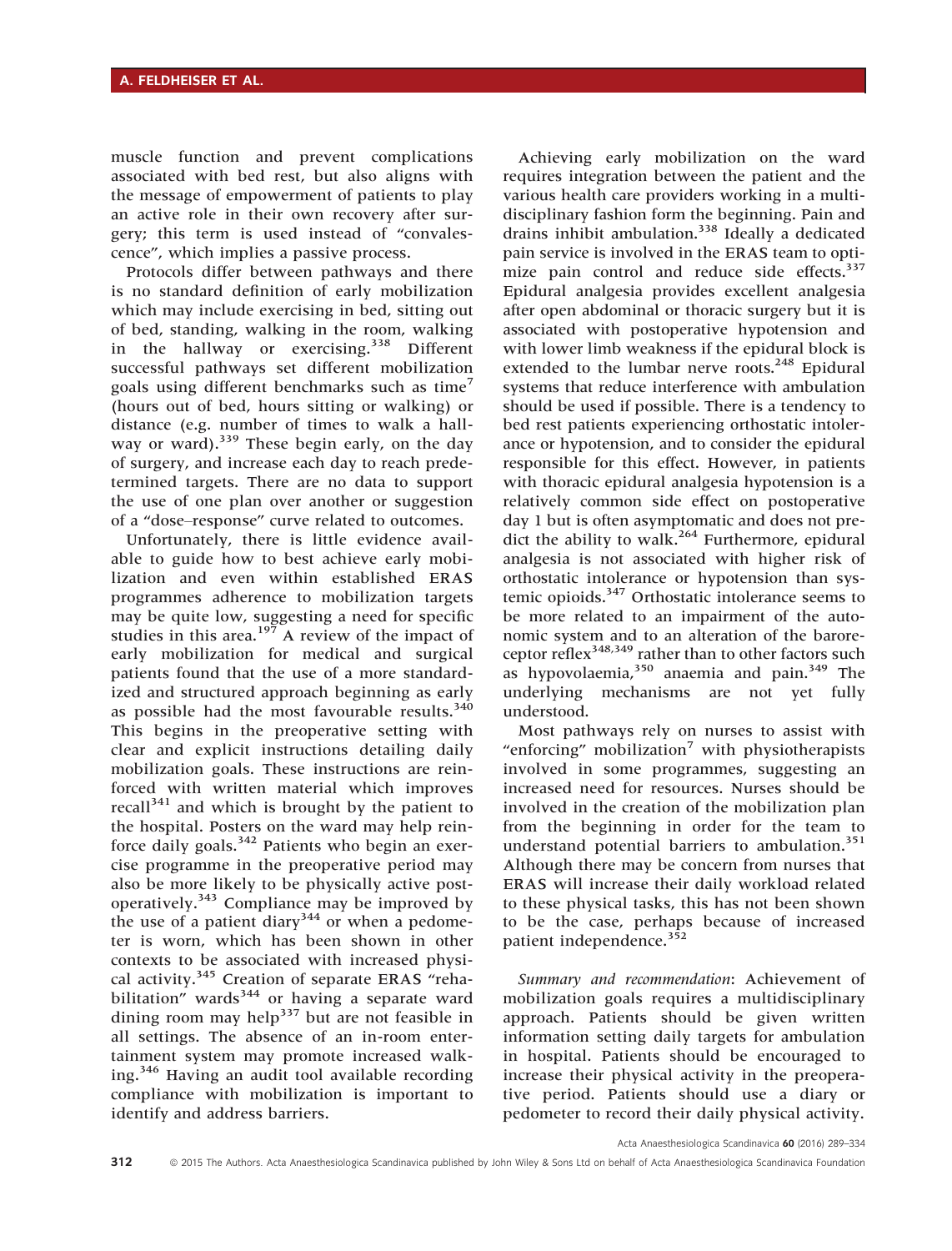| Table 4 ERAS elements: summary and recommendations.                          |                                                                                                                                                                                                                                                                                                                                                                                                                                                                                                                                                                                                                                                   |                                                                                                                                                                                                       |
|------------------------------------------------------------------------------|---------------------------------------------------------------------------------------------------------------------------------------------------------------------------------------------------------------------------------------------------------------------------------------------------------------------------------------------------------------------------------------------------------------------------------------------------------------------------------------------------------------------------------------------------------------------------------------------------------------------------------------------------|-------------------------------------------------------------------------------------------------------------------------------------------------------------------------------------------------------|
| Perioperative element                                                        | Summary and recommendation                                                                                                                                                                                                                                                                                                                                                                                                                                                                                                                                                                                                                        | Recommendation grade                                                                                                                                                                                  |
| Risk assessment                                                              | Preoperative scoring tools and functional capacity tests can be<br>used to identify patients at risk of complications and to stratify<br>perioperative risk.                                                                                                                                                                                                                                                                                                                                                                                                                                                                                      | POSSUM: strong<br>Lee Index: strong<br>Cardiovascular Risk Calculator: strong<br>Walk tests: strong<br>CPET: strong<br>General Surgery Acute Kidney Injury<br>Risk Index: strong                      |
| Preoperative<br>optimization                                                 | Cessation of smoking and alcohol intake at least 4 weeks before<br>surgery is recommended. Encouraging patients is not enough;<br>pharmacological support and individual counselling should be<br>offered to every patient who smokes and to alcohol abusers<br>undergoing elective surgery. Optimization of medical conditions,<br>such as cardiovascular diseases, anaemia, COPD, nutritional<br>status and diabetes should follow international<br>recommendations.                                                                                                                                                                            | Smoking cessation: high<br>NRT and counselling: high<br>Alcohol cessation: low<br>Medical optimization: strong<br>Optimize preoperative anaemia<br>reduces morbidity and mortality:<br>moderate       |
| Pre-anaesthetic<br>medication                                                | Long-acting anxiolytic and opioids should be avoided as they may<br>delay discharge. Short-acting benzodiazepine should be avoided<br>in the elderly.                                                                                                                                                                                                                                                                                                                                                                                                                                                                                             | Strong.                                                                                                                                                                                               |
| Preoperative fasting<br>and carbohydrates<br>(CHOs) loading                  | Intake of clear fluids should be allowed until 2 h before induction<br>of anaesthesia. Solids should be allowed until 6 h. Preoperative<br>treatment with oral CHOs should be routinely administered<br>except in patients with documented delayed gastric emptying or<br>slow gastrointestinal motility and as well in patients undergoing<br>emergency surgery.                                                                                                                                                                                                                                                                                 | Adherence to fasting guidelines (avoid<br>overnight fasting): strong<br>Administration of preoperative CHOs:<br>strong<br>Administration of preoperative CHOs<br>in diabetic and obese patients: weak |
| Preventing and<br>treating<br>postoperative<br>nausea and<br>vomiting (PONV) | Aggressive PONV prevention strategy should be included in an<br>ERAS protocol <sup>102</sup> . All patients with 1-2 risk factors should<br>receive a combination of two antiemetics. Patients with 3-4 risk<br>factors should receive 2-3 antiemetics. Total intravenous<br>anaesthesia (TIVA) with propofol and opioid-sparing strategies<br>should be encouraged.                                                                                                                                                                                                                                                                              | Strong                                                                                                                                                                                                |
| Standard anaesthetic<br>protocol                                             | Anaesthetic depth should be guided either maintaining an end<br>tidal concentration of 0.7-1.3 MAC or BIS index between 40 and<br>60 with the aim not only to prevent awareness but also to<br>minimize anaesthetic side effects and facilitate rapid awakening<br>and recovery. Avoid too deep anaesthesia (BIS $<$ 45), especially<br>in elderly patients                                                                                                                                                                                                                                                                                       | Strong                                                                                                                                                                                                |
| Neuromuscular<br>blockade (NMB) and<br>neuromuscular<br>monitoring           | It remains controversial if deep neuromuscular blockade during<br>laparoscopic surgery improves operating conditions.<br>Neuromuscular function should be always monitored when<br>using NMBA to avoid residual paralysis. Long-acting NMBA<br>should be avoided. When NMBA are administered<br>neuromuscular function should be monitored by using a<br>peripheral nerve stimulator to ensure adequate muscle<br>relaxation during surgery and optimal restoration of<br>neuromuscular function at the end of surgery. A TOF ratio of<br>0.9 must be achieved to ensure adequate return of muscle<br>function and thus preventing complications. | Monitoring neuromuscular function:<br>strong<br>Reversing neuromuscular blockade:<br>strong                                                                                                           |
| Inspired Oxygen<br>Concentration                                             | 1) The inspired fractional concentration of oxygen should be<br>titrated to produce normal arterial oxygen levels and<br>saturations. Prolonged periods of high inspired oxygen<br>concentrations which result in hyperoxia should be avoided.                                                                                                                                                                                                                                                                                                                                                                                                    | 1) Strong<br>2) Strong                                                                                                                                                                                |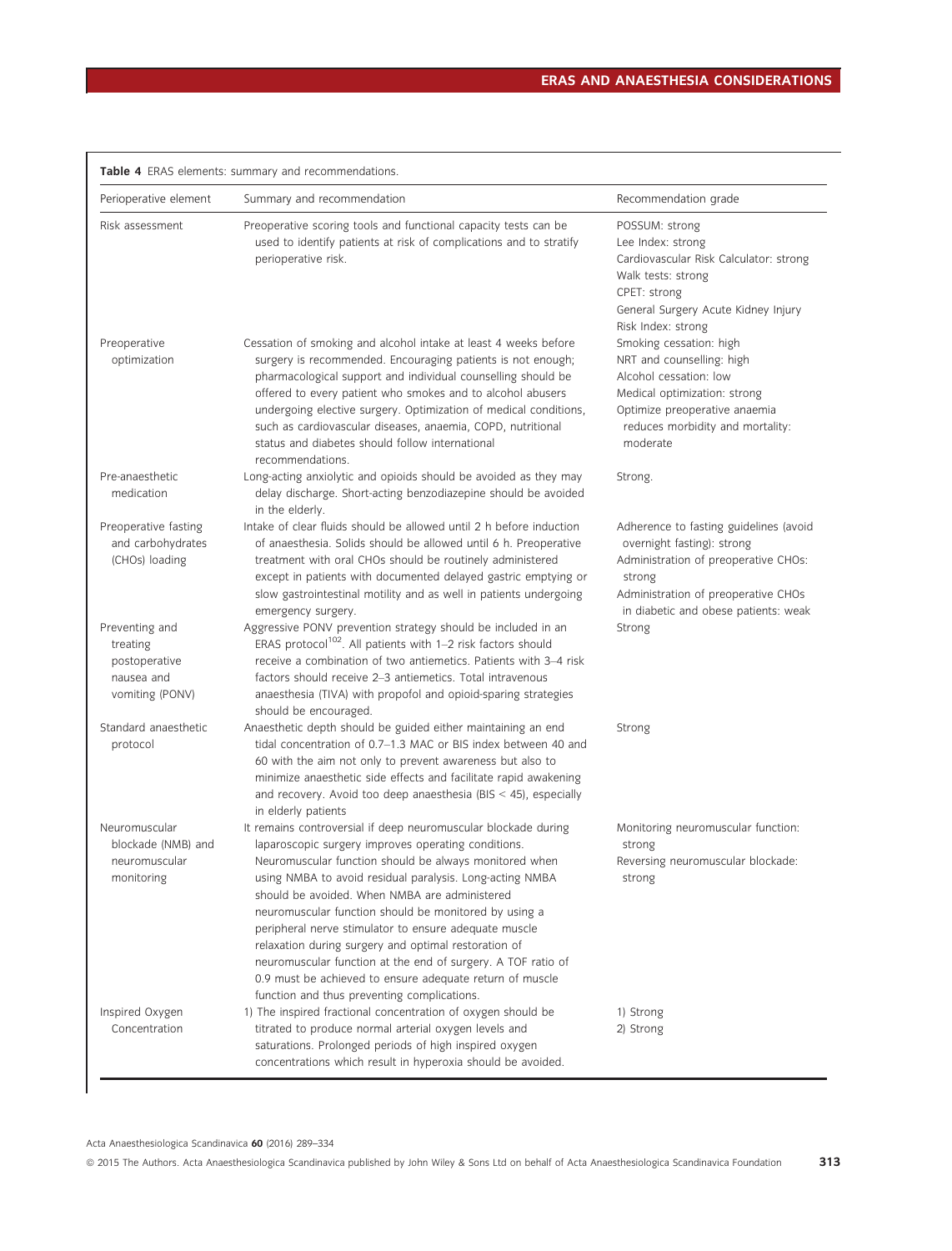## Table 4 (Continued)

| Perioperative element                       | Summary and recommendation                                                                                                                                                                                                                                                                                                                                                                                                                                                                                                                                                                                                                                                                                                                                                                                                                                                                                     | Recommendation grade                                                                                                                                                                                                                                                                                                                                                                                                                                                                             |
|---------------------------------------------|----------------------------------------------------------------------------------------------------------------------------------------------------------------------------------------------------------------------------------------------------------------------------------------------------------------------------------------------------------------------------------------------------------------------------------------------------------------------------------------------------------------------------------------------------------------------------------------------------------------------------------------------------------------------------------------------------------------------------------------------------------------------------------------------------------------------------------------------------------------------------------------------------------------|--------------------------------------------------------------------------------------------------------------------------------------------------------------------------------------------------------------------------------------------------------------------------------------------------------------------------------------------------------------------------------------------------------------------------------------------------------------------------------------------------|
|                                             | 2) 100% inspired oxygen concentrations can be used for pre-<br>oxygenation prior to anaesthesia or for short periods to<br>overcome hypoxia.                                                                                                                                                                                                                                                                                                                                                                                                                                                                                                                                                                                                                                                                                                                                                                   |                                                                                                                                                                                                                                                                                                                                                                                                                                                                                                  |
| Preventing<br>intraoperative<br>hypothermia | Intraoperative hypothermia should be avoided by using active<br>warming devices.                                                                                                                                                                                                                                                                                                                                                                                                                                                                                                                                                                                                                                                                                                                                                                                                                               | Strong.                                                                                                                                                                                                                                                                                                                                                                                                                                                                                          |
| Surgical techniques                         | Laparoscopic surgery for gastrointestinal surgery is recommended<br>when the expertise is available. Transverse incisions for colonic<br>resections can be preferred.                                                                                                                                                                                                                                                                                                                                                                                                                                                                                                                                                                                                                                                                                                                                          | Laparoscopic approach: strong<br>Transverse incisions for colonic<br>surgery: low                                                                                                                                                                                                                                                                                                                                                                                                                |
| Nasogastric intubation                      | Prophylactic use of NGTs is not recommended for patients<br>undergoing elective colorectal surgery, while its use in patients<br>undergoing gastrectomy and oesophagectomy is still debatable.<br>Patients with delayed gastric emptying after surgery should be<br>treated by inserting a NGT.                                                                                                                                                                                                                                                                                                                                                                                                                                                                                                                                                                                                                | Strong.                                                                                                                                                                                                                                                                                                                                                                                                                                                                                          |
| Intraoperative<br>glycaemic control         | Glucose levels should be kept as close to normal as possible<br>without compromising safety. Employing perioperative<br>treatments that reduce insulin resistance without causing<br>hypoglycaemia is recommended.                                                                                                                                                                                                                                                                                                                                                                                                                                                                                                                                                                                                                                                                                             | Strong.                                                                                                                                                                                                                                                                                                                                                                                                                                                                                          |
| Perioperative<br>haemodynamic<br>management | The goal of perioperative fluid therapy is to maintain fluid<br>homeostasis avoiding fluid excess and organ hypoperfusion.<br>Fluid excess leading to perioperative weight gain more than<br>2.5 kg should be avoided, and a perioperative near-zero fluid<br>balance approach should be preferred. GDFT should be adopted<br>especially in moderate-high-risk patients. Inotropes should be<br>considered in patients with poor contractility $CI < 2.5$ l/min).<br>Colloids should not be used in septic patients and in patients<br>with reduced renal function. Large amount of colloids can<br>impair haemostasis. In patients receiving epidural analgesia<br>arterial hypotension should be treated with vasopressors,<br>ensuring the patient is normovolaemic. In the absence of<br>surgical losses postoperative intravenous fluid should be<br>discontinued and oral intake (1.5 l/day) encouraged. | GDFT: Strong in high-risk patients and<br>for patients undergoing surgery with<br>large intravascular fluid loss (blood<br>loss and protein/fluid shift)<br>GDFT: low in low-risk patients and in<br>patients undergoing low-risk surgery<br>Perioperative near-zero fluid balance:<br>moderate<br>Use of advanced hemodynamic<br>monitoring: strong in high-risk patients<br>and for patients undergoing surgery<br>with large intravascular fluid loss<br>(blood loss and protein/fluid shift) |
| Balanced crystalloids<br>vs. 0.9% saline    | 0.9% saline should be avoided and balanced crystalloid solution<br>used in the preoperative period. The use of 0.9% saline should<br>be restricted in hypochloraemic and acidotic patients.                                                                                                                                                                                                                                                                                                                                                                                                                                                                                                                                                                                                                                                                                                                    | Strong                                                                                                                                                                                                                                                                                                                                                                                                                                                                                           |
| Pain management                             | Analgesic techniques should aim to not only provide optimal pain<br>control, but also to facilitate the achievement of important<br>milestones such as tolerance of oral intake, and early<br>mobilization. Opioids side effects are dose-dependent and delay<br>recovery. Opioid-sparing analgesic strategies, including regional<br>analgesia techniques, should be implemented in a context of a<br>multimodal analgesic regimen. Postoperative pain management<br>should be procedure-specific                                                                                                                                                                                                                                                                                                                                                                                                             | MMA: strong<br>Open abdominal surgery<br>TEA: strong for using it<br>IVLI: moderate for using it<br>CWI: weak for using it<br>TAP blocks: moderate for using it<br>Laparoscopic abdominal surgery<br>TEA: weak for using it<br>IVLI: moderate for using it<br>Intrathecal morphine: moderate for<br>using it<br>TAP blocks: moderate for using it                                                                                                                                                |
| Postoperative<br>Delirium                   | Preventive measure as avoidance of prolonged fasting, deep<br>anaesthesia, disturbance of sleep-wake cycle or delirogenic<br>medications like benzodiazepines, atropine should be<br>implemented. Systematic delirium screening and symptom-                                                                                                                                                                                                                                                                                                                                                                                                                                                                                                                                                                                                                                                                   | Strong                                                                                                                                                                                                                                                                                                                                                                                                                                                                                           |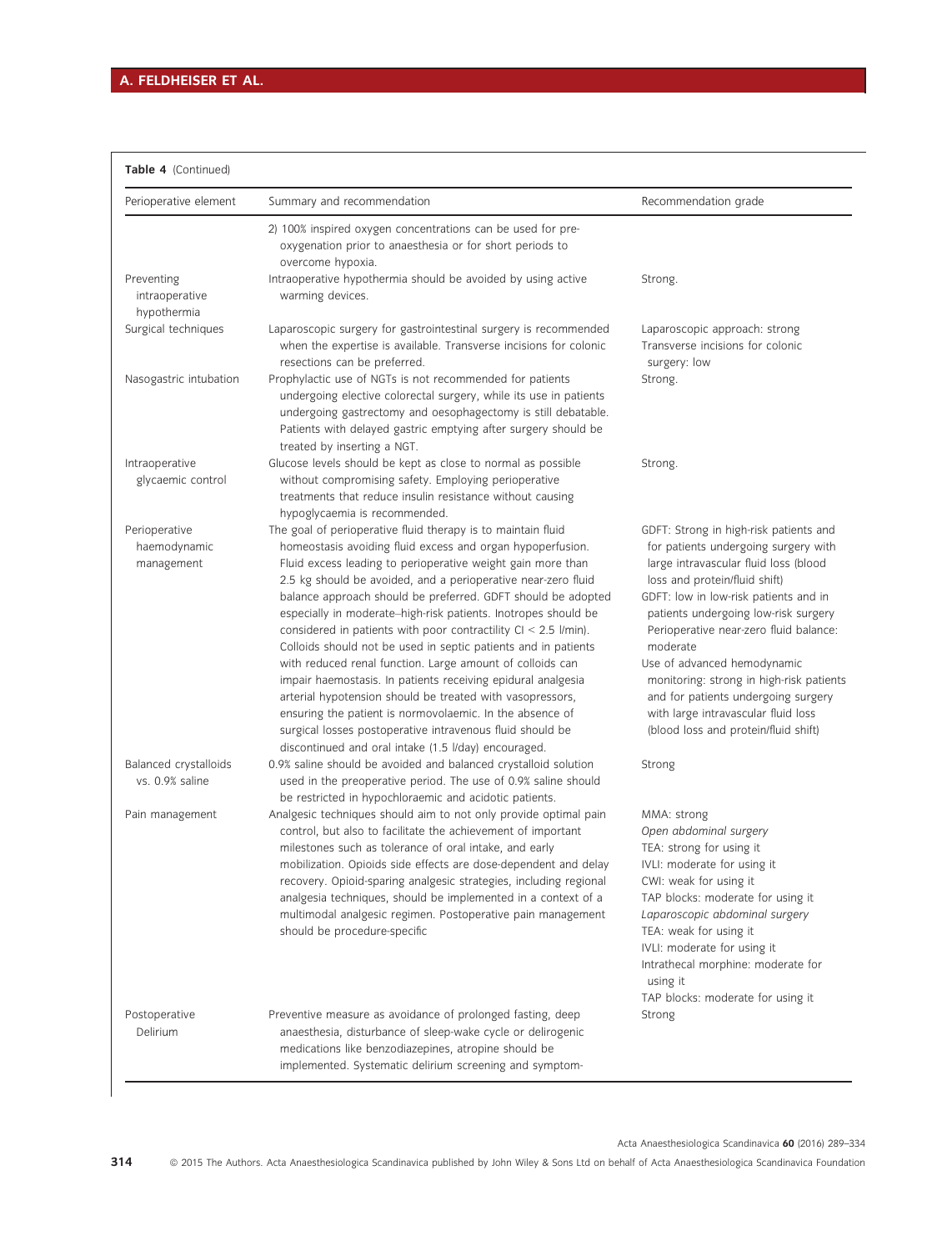| Perioperative element                                  | Summary and recommendation                                                                                                                                                                                                                                                                                                                                             | Recommendation grade |
|--------------------------------------------------------|------------------------------------------------------------------------------------------------------------------------------------------------------------------------------------------------------------------------------------------------------------------------------------------------------------------------------------------------------------------------|----------------------|
|                                                        | oriented treatment should be performed and potential<br>underlying medical causes should be ruled out.                                                                                                                                                                                                                                                                 |                      |
| Attenuation and<br>treatment of<br>postoperative ileus | Primary POI is an inevitable consequence after gastrointestinal<br>surgery and its pathogenesis is multifactorial. Multimodal<br>preventing strategies should be adopted to facilitate the<br>recovery of gastrointestinal function.                                                                                                                                   | Moderate             |
| Early mobilization                                     | Achievement of mobilization goals requires a multidisciplinary<br>approach. Patients should be given written information setting<br>daily targets for ambulation in hospital. Patients should be<br>encouraged to increase their physical activity in the<br>preoperative period. Patients should use a diary or pedometer<br>to record their daily physical activity. | Weak.                |

Recommendation grade: weak.

### Comment

The practice of surgery and anaesthesia is continuously evolving and there is a need to offer the knowledge base for continuous training of those involved in the treatment of surgical patients. The ERAS Society [\(www.erassoci](http://www.erassociety.org)[ety.org](http://www.erassociety.org)) was initiated by the former ERAS Study Group and was formed in 2010 to support these processes. The multidisciplinary Society participates in the improvement of perioperative care by developing new knowledge through research, education and also by being involved in the implementation of best practice.

The current manuscript presents a consensus review from the ERAS Society, discuss clinical considerations, and provide recommendations, for optimal anaesthesia care within the ERAS programme for patients undergoing gastrointestinal surgery. The quality of evidence supporting each ERAS element has been already evaluated according to the GRADE system and previously published<sup>15-19</sup>. The evidence-based recommendations present the ERAS protocol interventions separately and overall, and are intended to be used by units undertaking to implement and upgrade to what the current literature shows to be best practice: the ERAS protocol. It must be acknowledged that, not being a systematic review, all articles quoted in the manuscript have been selected by the expert in each area, resulting in potential bias. Clinical References

1. Weiser TG, Regenbogen SE, Thompson KD, Haynes AB, Lipsitz SR, Berry WR, Gawande AA. An estimation of the global volume of surgery: a modelling strategy based on available data. Lancet 2008; 372: 139–44.

considerations and recommendations for each of

the ERAS elements are listed in Table 4.

- 2. Pearse RM, Moreno RP, Bauer P, Pelosi P, Metnitz P, Spies C, Vallet B, Vincent JL, Hoeft A, Rhodes A. European Surgical Outcomes Study group for the Trials groups of the European Society of Intensive Care Medicine, the European Society of Anaesthesiology. Mortality after surgery in Europe: a 7 day cohort study. Lancet 2012; 380: 1059–65.
- 3. Lassen K, Soop M, Nygren J, Cox PB, Hendry PO, Spies C, von Meyenfeldt MF, Fearon KC, Revhaug A, Norderval S, Ljungqvist O, Lobo DN, Dejong CH, Enhanced Recovery After Surgery G. Consensus review of optimal perioperative care in colorectal surgery: Enhanced Recovery After Surgery ( $ERAS^{\circledR}$ ) Group recommendations. Arch Surg 2009; 144: 961–9.
- 4. Khoo CK, Vickery CJ, Forsyth N, Vinall NS, Eyre-Brook IA. A prospective randomized controlled trial of multimodal perioperative management protocol in patients undergoing elective colorectal resection for cancer. Ann Surg 2007; 245: 867–72.
- 5. Vlug MS, Wind J, Hollmann MW, Ubbink DT, Cense HA, Engel AF, Gerhards MF, van Wagensveld BA, van der Zaag ES, van Geloven AA, Sprangers MA, Cuesta MA, Bemelman WA,

Acta Anaesthesiologica Scandinavica 60 (2016) 289–334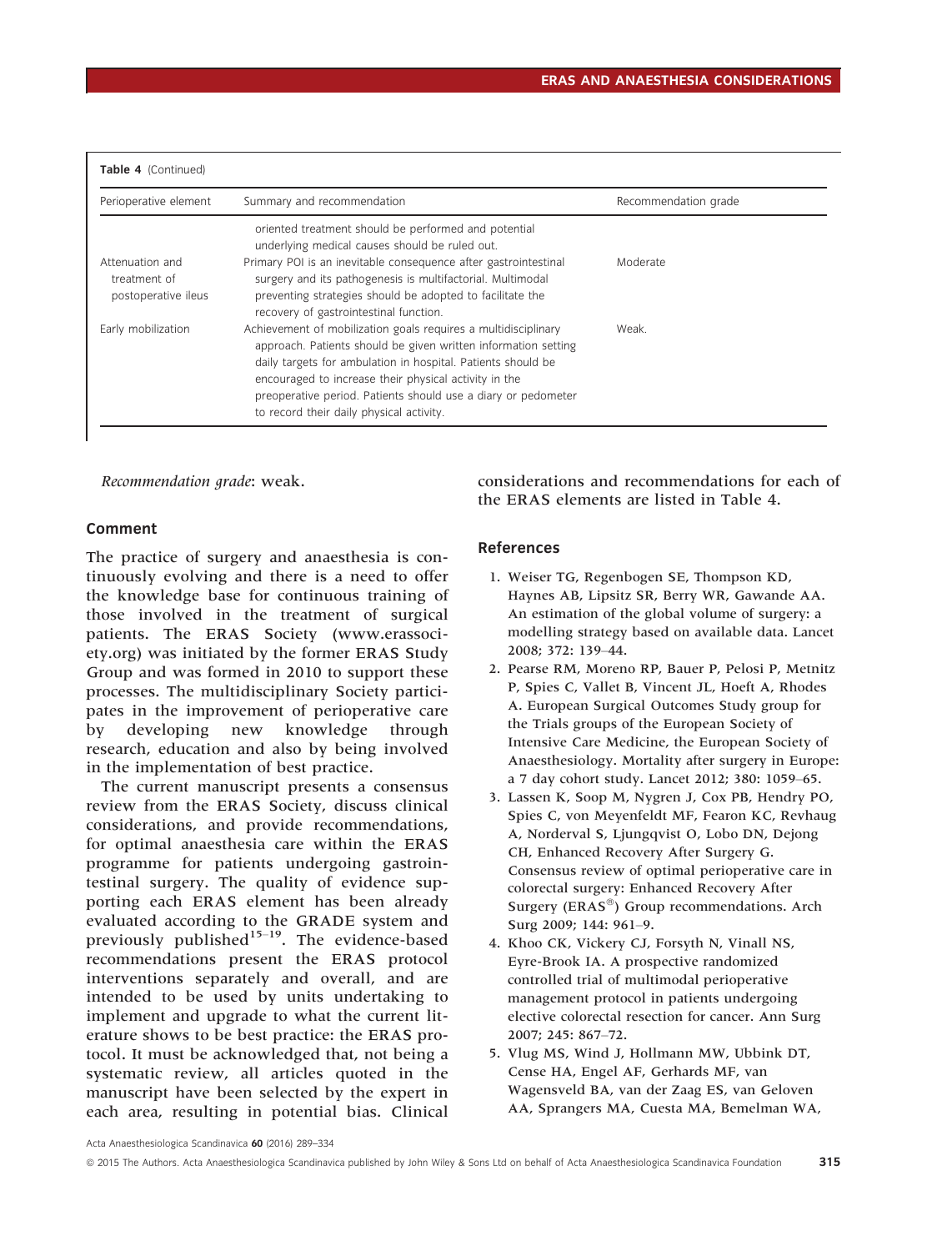LAFA Study Group. Laparoscopy in combination with fast track multimodal management is the best perioperative strategy in patients undergoing colonic surgery: a randomized clinical trial (LAFAstudy). Ann Surg 2011; 254: 868–75.

- 6. Basse L, Raskov HH, Hjort Jakobsen D, Sonne E, Billesbolle P, Hendel HW, Rosenberg J, Kehlet H. Accelerated postoperative recovery programme after colonic resection improves physical performance, pulmonary function and body composition. Br J Surg 2002; 89: 446–53.
- 7. Basse L, Hjort Jakobsen D, Billesbolle P, Werner M, Kehlet H. A clinical pathway to accelerate recovery after colonic resection. Ann Surg 2000; 232: 51–7.
- 8. Muller S, Zalunardo MP, Hubner M, Clavien PA, Demartines N. A fast-track program reduces complications and length of hospital stay after open colonic surgery. Gastroenterology 2009; 136: 842–7.
- 9. Serclova Z, Dytrych P, Marvan J, Nova K, Hankeova Z, Ryska O, Slegrova Z, Buresova L, Travnikova L, Antos F. Fast-track in open intestinal surgery: prospective randomized study (Clinical Trials Gov Identifier no. NCT00123456). Clin Nutr 2009; 28: 618–24.
- 10. Werawatganon T, Charuluxanun S. Patient controlled intravenous opioid analgesia versus continuous epidural analgesia for pain after intraabdominal surgery. Cochrane Database Syst Rev 2005; (1): CD004088.
- 11. Varadhan KK, Lobo DN. A meta-analysis of randomised controlled trials of intravenous fluid therapy in major elective open abdominal surgery: getting the balance right. Proc Nutr Soc 2010; 69: 488–98.
- 12. Rahbari NN, Zimmermann JB, Schmidt T, Koch M, Weigand MA, Weitz J. Meta-analysis of standard, restrictive and supplemental fluid administration in colorectal surgery. Br J Surg 2009; 96: 331–41.
- 13. Bijker JB, van Klei WA, Vergouwe Y, Eleveld DJ, van Wolfswinkel L, Moons KG, Kalkman CJ. Intraoperative hypotension and 1-year mortality after noncardiac surgery. Anesthesiology 2009; 111: 1217–26.
- 14. Scott MJ, Baldini G, Fearon K, Feldheiser A, Feldman L, Gan TJ, Ljungqvist O, Lobo DN, Rockall TA, Schricker T, Carli F. Enhanced Recovery After Surgery (ERAS) for gastrointestinal surgery, part 1: pathophysiological considerations. Acta Anaesthesiol Scand 2015; 59: 1212–31.
- 15. Cerantola Y, Valerio M, Persson B, Jichlinski P, Ljungqvist O, Hubner M, Kassouf W, Muller S, Baldini G, Carli F, Naesheimh T, Ytrebo L, Revhaug A, Lassen K, Knutsen T, Aarsether E, Wiklund P, Patel HR. Guidelines for perioperative care after radical cystectomy for bladder cancer: enhanced Recovery After Surgery (ERAS<sup>®</sup>) society recommendations. Clin Nutr 2013; 32: 879–87.
- 16. Gustafsson UO, Scott MJ, Schwenk W, Demartines N, Roulin D, Francis N, McNaught CE, Macfie J, Liberman AS, Soop M, Hill A, Kennedy RH, Lobo DN, Fearon K, Ljungqvist O. Enhanced Recovery After Surgery Society, European Society for Clinical Nutrition and Metabolism, International Association for Surgical Metabolism and Nutrition. Guidelines for perioperative care in elective colonic surgery: Enhanced Recovery After Surgery (ERAS  $\textcircled{\tiny{\textcirc}}$ ) Society recommendations. World J Surg 2013; 37: 259–84.
- 17. Mortensen K, Nilsson M, Slim K, Schafer M, Mariette C, Braga M, Carli F, Demartines N, Griffin SM, Lassen K, Enhanced Recovery After Surgery G. Consensus guidelines for enhanced recovery after gastrectomy: Enhanced Recovery After Surgery (ERAS  $^{\circledR}$ ) Society recommendations. Br J Surg 2014; 101: 1209–29.
- 18. Nygren J, Thacker J, Carli F, Fearon KC, Norderval S, Lobo DN, Ljungqvist O, Soop M, Ramirez J. Enhanced Recovery After Surgery Society, European Society for Clinical Nutrition and Metabolism, International Association for Surgical Metabolism and Nutrition. Guidelines for perioperative care in elective rectal/pelvic surgery: Enhanced Recovery After Surgery (ERAS  $\textcircled{8}$ ) Society recommendations. World J Surg 2013; 37: 285–305.
- 19. Lassen K, Coolsen MM, Slim K, Carli F, deAguilar-Nascimento JE, Schafer M, Parks RW, Fearon KC, Lobo DN, Demartines N, Braga M, Ljungqvist O, Dejong CH, Enhanced Recovery After Surgery Society fPC, European Society for Clinical N, Metabolism, International Association for Surgical M, Nutrition. Guidelines for perioperative care for pancreaticoduodenectomy: Enhanced Recovery After Surgery (ERAS  $\textcircled{\tiny{B}}$ ) Society recommendations. World J Surg 2013; 37: 240–58.
- 20. Pearse RM, Harrison DA, James P, Watson D, Hinds C, Rhodes A, Grounds RM, Bennett ED. Identification and characterisation of the high-risk surgical population in the United Kingdom. Crit Care 2006; 10: R81.
- 21. Khuri SF, Henderson WG, DePalma RG, Mosca C, Healey NA, Kumbhani DJ, Participants in the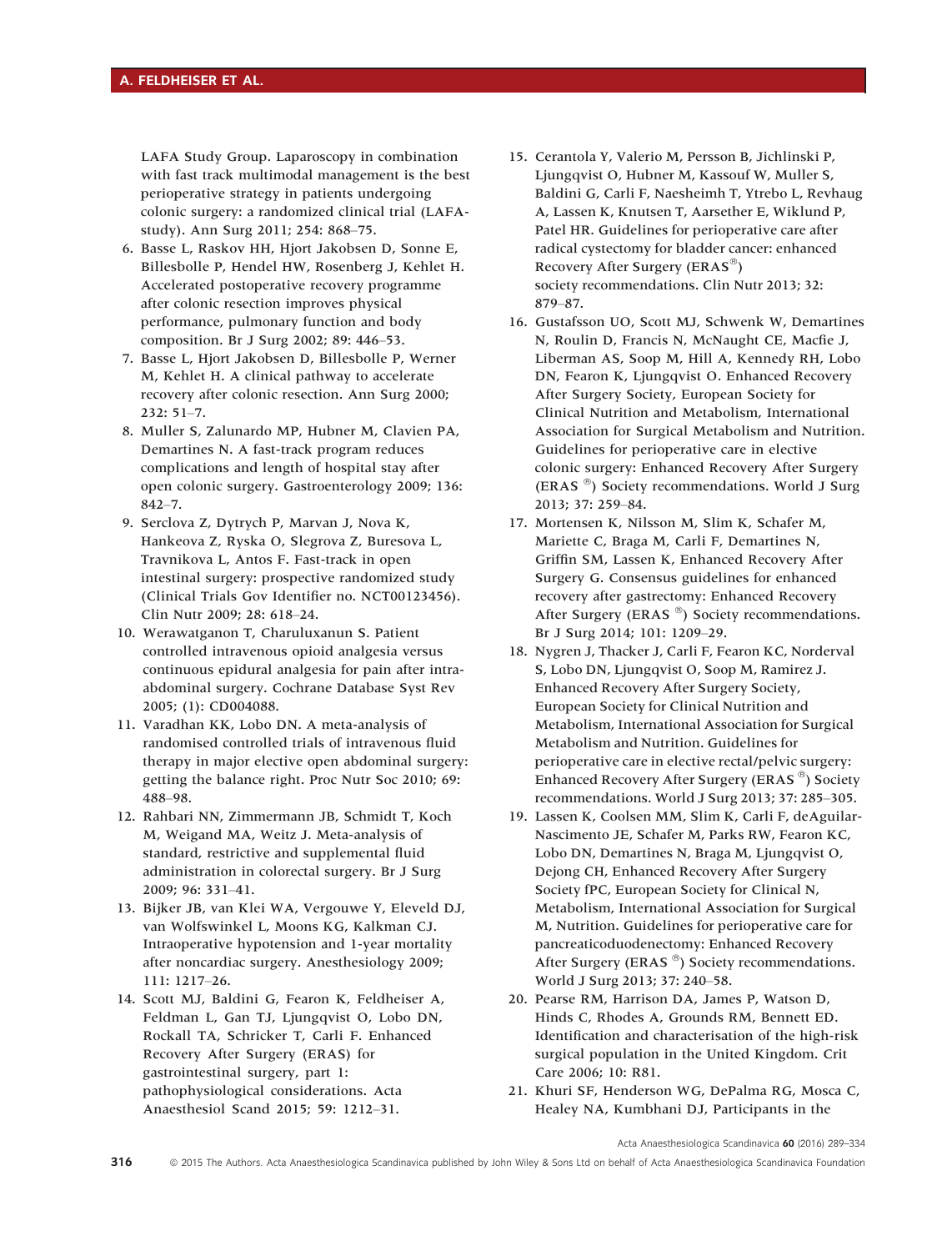VANSQIP. Determinants of long-term survival after major surgery and the adverse effect of postoperative complications. Ann Surg 2005; 242: 326–41; discussion 41-3.

- 22. Copeland GP, Jones D, Walters M. POSSUM: a scoring system for surgical audit. Br J Surg 1991; 78: 355–60.
- 23. Prytherch DR, Whiteley MS, Higgins B, Weaver PC, Prout WG, Powell SJ. POSSUM and Portsmouth POSSUM for predicting mortality. Physiological and Operative Severity Score for the enUmeration of Mortality and morbidity. Br J Surg 1998; 85: 1217–20.
- 24. Tekkis PP, Poloniecki JD, Thompson MR, Stamatakis JD. Operative mortality in colorectal cancer: prospective national study. BMJ 2003; 327: 1196–201.
- 25. Tekkis PP, McCulloch P, Poloniecki JD, Prytherch DR, Kessaris N, Steger AC. Risk-adjusted prediction of operative mortality in oesophagogastric surgery with O-POSSUM. Br J Surg 2004; 91: 288–95.
- 26. Neary WD, Heather BP, Earnshaw JJ. The Physiological and Operative Severity Score for the enUmeration of Mortality and morbidity (POSSUM). Br J Surg 2003; 90: 157–65.
- 27. Cohen ME, Bilimoria KY, Ko CY, Hall BL. Development of an American College of Surgeons National Surgery Quality Improvement Program: morbidity and mortality risk calculator for colorectal surgery. J Am Coll Surg 2009; 208: 1009–16.
- 28. Gupta PK, Gupta H, Sundaram A, Kaushik M, Fang X, Miller WJ, Esterbrooks DJ, Hunter CB, Pipinos II, Johanning JM, Lynch TG, Forse RA, Mohiuddin SM, Mooss AN. Development and validation of a risk calculator for prediction of cardiac risk after surgery. Circulation 2011; 124: 381–7.
- 29. Lee TH, Goldman L. Letter by Lee and Goldman regarding article, "Development and validation of a risk calculator for prediction of cardiac risk after surgery". Circulation 2012; 125: e385; author reply e86.
- 30. Fleisher LA, Fleischmann KE, Auerbach AD, Barnason SA, Beckman JA, Bozkurt B, Davila-Roman VG, Gerhard-Herman MD, Holly TA, Kane GC, Marine JE, Nelson MT, Spencer CC, Thompson A, Ting HH, Uretsky BF, Wijeysundera DN. 2014 ACC/AHA guideline on perioperative cardiovascular evaluation and management of patients undergoing noncardiac surgery: a report of the American College of Cardiology/American

Heart Association Task Force on Practice Guidelines. Circulation 2014; 130: 2215–45.

- 31. Lee TH, Marcantonio ER, Mangione CM, Thomas EJ, Polanczyk CA, Cook EF, Sugarbaker DJ, Donaldson MC, Poss R, Ho KK, Ludwig LE, Pedan A, Goldman L. Derivation and prospective validation of a simple index for prediction of cardiac risk of major noncardiac surgery. Circulation 1999; 100: 1043–9.
- 32. Botto F, Alonso-Coello P, Chan MT, Villar JC, Xavier D, Srinathan S, Guyatt G, Cruz P, Graham M, Wang CY, Berwanger O, Pearse RM, Biccard BM, Abraham V, Malaga G, Hillis GS, Rodseth RN, Cook D, Polanczyk CA, Szczeklik W, Sessler DI, Sheth T, Ackland GL, Leuwer M, Garg AX, Lemanach Y, Pettit S, Heels-Ansdell D, Luratibuse G, Walsh M, Sapsford R, Schunemann HJ, Kurz A, Thomas S, Mrkobrada M, Thabane L, Gerstein H, Paniagua P, Nagele P, Raina P, Yusuf S, Devereaux PJ, Devereaux PJ, Sessler DI, Walsh M, Guyatt G, McQueen MJ, Bhandari M, Cook D, Bosch J, Buckley N, Yusuf S, Chow CK, Hillis GS, Halliwell R, Li S, Lee VW, Mooney J, Polanczyk CA, Furtado MV, Berwanger O, Suzumura E, Santucci E, Leite K, Santo JA, Jardim CA, Cavalcanti AB, Guimaraes HP, Jacka MJ, Graham M, McAlister F, McMurtry S, Townsend D, Pannu N, Bagshaw S, Bessissow A, Bhandari M, Duceppe E, Eikelboom J, Ganame J, Hankinson J, Hill S, Jolly S, Lamy A, Ling E, Magloire P, Pare G, Reddy D, Szalay D, Tittley J, Weitz J, Whitlock R, Darvish-Kazim S, Debeer J, Kavsak P, Kearon C, Mizera R, O'Donnell M, McQueen M, Pinthus J, Ribas S, Simunovic M, Tandon V, Vanhelder T, Winemaker M, Gerstein H, McDonald S, O'Bryne P, Patel A, Paul J, Punthakee Z, Raymer K, Salehian O, Spencer F, Walter S, Worster A, Adili A, Clase C, Cook D, Crowther M, Douketis J, Gangji A, Jackson P, Lim W, Lovrics P, Mazzadi S, Orovan W, Rudkowski J, Soth M, Tiboni M, Acedillo R, Garg A, Hildebrand A, Lam N, Macneil D, Mrkobrada M, Roshanov PS, Srinathan SK, Ramsey C, John PS, Thorlacius L, Siddiqui FS, Grocott HP, McKay A, Lee TW, Amadeo R, Funk D, McDonald H, Zacharias J, Villar JC, Cortes OL, Chaparro MS, Vasquez S, Castaneda A, Ferreira S, Coriat P, Monneret D, Goarin JP, Esteve CI, Royer C, Daas G, Chan MT, Choi GY, Gin T, Lit LC, Xavier D, Sigamani A, Faruqui A, Dhanpal R, Almeida S, Cherian J, Furruqh S, Abraham V, Afzal L, George P, Mala S, Schunemann H, Muti P, Vizza E, Wang CY, Ong GS, Mansor M, Tan AS, Shariffuddin II,

Acta Anaesthesiologica Scandinavica 60 (2016) 289–334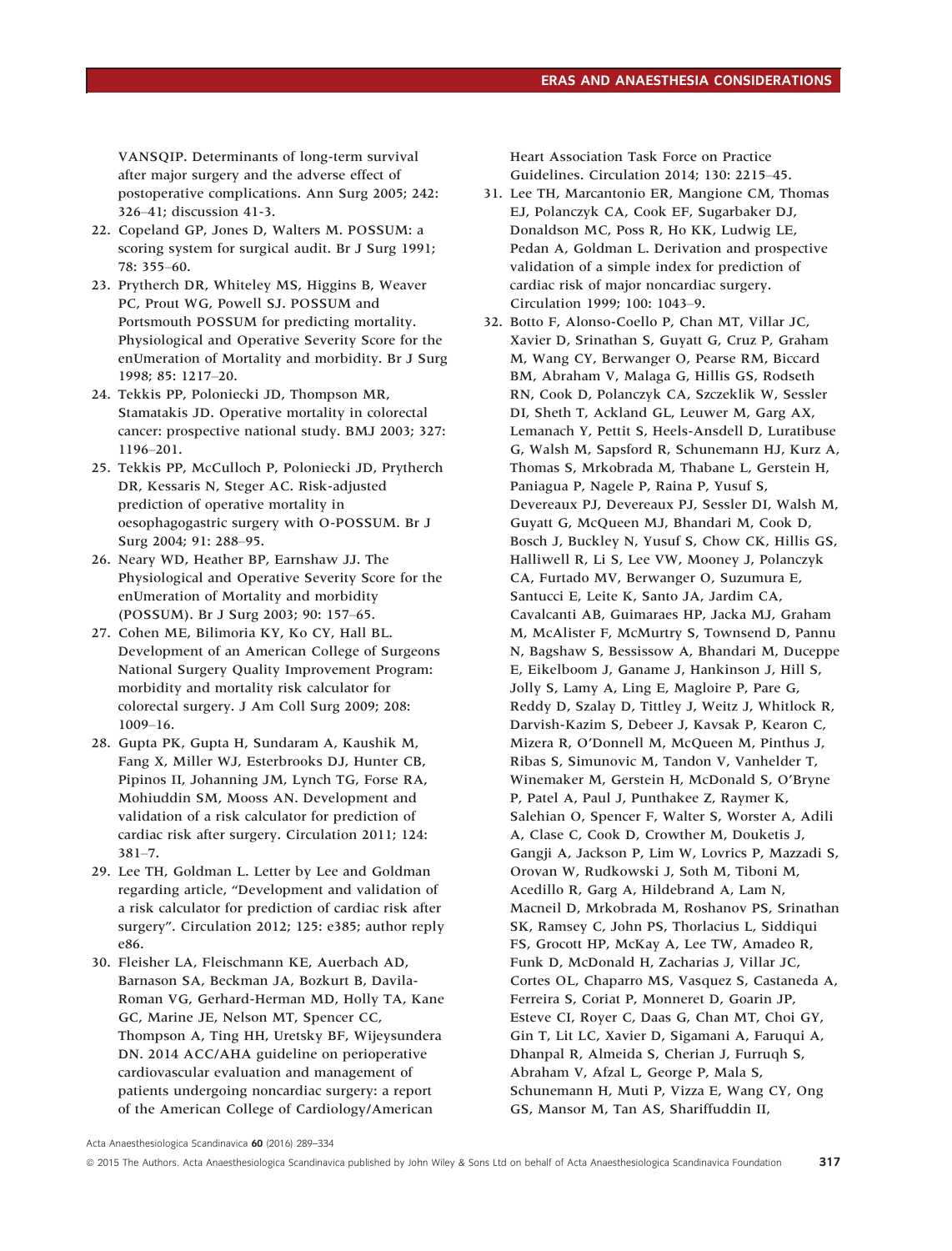Vasanthan V, Hashim NH, Undok AW, Ki U, Lai HY, Ahmad WA, Razack AH, Malaga G, Valderrama-Victoria V, Loza-Herrera JD, De Los Angeles Lazo M, Rotta-Rotta A, Szczeklik W, Sokolowska B, Musial J, Gorka J, Iwaszczuk P, Kozka M, Chwala M, Raczek M, Mrowiecki T, Kaczmarek B, Biccard B, Cassimjee H, Gopalan D, Kisten T, Mugabi A, Naidoo P, Naidoo R, Rodseth R, Skinner D, Torborg A, Paniagua P, Urrutia G, Maestre ML, Santalo M, Gonzalez R, Font A, Martinez C, Pelaez X, De Antonio M, Villamor JM, Garcia JA, Ferre MJ, Popova E, Alonso-Coello P, Garutti I, Cruz P, Fernandez C, Palencia M, Diaz S, Del Castillo T, Varela A, de Miguel A, Munoz M, Pineiro P, Cusati G, Del Barrio M, Membrillo MJ, Orozco D, Reyes F, Sapsford RJ, Barth J, Scott J, Hall A, Howell S, Lobley M, Woods J, Howard S, Fletcher J, Dewhirst N, Williams C, Rushton A, Welters I, Leuwer M, Pearse R, Ackland G, Khan A, Niebrzegowska E, Benton S, Wragg A, Archbold A, Smith A, McAlees E, Ramballi C, Macdonald N, Januszewska M, Stephens R, Reyes A, Paredes LG, Sultan P, Cain D, Whittle J, Del Arroyo AG, Sessler DI, Kurz A, Sun Z, Finnegan PS, Egan C, Honar H, Shahinyan A, Panjasawatwong K, Fu AY, Wang S, Reineks E, Nagele P, Blood J, Kalin M, Gibson D, Wildes T, Vascular events In noncardiac Surgery patIents cOhort evaluatioN Writing Group oboTVeInSpceI, Appendix 1. The Vascular events In noncardiac Surgery patIents cOhort evaluatio NSIWG, Appendix 2. The Vascular events In noncardiac Surgery patIents cOhort evaluatio NOC, Vascular events In noncardiac Surgery patIents cOhort evaluatio NVSI. Myocardial injury after noncardiac surgery: a large, international, prospective cohort study establishing diagnostic criteria, characteristics, predictors, and 30-day outcomes. Anesthesiology 2014; 120: 564–78.

33. Fleisher LA, Beckman JA, Brown KA, Calkins H, Chaikof E, Fleischmann KE, Freeman WK, Froehlich JB, Kasper EK, Kersten JR, Riegel B, Robb JF, Smith SC Jr, Jacobs AK, Adams CD, Anderson JL, Antman EM, Buller CE, Creager MA, Ettinger SM, Faxon DP, Fuster V, Halperin JL, Hiratzka LF, Hunt SA, Lytle BW, Nishimura R, Ornato JP, Page RL, Tarkington LG, Yancy CW, American College of Cardiology/American Heart Association Task Force on Practice G, American Society of E, American Society of Nuclear C, Heart Rhythm S, Society of Cardiovascular A, Society for Cardiovascular A, Interventions, Society for Vascular M, Biology, Society for Vascular S. ACC/

AHA 2007 guidelines on perioperative cardiovascular evaluation and care for noncardiac surgery: a report of the American College of Cardiology/American Heart Association Task Force on Practice Guidelines (Writing Committee to Revise the 2002 Guidelines on Perioperative Cardiovascular Evaluation for Noncardiac Surgery): developed in collaboration with the American Society of Echocardiography, American Society of Nuclear Cardiology, Heart Rhythm Society, Society of Cardiovascular Anesthesiologists, Society for Cardiovascular Angiography and Interventions, Society for Vascular Medicine and Biology, and Society for Vascular Surgery. Circulation 2007; 116: e418–99.

- 34. Morris CK, Ueshima K, Kawaguchi T, Hideg A, Froelicher VF. The prognostic value of exercise capacity: a review of the literature. Am Heart J 1991; 122: 1423–31.
- 35. Guyatt GH, Sullivan MJ, Thompson PJ, Fallen EL, Pugsley SO, Taylor DW, Berman LB. The 6-minute walk: a new measure of exercise capacity in patients with chronic heart failure. Can Med Assoc J 1985; 132: 919–23.
- 36. Moriello C, Mayo NE, Feldman L, Carli F. Validating the six-minute walk test as a measure of recovery after elective colon resection surgery. Arch Phys Med Rehabil 2008; 89: 1083–9.
- 37. Older P, Hall A, Hader R. Cardiopulmonary exercise testing as a screening test for perioperative management of major surgery in the elderly. Chest 1999; 116: 355–62.
- 38. Older P, Smith R, Hall A, French C. Preoperative cardiopulmonary risk assessment by cardiopulmonary exercise testing. Crit Care Resusc 2000; 2: 198–208.
- 39. Snowden CP, Prentis JM, Anderson HL, Roberts DR, Randles D, Renton M, Manas DM. Submaximal cardiopulmonary exercise testing predicts complications and hospital length of stay in patients undergoing major elective surgery. Ann Surg 2010; 251: 535–41.
- 40. Ausania F, Snowden CP, Prentis JM, Holmes LR, Jaques BC, White SA, French JJ, Manas DM, Charnley RM. Effects of low cardiopulmonary reserve on pancreatic leak following pancreaticoduodenectomy. Br J Surg 2012; 99: 1290–4.
- 41. Chandrabalan VV, McMillan DC, Carter R, Kinsella J, McKay CJ, Carter CR, Dickson EJ. Preoperative cardiopulmonary exercise testing predicts adverse post-operative events and nonprogression to adjuvant therapy after major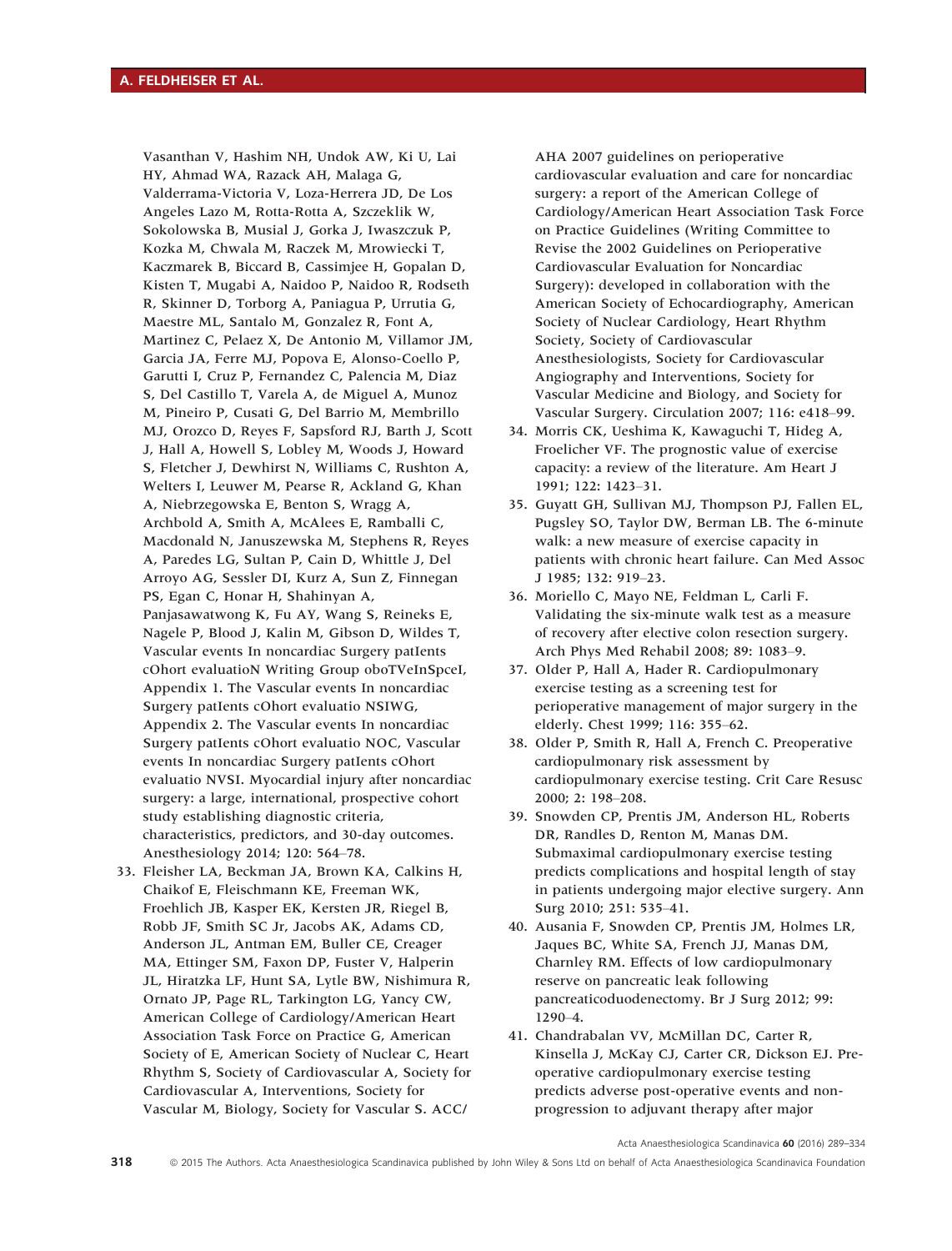pancreatic surgery. HPB (Oxford) 2013; 15: 899– 907.

- 42. Junejo MA, Mason JM, Sheen AJ, Moore J, Foster P, Atkinson D, Parker MJ, Siriwardena AK. Cardiopulmonary exercise testing for preoperative risk assessment before hepatic resection. Br J Surg 2012; 99: 1097–104.
- 43. Hartley RA, Pichel AC, Grant SW, Hickey GL, Lancaster PS, Wisely NA, McCollum CN, Atkinson D. Preoperative cardiopulmonary exercise testing and risk of early mortality following abdominal aortic aneurysm repair. Br J Surg 2012; 99: 1539– 46.
- 44. Nagamatsu Y, Shima I, Yamana H, Fujita H, Shirouzu K, Ishitake T. Preoperative evaluation of cardiopulmonary reserve with the use of expired gas analysis during exercise testing in patients with squamous cell carcinoma of the thoracic esophagus. J Thorac Cardiovasc Surg 2001; 121: 1064–8.
- 45. Kheterpal S, Tremper KK, Heung M, Rosenberg AL, Englesbe M, Shanks AM, Campbell DA Jr. Development and validation of an acute kidney injury risk index for patients undergoing general surgery: results from a national data set. Anesthesiology 2009; 110: 505–15.
- 46. Tonnesen H, Kehlet H. Preoperative alcoholism and postoperative morbidity. Br J Surg 1999; 86: 869–74.
- 47. Tonnesen H, Rosenberg J, Nielsen HJ, Rasmussen V, Hauge C, Pedersen IK, Kehlet H. Effect of preoperative abstinence on poor postoperative outcome in alcohol misusers: randomised controlled trial. BMJ 1999; 318: 1311–6.
- 48. Sorensen LT, Karlsmark T, Gottrup F. Abstinence from smoking reduces incisional wound infection: a randomized controlled trial. Ann Surg 2003; 238:  $1 - 5$ .
- 49. Thomsen T, Tonnesen H, Moller AM. Effect of preoperative smoking cessation interventions on postoperative complications and smoking cessation. Br J Surg 2009; 96: 451–61.
- 50. Thomsen T, Villebro N, Moller AM. Interventions for preoperative smoking cessation. Cochrane Database Syst Rev 2014; 3: CD002294.
- 51. Wong J, Abrishami A, Yang Y, Zaki A, Friedman Z, Selby P, Chapman KR, Chung F. A perioperative smoking cessation intervention with varenicline: a double-blind, randomized, placebo-controlled trial. Anesthesiology 2012; 117: 755–64.
- 52. Myles PS, Leslie K, Angliss M, Mezzavia P, Lee L. Effectiveness of bupropion as an aid to stopping

smoking before elective surgery: a randomised controlled trial. Anaesthesia 2004; 59: 1053–8.

- 53. Hughes JR, Stead LF, Hartmann-Boyce J, Cahill K, Lancaster T. Antidepressants for smoking cessation. Cochrane Database Syst Rev 2014; 1: CD000031.
- 54. Leichtle SW, Mouawad NJ, Lampman R, Singal B, Cleary RK. Does preoperative anemia adversely affect colon and rectal surgery outcomes? J Am Coll Surg 2011; 212: 187–94.
- 55. Musallam KM, Tamim HM, Richards T, Spahn DR, Rosendaal FR, Habbal A, Khreiss M, Dahdaleh FS, Khavandi K, Sfeir PM, Soweid A, Hoballah JJ, Taher AT, Jamali FR. Preoperative anaemia and postoperative outcomes in noncardiac surgery: a retrospective cohort study. Lancet 2011; 378: 1396–407.
- 56. Goodnough LT, Shander A. Patient blood management. Anesthesiology 2012; 116: 1367–76.
- 57. Hare GM, Baker JE, Pavenski K. Assessment and treatment of preoperative anemia: Continuing Professional Development. Can J Anaesth 2011; 58: 569–81.
- 58. Bernard AC, Davenport DL, Chang PK, Vaughan TB, Zwischenberger JB. Intraoperative transfusion of 1 U to 2 U packed red blood cells is associated with increased 30-day mortality, surgical-site infection, pneumonia, and sepsis in general surgery patients. J Am Coll Surg 2009; 208: 931–7, 37 e1-2; discussion 38-9.
- 59. Halabi WJ, Kang CY, Nguyen VQ, Carmichael JC, Mills S, Stamos MJ, Pigazzi A. Epidural analgesia in laparoscopic colorectal surgery: a nationwide analysis of use and outcomes. JAMA Surg 2014; 149: 130–6.
- 60. Refaai MA, Blumberg N. The transfusion dilemma–weighing the known and newly proposed risks of blood transfusions against the uncertain benefits. Best Pract Res Clin Anaesthesiol 2013; 27: 17–35.
- 61. Hare GM, Freedman J, David Mazer C. Review article: risks of anemia and related management strategies: can perioperative blood management improve patient safety? Can J Anaesth 2013; 60: 168–75.
- 62. Shander A, Javidroozi M, Ozawa S, Hare GM. What is really dangerous: anaemia or transfusion? Br J Anaesth 2011; 107(Suppl 1): i41–59.
- 63. Qaseem A, Snow V, Fitterman N, Hornbake ER, Lawrence VA, Smetana GW, Weiss K, Owens DK, Aronson M, Barry P, Casey DE Jr, Cross JT Jr, Fitterman N, Sherif KD, Weiss KB, Clinical Efficacy Assessment Subcommittee of the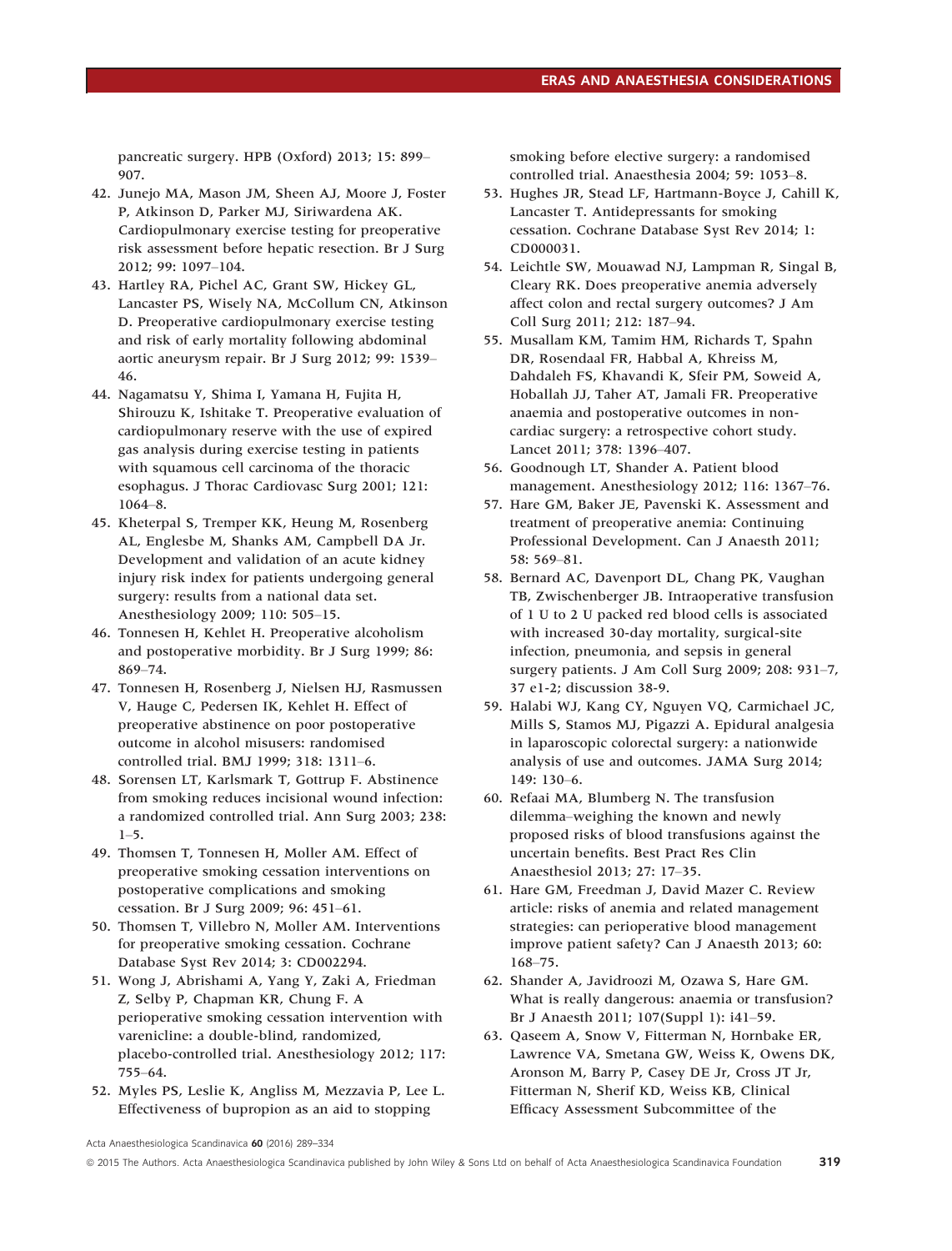American College of P. Risk assessment for and strategies to reduce perioperative pulmonary complications for patients undergoing noncardiothoracic surgery: a guideline from the American College of Physicians. Ann Intern Med 2006; 144: 575–80.

- 64. Moghissi ES, Korytkowski MT, DiNardo M, Einhorn D, Hellman R, Hirsch IB, Inzucchi SE, Ismail-Beigi F, Kirkman MS, Umpierrez GE. American Association of Clinical E, American Diabetes A. American Association of Clinical Endocrinologists and American Diabetes Association consensus statement on inpatient glycemic control. Diabetes Care 2009; 32: 1119–31.
- 65. Lawson CM, Daley BJ, Sams VG, Martindale R, Kudsk KA, Miller KR. Factors that impact patient outcome: nutrition assessment. JPEN J Parenter Enteral Nutr 2013; 37: 30S–8S.
- 66. McClave SA, Kozar R, Martindale RG, Heyland DK, Braga M, Carli F, Drover JW, Flum D, Gramlich L, Herndon DN, Ko C, Kudsk KA, Lawson CM, Miller KR, Taylor B, Wischmeyer PE. Summary points and consensus recommendations from the North American Surgical Nutrition Summit. JPEN J Parenter Enteral Nutr 2013; 37: 99S–105S.
- 67. Miller KR, Wischmeyer PE, Taylor B, McClave SA. An evidence-based approach to perioperative nutrition support in the elective surgery patient. JPEN J Parenter Enteral Nutr 2013; 37: 39S–50S.
- 68. Chow WB, Rosenthal RA, Merkow RP, Ko CY, Esnaola NF, American College of Surgeons National Surgical Quality Improvement P, American Geriatrics S. Optimal preoperative assessment of the geriatric surgical patient: a best practices guideline from the American College of Surgeons National Surgical Quality Improvement Program and the American Geriatrics Society. J Am Coll Surg 2012; 215: 453–66.
- 69. Thompson T, Keogh E, French CC, Davis R. Anxiety sensitivity and pain: generalisability across noxious stimuli. Pain 2008; 134: 187–96.
- 70. Ip HY, Abrishami A, Peng PW, Wong J, Chung F. Predictors of postoperative pain and analgesic consumption: a qualitative systematic review. Anesthesiology 2009; 111: 657–77.
- 71. Walker KJ, Smith AF. Premedication for anxiety in adult day surgery. Cochrane Database Syst Rev 2009; 9: CD002192.
- 72. Lepouse C, Lautner CA, Liu L, Gomis P, Leon A. Emergence delirium in adults in the post-

anaesthesia care unit. Br J Anaesth 2006; 96: 747– 53.

- 73. Maltby JR. Fasting from midnight–the history behind the dogma. Best Pract Res Clin Anaesthesiol 2006; 20: 363–78.
- 74. Holte K, Nielsen KG, Madsen JL, Kehlet H. Physiologic effects of bowel preparation. Dis Colon Rectum 2004; 47: 1397–402.
- 75. Bundgaard-Nielsen M, Jorgensen CC, Secher NH, Kehlet H. Functional intravascular volume deficit in patients before surgery. Acta Anaesthesiol Scand 2010; 54: 464–9.
- 76. Muller L, Briere M, Bastide S, Roger C, Zoric L, Seni G, de La Coussaye JE, Ripart J, Lefrant JY. Preoperative fasting does not affect haemodynamic status: a prospective, non-inferiority, echocardiography study. Br J Anaesth 2014; 112: 835–41.
- 77. Brady M, Kinn S, Ness V, O'Rourke K, Randhawa N, Stuart P. Preoperative fasting for preventing perioperative complications in children. Cochrane Database Syst Rev 2009; 4: CD005285.
- 78. Brady M, Kinn S, Stuart P. Preoperative fasting for adults to prevent perioperative complications. Cochrane Database Syst Rev 2003; 4: CD004423.
- 79. Lobo DN, Hendry PO, Rodrigues G, Marciani L, Totman JJ, Wright JW, Preston T, Gowland P, Spiller RC, Fearon KC. Gastric emptying of three liquid oral preoperative metabolic preconditioning regimens measured by magnetic resonance imaging in healthy adult volunteers: a randomised double-blind, crossover study. Clin Nutr 2009; 28: 636–41.
- 80. Smith I, Kranke P, Murat I, Smith A, O'Sullivan G, Soreide E, Spies C, in't Veld B, European Society of Anaesthesiology. Perioperative fasting in adults and children: guidelines from the European Society of Anaesthesiology. Eur J Anaesthesiol 2011; 28: 556–69.
- 81. American Society of Anesthesiologists C. Practice guidelines for preoperative fasting and the use of pharmacologic agents to reduce the risk of pulmonary aspiration: application to healthy patients undergoing elective procedures: an updated report by the American Society of Anesthesiologists Committee on Standards and Practice Parameters. Anesthesiology 2011; 114: 495–511.
- 82. Ljungqvist O. Modulating postoperative insulin resistance by preoperative carbohydrate loading. Best Pract Res Clin Anaesthesiol 2009; 23: 401–9.
- 83. Awad S, Varadhan KK, Ljungqvist O, Lobo DN. A meta-analysis of randomised controlled trials on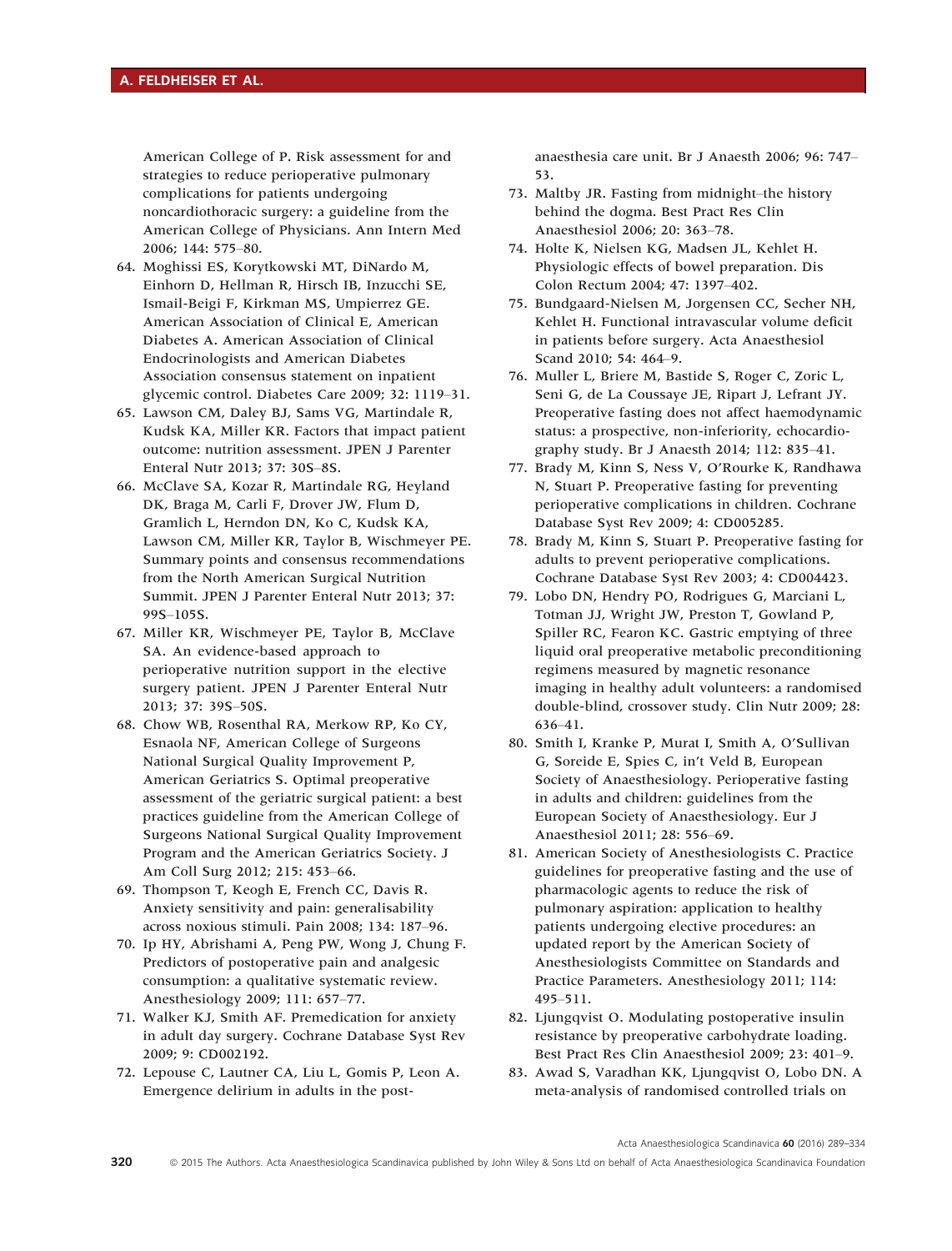preoperative oral carbohydrate treatment in elective surgery. Clin Nutr 2013; 32: 34–44.

- 84. Smith MD, McCall J, Plank L, Herbison GP, Soop M, Nygren J. Preoperative carbohydrate treatment for enhancing recovery after elective surgery. Cochrane Database Syst Rev 2014; 8: CD009161.
- 85. Jackson SJ, Leahy FE, McGowan AA, Bluck LJ, Coward WA, Jebb SA. Delayed gastric emptying in the obese: an assessment using the noninvasive (13)C-octanoic acid breath test. Diabetes Obes Metab 2004; 6: 264–70.
- 86. Harter RL, Kelly WB, Kramer MG, Perez CE, Dzwonczyk RR. A comparison of the volume and pH of gastric contents of obese and lean surgical patients. Anesth Analg 1998; 86: 147–52.
- 87. Maltby JR, Pytka S, Watson NC, Cowan RA, Fick GH. Drinking 300 mL of clear fluid two hours before surgery has no effect on gastric fluid volume and pH in fasting and non-fasting obese patients. Can J Anaesth 2004; 51: 111–5.
- 88. Breuer JP, von Dossow V, von Heymann C, Griesbach M, von Schickfus M, Mackh E, Hacker C, Elgeti U, Konertz W, Wernecke KD, Spies CD. Preoperative oral carbohydrate administration to ASA III-IV patients undergoing elective cardiac surgery. Anesth Analg 2006; 103: 1099–108.
- 89. Gustafsson UO, Nygren J, Thorell A, Soop M, Hellstrom PM, Ljungqvist O, Hagstrom-Toft E. Pre-operative carbohydrate loading may be used in type 2 diabetes patients. Acta Anaesthesiol Scand 2008; 52: 946–51.
- 90. Gan TJ, Meyer TA, Apfel CC, Chung F, Davis PJ, Habib AS, Hooper VD, Kovac AL, Kranke P, Myles P, Philip BK, Samsa G, Sessler DI, Temo J, Tramer MR, Vander Kolk C, Watcha M. Society for Ambulatory Anesthesia guidelines for the management of postoperative nausea and vomiting. Anesth Analg 2007; 105: 1615–28.
- 91. Gan TJ. Postoperative nausea and vomiting–can it be eliminated? JAMA 2002; 287: 1233–6.
- 92. Gan TJ. Risk factors for postoperative nausea and vomiting. Anesth Analg 2006; 102: 1884–98.
- 93. Apfel CC, Korttila K, Abdalla M, Kerger H, Turan A, Vedder I, Zernak C, Danner K, Jokela R, Pocock SJ, Trenkler S, Kredel M, Biedler A, Sessler DI, Roewer N, Investigators I. A factorial trial of six interventions for the prevention of postoperative nausea and vomiting. N Engl J Med 2004; 350: 2441–51.
- 94. Myles PS, Leslie K, Chan MT, Forbes A, Peyton PJ, Paech MJ, Beattie WS, Sessler DI, Devereaux PJ, Silbert B, Schricker T, Wallace S, the ATGftE-IIi. The safety of addition of nitrous oxide to

general anaesthesia in at-risk patients having major non-cardiac surgery (ENIGMA-II): a randomised, single-blind trial. Lancet 2014; 384: 1446–54.

- 95. Holte K, Klarskov B, Christensen DS, Lund C, Nielsen KG, Bie P, Kehlet H. Liberal versus restrictive fluid administration to improve recovery after laparoscopic cholecystectomy: a randomized, double-blind study. Ann Surg 2004; 240: 892–9.
- 96. Gan TJ, Soppitt A, Maroof M, el-Moalem H, Robertson KM, Moretti E, Dwane P, Glass PS. Goal-directed intraoperative fluid administration reduces length of hospital stay after major surgery. Anesthesiology 2002; 97: 820–6.
- 97. Hovaguimian F, Lysakowski C, Elia N, Tramer MR. Effect of intraoperative high inspired oxygen fraction on surgical site infection, postoperative nausea and vomiting, and pulmonary function: systematic review and meta-analysis of randomized controlled trials. Anesthesiology 2013; 119: 303–16.
- 98. Carlisle JB, Stevenson CA. Drugs for preventing postoperative nausea and vomiting. Cochrane Database Syst Rev 2006; 3: CD004125.
- 99. Gan TJ, Apfel CC, Kovac A, Philip BK, Singla N, Minkowitz H, Habib AS, Knighton J, Carides AD, Zhang H, Horgan KJ, Evans JK, Lawson FC. A randomized, double-blind comparison of the NK1 antagonist, aprepitant, versus ondansetron for the prevention of postoperative nausea and vomiting. Anesth Analg 2007; 104: 1082–9, tables of contents.
- 100. Le TP, Gan TJ. Update on the management of postoperative nausea and vomiting and postdischarge nausea and vomiting in ambulatory surgery. Anesthesiol Clin 2010; 28: 225–49.
- 101. Kovac AL, O'Connor TA, Pearman MH, Kekoler LJ, Edmondson D, Baughman VL, Angel JJ, Campbell C, Jense HG, Mingus M, Shahvari MB, Creed MR. Efficacy of repeat intravenous dosing of ondansetron in controlling postoperative nausea and vomiting: a randomized, double-blind, placebo-controlled multicenter trial. J Clin Anesth 1999; 11: 453–9.
- 102. Gan TJ, Diemunsch P, Habib AS, Kovac A, Kranke P, Meyer TA, Watcha M, Chung F, Angus S, Apfel CC, Bergese SD, Candiotti KA, Chan MT, Davis PJ, Hooper VD, Lagoo-Deenadayalan S, Myles P, Nezat G, Philip BK, Tramer MR. Society for Ambulatory A. Consensus guidelines for the management of postoperative nausea and vomiting. Anesth Analg 2014; 118: 85–113.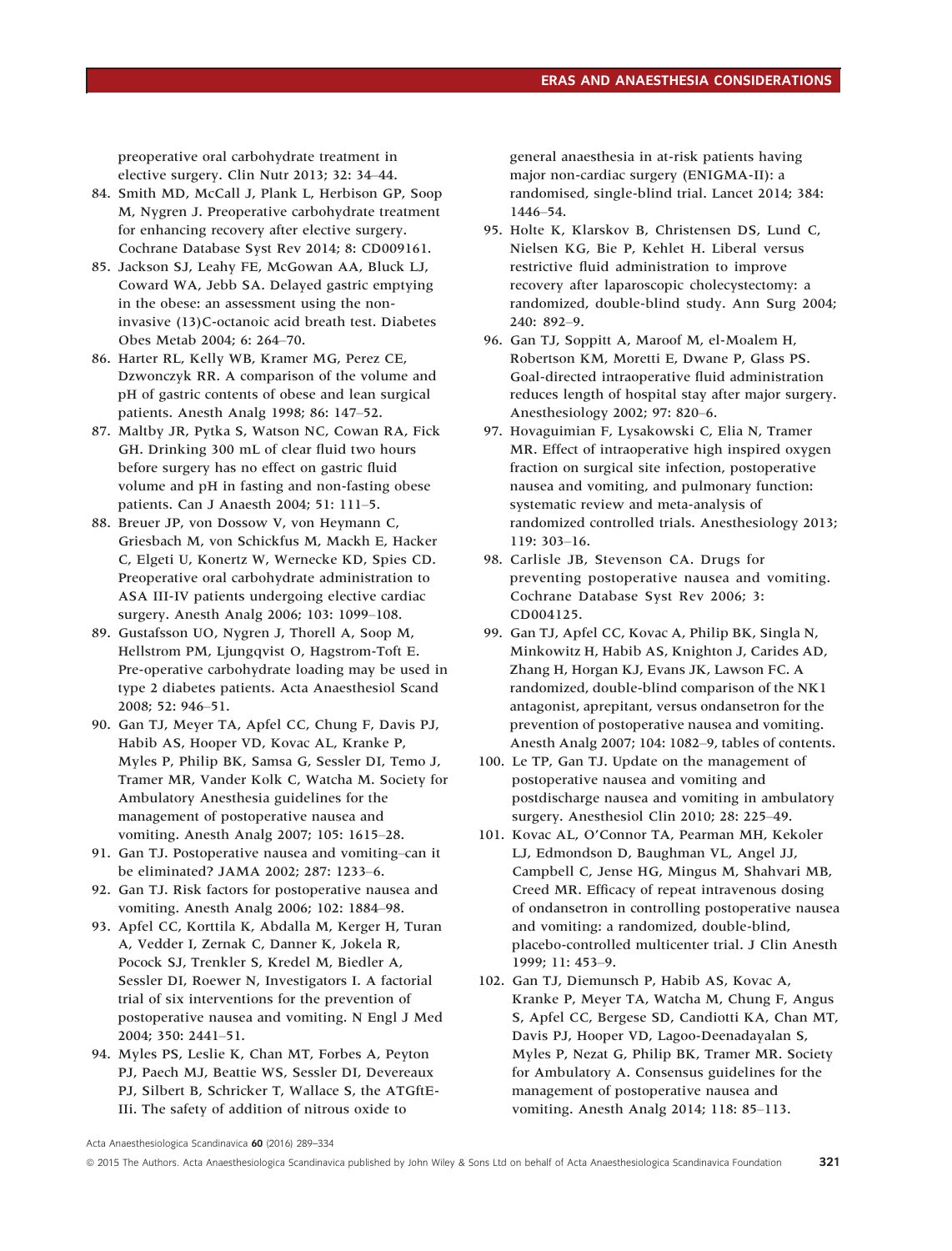- 103. Gelb AW, Leslie K, Stanski D, Shafer S. Monitoring the Depth of Anesthesia, Miller Anesthesia, 7th edn. Philadelphia, PA: Elsevier, 2010.
- 104. Avidan MS, Jacobsohn E, Glick D, Burnside BA, Zhang L, Villafranca A, Karl L, Kamal S, Torres B, O'Connor M, Evers AS, Gradwohl S, Lin N, Palanca BJ, Mashour GA. Group B-RR. Prevention of intraoperative awareness in a high-risk surgical population. N Engl J Med 2011; 365: 591–600.
- 105. Avidan MS, Zhang L, Burnside BA, Finkel KJ, Searleman AC, Selvidge JA, Saager L, Turner MS, Rao S, Bottros M, Hantler C, Jacobsohn E, Evers AS. Anesthesia awareness and the bispectral index. N Engl J Med 2008; 358: 1097–108.
- 106. Bowdle TA. Depth of anesthesia monitoring. Anesthesiol Clin 2006; 24: 793–822.
- 107. Boztug N, Bigat Z, Akyuz M, Demir S, Ertok E. Does using the bispectral index (BIS) during craniotomy affect the quality of recovery? J Neurosurg Anesthesiol 2006; 18: 1–4.
- 108. Johansen JW. Update on bispectral index monitoring. Best Pract Res Clin Anaesthesiol 2006; 20: 81–99.
- 109. Kakinohana M, Nakamura S, Miyata Y, Sugahara K. Emergence from propofol anesthesia in a nonagenarian at a Bispectral Index of 52. Anesth Analg 2005; 101: 169–70.
- 110. Messner M, Beese U, Romstock J, Dinkel M, Tschaikowsky K. The bispectral index declines during neuromuscular block in fully awake persons. Anesth Analg 2003; 97: 488–91.
- 111. Morimoto Y, Nogami Y, Harada K, Tsubokawa T, Masui K. Awareness during anesthesia: the results of a questionnaire survey in Japan. J Anesth 2011; 25: 72–7.
- 112. Myles PS, Leslie K, McNeil J, Forbes A, Chan MT. Bispectral index monitoring to prevent awareness during anaesthesia: the B-Aware randomised controlled trial. Lancet 2004; 363: 1757–63.
- 113. Zhang C, Xu L, Ma YQ, Sun YX, Li YH, Zhang L, Feng CS, Luo B, Zhao ZL, Guo JR, Jin YJ, Wu G, Yuan W, Yuan ZG, Yue Y. Bispectral index monitoring prevent awareness during total intravenous anesthesia: a prospective, randomized, double-blinded, multi-center controlled trial. Chin Med J (Engl) 2011; 124: 3664–9.
- 114. Ekman A, Lindholm ML, Lennmarken C, Sandin R. Reduction in the incidence of awareness using BIS monitoring. Acta Anaesthesiol Scand 2004; 48: 20–6.
- 115. Liao WW, Wang JJ, Wu GJ, Kuo CD. The effect of cerebral monitoring on recovery after sevoflurane anesthesia in ambulatory setting in children: a comparison among bispectral index, A-line autoregressive index, and standard practice. J Chin Med Assoc 2011; 74: 28–36.
- 116. Punjasawadwong Y, Phongchiewboon A, Bunchungmongkol N. Bispectral index for improving anaesthetic delivery and postoperative recovery. Cochrane Database Syst Rev 2014; 6: CD003843.
- 117. Chan MT, Cheng BC, Lee TM, Gin T. BIS-guided anesthesia decreases postoperative delirium and cognitive decline. J Neurosurg Anesthesiol 2013; 25: 33–42.
- 118. Hopkins PM. Nitrous oxide: a unique drug of continuing importance for anaesthesia. Best Pract Res Clin Anaesthesiol 2005; 19: 381–9.
- 119. Tramer M, Moore A, McQuay H. Omitting nitrous oxide in general anaesthesia: meta-analysis of intraoperative awareness and postoperative emesis in randomized controlled trials. Br J Anaesth 1996; 76: 186–93.
- 120. Myles PS, Leslie K, Chan MT, Forbes A, Paech MJ, Peyton P, Silbert BS, Pascoe E, Group ET. Avoidance of nitrous oxide for patients undergoing major surgery: a randomized controlled trial. Anesthesiology 2007; 107: 221–31.
- 121. Monk TG, Saini V, Weldon BC, Sigl JC. Anesthetic management and one-year mortality after noncardiac surgery. Anesth Analg 2005; 100:  $4-10.$
- 122. Ash SA, Buggy DJ. Does regional anaesthesia and analgesia or opioid analgesia influence recurrence after primary cancer surgery? An update of available evidence. Best Pract Res Clin Anaesthesiol 2013; 27: 441–56.
- 123. Fawcett WJ, Mythen MG, Scott MJ. Enhanced recovery: more than just reducing length of stay? Br J Anaesth 2012; 109: 671–4.
- 124. Martini CH, Boon M, Bevers RF, Aarts LP, Dahan A. Evaluation of surgical conditions during laparoscopic surgery in patients with moderate vs deep neuromuscular block. Br J Anaesth 2014; 112: 498–505.
- 125. Madsen MV, Staehr-Rye AK, Gatke MR, Claudius C. Neuromuscular blockade for optimising surgical conditions during abdominal and gynaecological surgery: a systematic review. Acta Anaesthesiol Scand 2015; 59: 1–16.
- 126. Kopman AF, Naguib M. Laparoscopic surgery and muscle relaxants: is deep block helpful? Anesth Analg 2015; 120: 51–8.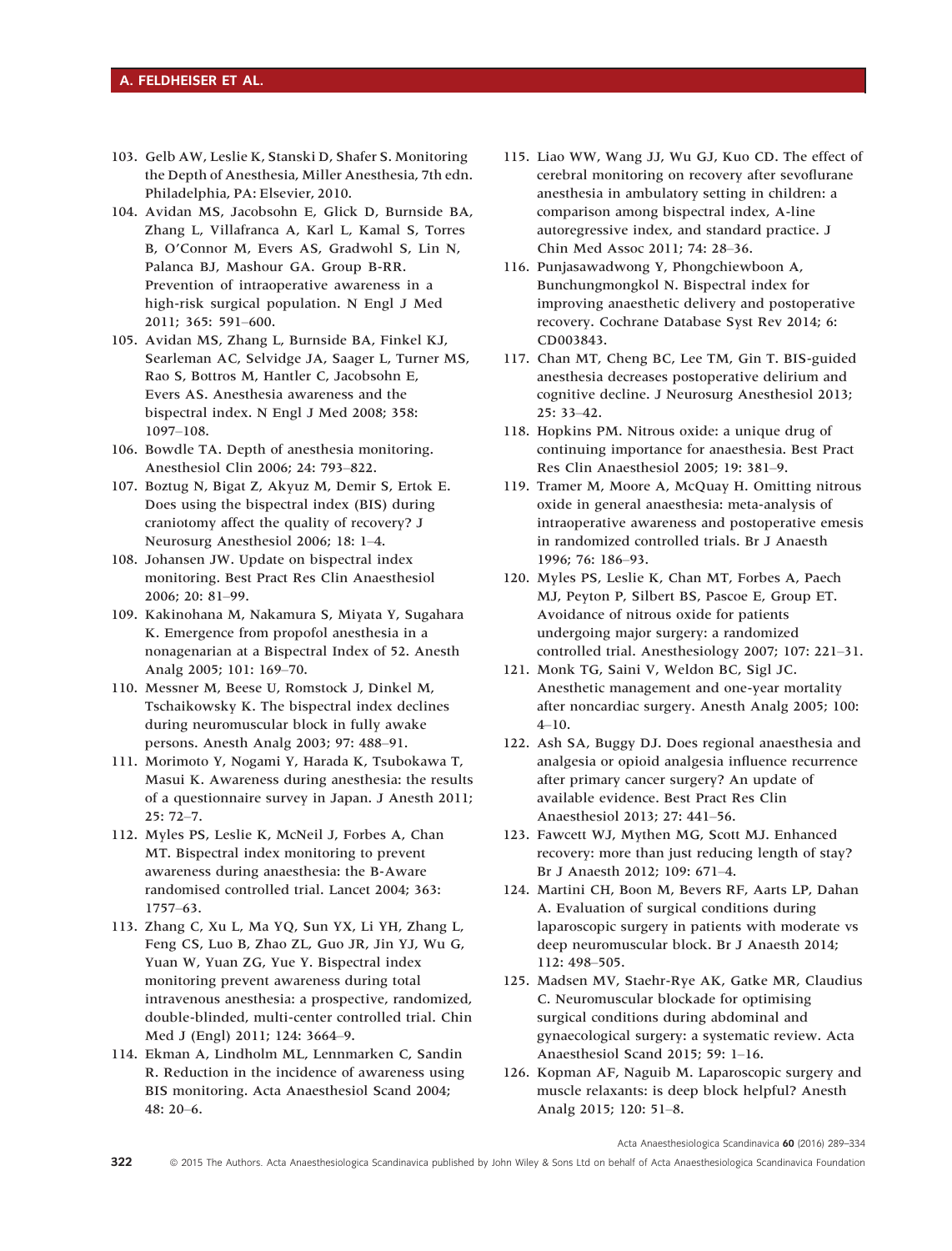- 127. King M, Sujirattanawimol N, Danielson DR, Hall BA, Schroeder DR, Warner DO. Requirements for muscle relaxants during radical retropubic prostatectomy. Anesthesiology 2000; 93: 1392–7.
- 128. Brull SJ, Murphy GS. Residual neuromuscular block: lessons unlearned. Part II: methods to reduce the risk of residual weakness. Anesth Analg 2010; 111: 129–40.
- 129. Heier T, Caldwell JE. Impact of hypothermia on the response to neuromuscular blocking drugs. Anesthesiology 2006; 104: 1070–80.
- 130. Murphy GS, Brull SJ. Residual neuromuscular block: lessons unlearned. Part I: definitions, incidence, and adverse physiologic effects of residual neuromuscular block. Anesth Analg 2010; 111: 120–8.
- 131. Butterly A, Bittner EA, George E, Sandberg WS, Eikermann M, Schmidt U. Postoperative residual curarization from intermediate-acting neuromuscular blocking agents delays recovery room discharge. Br J Anaesth 2010; 105: 304–9.
- 132. Murphy GS, Szokol JW, Franklin M, Marymont JH, Avram MJ, Vender JS. Postanesthesia care unit recovery times and neuromuscular blocking drugs: a prospective study of orthopedic surgical patients randomized to receive pancuronium or rocuronium. Anesth Analg 2004; 98: 193–200.
- 133. Murphy GS, Szokol JW, Marymont JH, Greenberg SB, Avram MJ, Vender JS, Nisman M. Intraoperative acceleromyographic monitoring reduces the risk of residual neuromuscular blockade and adverse respiratory events in the postanesthesia care unit. Anesthesiology 2008; 109: 389–98.
- 134. Fink H, Hollmann MW. Myths and facts in neuromuscular pharmacology. New developments in reversing neuromuscular blockade. Minerva Anestesiol 2012; 78: 473–82.
- 135. Kotake Y, Ochiai R, Suzuki T, Ogawa S, Takagi S, Ozaki M, Nakatsuka I, Takeda J. Reversal with sugammadex in the absence of monitoring did not preclude residual neuromuscular block. Anesth Analg 2013; 117: 345–51.
- 136. Claudius C, Viby-Mogensen J. Acceleromyography for use in scientific and clinical practice: a systematic review of the evidence. Anesthesiology 2008; 108: 1117–40.
- 137. Debaene B, Plaud B, Dilly MP, Donati F. Residual paralysis in the PACU after a single intubating dose of nondepolarizing muscle relaxant with an intermediate duration of action. Anesthesiology 2003; 98: 1042–8.
- 138. Abrishami A, Ho J, Wong J, Yin L, Chung F. Sugammadex, a selective reversal medication for preventing postoperative residual neuromuscular blockade. Cochrane Database Syst Rev 2009; 4: CD007362.
- 139. Meyhoff CS, Wetterslev J, Jorgensen LN, Henneberg SW, Hogdall C, Lundvall L, Svendsen PE, Mollerup H, Lunn TH, Simonsen I, Martinsen KR, Pulawska T, Bundgaard L, Bugge L, Hansen EG, Riber C, Gocht-Jensen P, Walker LR, Bendtsen A, Johansson G, Skovgaard N, Helto K, Poukinski A, Korshin A, Walli A, Bulut M, Carlsson PS, Rodt SA, Lundbech LB, Rask H, Buch N, Perdawid SK, Reza J, Jensen KV, Carlsen CG, Jensen FS, Rasmussen LS. Effect of high perioperative oxygen fraction on surgical site infection and pulmonary complications after abdominal surgery: the PROXI randomized clinical trial. JAMA 2009; 302: 1543–50.
- 140. Togioka B, Galvagno S, Sumida S, Murphy J, Ouanes JP, Wu C. The role of perioperative high inspired oxygen therapy in reducing surgical site infection: a meta-analysis. Anesth Analg 2012; 114: 334–42.
- 141. Meyhoff CS, Jorgensen LN, Wetterslev J, Christensen KB, Rasmussen LS. Increased longterm mortality after a high perioperative inspiratory oxygen fraction during abdominal surgery: follow-up of a randomized clinical trial. Anesth Analg 2012; 115: 849–54.
- 142. Kilgannon JH, Jones AE, Parrillo JE, Dellinger RP, Milcarek B, Hunter K, Shapiro NI, Trzeciak S. Relationship between supranormal oxygen tension and outcome after resuscitation from cardiac arrest. Circulation 2011; 123: 2717–22.
- 143. Pilcher J, Weatherall M, Shirtcliffe P, Bellomo R, Young P, Beasley R. The effect of hyperoxia following cardiac arrest - A systematic review and meta-analysis of animal trials. Resuscitation 2012; 83: 417–22.
- 144. Edmark L, Kostova-Aherdan K, Enlund M, Hedenstierna G. Optimal oxygen concentration during induction of general anesthesia. Anesthesiology 2003; 98: 28–33.
- 145. Staehr AK, Meyhoff CS, Rasmussen LS. Inspiratory oxygen fraction and postoperative complications in obese patients: a subgroup analysis of the PROXI trial. Anesthesiology 2011; 114: 1313–9.
- 146. The Management of Inadvertent Perioperative Hypothermia in Adults. London: Royal College of Nursing (UK), 2008.
- 147. Moola S, Lockwood C. Effectiveness of strategies for the management and/or prevention of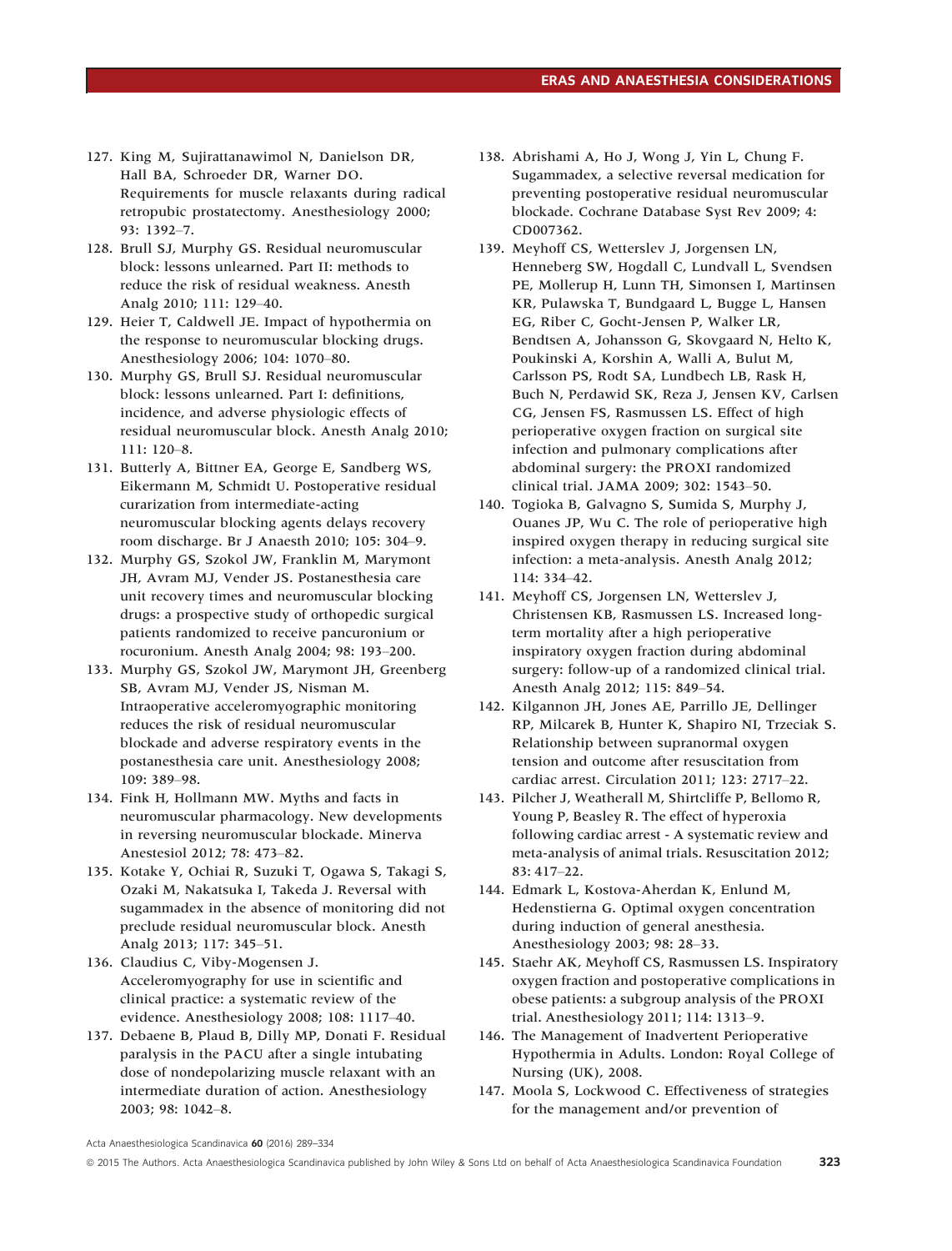hypothermia within the adult perioperative environment. Int J Evid Based Healthc 2011; 9: 337–45.

- 148. Stewart BT, Stitz RW, Tuch MM, Lumley JW. Hypothermia in open and laparoscopic colorectal surgery. Dis Colon Rectum 2011; 42: 1292–5.
- 149. Fernandes LA, Braz LG, Koga FA, Kakuda CM, Modolo NS, de Carvalho LR, Vianna PT, Braz JR. Comparison of peri-operative core temperature in obese and non-obese patients. Anaesthesia 2012; 67: 1364–9.
- 150. Sessler DI. Temperature monitoring and perioperative thermoregulation. Anesthesiology 2008; 109: 318–38.
- 151. Esnaola NF, Cole DJ. Perioperative normothermia during major surgery: is it important? Adv Surg 2011; 45: 249–63.
- 152. Kurz A, Sessler DI, Lenhardt R. Perioperative normothermia to reduce the incidence of surgical-wound infection and shorten hospitalization. Study of Wound Infection and Temperature Group. N Engl J Med 1996; 334: 1209–15.
- 153. Frank SM, Fleisher LA, Breslow MJ, Higgins MS, Olson KF, Kelly S, Beattie C. Perioperative maintenance of normothermia reduces the incidence of morbid cardiac events. A randomized clinical trial. JAMA 1997; 277: 1127–34.
- 154. Rajagopalan S, Mascha E, Na J, Sessler DI. The effects of mild perioperative hypothermia on blood loss and transfusion requirement. Anesthesiology 2008; 108: 71–7.
- 155. Lenhardt R, Marker E, Goll V, Tschernich H, Kurz A, Sessler DI, Narzt E, Lackner F. Mild intraoperative hypothermia prolongs postanesthetic recovery. Anesthesiology 1997; 87: 1318–23.
- 156. Moslemi-Kebria M, El-Nashar SA, Aletti GD, Cliby WA. Intraoperative hypothermia during cytoreductive surgery for ovarian cancer and perioperative morbidity. Obstet Gynecol 2012; 119: 590–6.
- 157. Abraham NS, Byrne CM, Young JM, Solomon MJ. Meta-analysis of non-randomized comparative studies of the short-term outcomes of laparoscopic resection for colorectal cancer. ANZ J Surg 2007; 77: 508–16.
- 158. Kuhry E, Schwenk W, Gaupset R, Romild U, Bonjer J. Long-term outcome of laparoscopic surgery for colorectal cancer: a cochrane systematic review of randomised controlled trials. Cancer Treat Rev 2008; 34: 498–504.
- 159. Brown SR, Goodfellow PB. Transverse verses midline incisions for abdominal surgery. Cochrane Database Syst Rev 2011; 4: CD005199.
- 160. Trastulli S, Farinella E, Cirocchi R, Cavaliere D, Avenia N, Sciannameo F, Gulla N, Noya G, Boselli C. Robotic resection compared with laparoscopic rectal resection for cancer: systematic review and meta-analysis of short-term outcome. Colorectal Dis 2012; 14: e134–56.
- 161. Champagne BJ, Papaconstantinou HT, Parmar SS, Nagle DA, Young-Fadok TM, Lee EC, Delaney CP. Single-incision versus standard multiport laparoscopic colectomy: a multicenter, casecontrolled comparison. Ann Surg 2012; 255: 66–9.
- 162. Alba Mesa F, Amaya Cortijo A, Romero Fernandez JM, Komorowski AL, Sanchez Hurtado MA, Fernandez Ortega E, Sanchez Margallo FM. Transvaginal sigmoid cancer resection: first case with 12 months of follow-up–technique description. J Laparoendosc Adv Surg Techn A 2012; 22: 587–90.
- 163. Cheung TP, Cheung HY, Ng LW, Chung CC, Li MK. Hybrid NOTES colectomy for right-sided colonic tumors. Asian Journal Endosc Surg 2012; 5: 46–9.
- 164. Nelson R, Edwards S, Tse B. Prophylactic nasogastric decompression after abdominal surgery. Cochrane Database Syst Rev 2007; 3: CD004929.
- 165. Rao W, Zhang X, Zhang J, Yan R, Hu Z, Wang Q. The role of nasogastric tube in decompression after elective colon and rectum surgery: a meta-analysis. Int J Colorectal Dis 2011; 26: 423–9.
- 166. Cheatham ML, Chapman WC, Key SP, Sawyers JL. A meta-analysis of selective versus routine nasogastric decompression after elective laparotomy. Ann Surg 1995; 221: 469–76; discussion 76-8.
- 167. Yardley IE, Donaldson LJ. Patient safety matters: reducing the risks of nasogastric tubes. Clin Med 2010; 10: 228–30.
- 168. Ronen O, Uri N. A case of nasogastric tube perforation of the nasopharynx causing a fatal mediastinal complication. Ear Nose Throat J 2009; 88: E17–8.
- 169. Johnson MD, Walsh RM. Current therapies to shorten postoperative ileus. Cleve Clin J Med 2009; 76: 641–8.
- 170. Manning BJ, Winter DC, McGreal G, Kirwan WO, Redmond HP. Nasogastric intubation causes gastroesophageal reflux in patients undergoing elective laparotomy. Surgery 2001; 130: 788–91.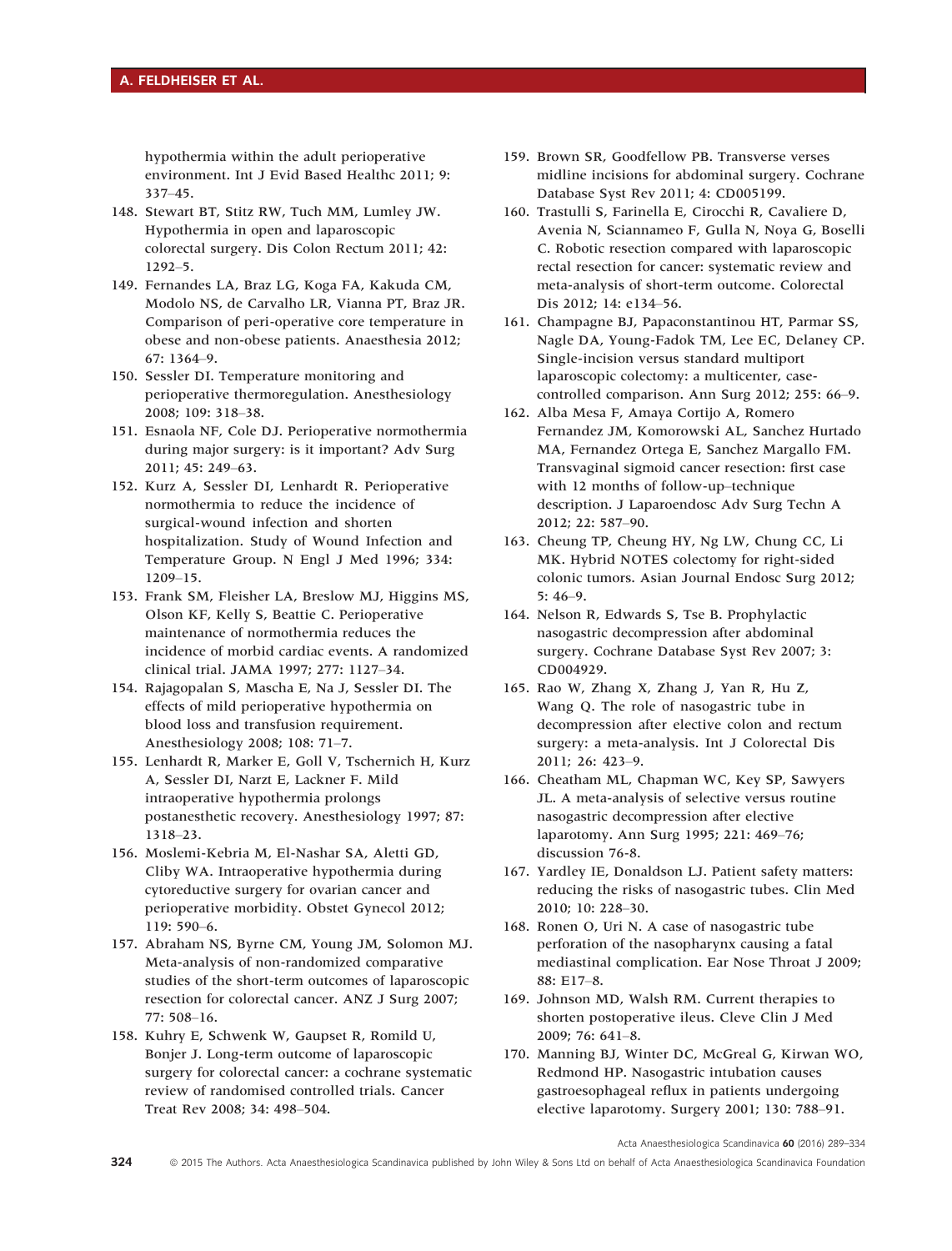- 171. Lassen K, Kjaeve J, Fetveit T, Trano G, Sigurdsson HK, Horn A, Revhaug A. Allowing normal food at will after major upper gastrointestinal surgery does not increase morbidity: a randomized multicenter trial. Ann Surg 2008; 247: 721–9.
- 172. Balzano G, Zerbi A, Braga M, Rocchetti S, Beneduce AA, Di Carlo V. Fast-track recovery programme after pancreatico- duodenectomy reduces delayed gastric emptying. Br J Surg 2008; 95: 1387–93.
- 173. Berberat PO, Ingold H, Gulbinas A, Kleeff J, Muller MW, Gutt C, Weigand M, Friess H, Buchler MW. Fast track–different implications in pancreatic surgery. J Gastrointest Surg 2007; 11: 880–7.
- 174. Schricker T, Lattermann R, Schreiber M, Geisser W, Georgieff M, Radermacher P. The hyperglycemic response to surgery: pathophysiology, clinical implications and modification by the anaesthetic technique. Clinical Intensive Care 1998; 9: 118–28.
- 175. Umpierrez GE, Isaacs SD, Bazargan N, You X, Thaler LM, Kitabchi AE. Hyperglycemia: an independent marker of in-hospital mortality in patients with undiagnosed diabetes. J Clin Endocrinol Metab 2002; 87: 978–82.
- 176. Ata A, Lee J, Bestle SL, Desemone J, Stain SC. Postoperative hyperglycemia and surgical site infection in general surgery patients. Arch Surg 2010; 145: 858–64.
- 177. Eshuis WJ, Hermanides J, van Dalen JW, van Samkar G, Busch OR, van Gulik TM, DeVries JH, Hoekstra JB, Gouma DJ. Early postoperative hyperglycemia is associated with postoperative complications after pancreatoduodenectomy. Ann Surg 2011; 253: 739–44.
- 178. Sato H, Carvalho G, Sato T, Lattermann R, Matsukawa T, Schricker T. The association of preoperative glycemic control, intraoperative insulin sensitivity, and outcomes after cardiac surgery. J Clin Endocrinol Metab 2010; 95: 4338– 44.
- 179. Halkos ME, Puskas JD, Lattouf OM, Kilgo P, Kerendi F, Song HK, Guyton RA, Thourani VH. Elevated preoperative hemoglobin A1c level is predictive of adverse events after coronary artery bypass surgery. J Thorac Cardiovasc Surg 2008; 136: 631–40.
- 180. Gustafsson UO, Thorell A, Soop M, Ljungqvist O, Nygren J. Haemoglobin A1c as a predictor of postoperative hyperglycaemia and complications after major colorectal surgery. Br J Surg 2009; 96: 1358–64.
- 181. O'Sullivan CJ, Hynes N, Mahendran B, Andrews EJ, Avalos G, Tawfik S, Lowery A, Sultan S. Haemoglobin A1c (HbA1C) in non-diabetic and diabetic vascular patients. Is HbA1C an independent risk factor and predictor of adverse outcome? Eur J Vasc Endovasc Surg 2006; 32: 188–97.
- 182. Kao LS, Meeks D, Moyer VA, Lally KP. Perioperative glycaemic control regimens for preventing surgical site infections in adults. Cochrane Database Syst Rev 2009; July 8;(3): CD006806.
- 183. Ryden L, Standl E, Bartnik M, Van den Berghe G, Betteridge J, deBoer MJ, Cosentino F, Jonsson B, Laakso M, Malmberg K, Priori S, Ostergren J, Tuomilehto J, Thrainsdottir I, Vanhorebeek I, Stramba-Badiale M, Lindgren P, Qiao Q, Priori SG, Blanc JJ, Budaj A, Camm J, Dean V, Deckers J, Dickstein K, Lekakis J, McGregor K, Metra M, Morais J, Osterspey A, Tamargo J, Zamorano JL, Deckers JW, Bertrand M, Charbonnel B, Erdmann E, Ferrannini E, Flyvbjerg A, Gohlke H, Juanatey JR, Graham I, Monteiro PF, Parhofer K, Pyorala K, Raz I, Schernthaner G, Volpe M, Wood D. Guidelines on diabetes, pre-diabetes, and cardiovascular diseases: executive summary. The Task Force on Diabetes and Cardiovascular Diseases of the European Society of Cardiology (ESC) and of the European Association for the Study of Diabetes (EASD). Eur Heart J 2007; 28: 88–136.
- 184. Lazar HL, McDonnell M, Chipkin SR, Furnary AP, Engelman RM, Sadhu AR, Bridges CR, Haan CK, Svedjeholm R, Taegtmeyer H, Shemin RJ. The Society of Thoracic Surgeons practice guideline series: Blood glucose management during adult cardiac surgery. Ann Thorac Surg 2009; 87: 663–9.
- 185. Dellinger RP, Levy MM, Rhodes A, Annane D, Gerlach H, Opal SM, Sevransky JE, Sprung CL, Douglas IS, Jaeschke R, Osborn TM, Nunnally ME, Townsend SR, Reinhart K, Kleinpell RM, Angus DC, Deutschman CS, Machado FR, Rubenfeld GD, Webb S, Beale RJ, Vincent JL, Moreno R, Surviving Sepsis Campaign Guidelines Committee including The Pediatric S. Surviving Sepsis Campaign: international guidelines for management of severe sepsis and septic shock, 2012. Intensive Care Med 2013; 39: 165–228.
- 186. Ljungqvist O, Jonathan E. Rhoads lecture 2011: Insulin resistance and enhanced recovery after surgery. JPEN J Parenter Enteral Nutr 2012; 36: 389–98.
- 187. Cao F, Li J, Li F. Mechanical bowel preparation for elective colorectal surgery: updated systematic

Acta Anaesthesiologica Scandinavica 60 (2016) 289–334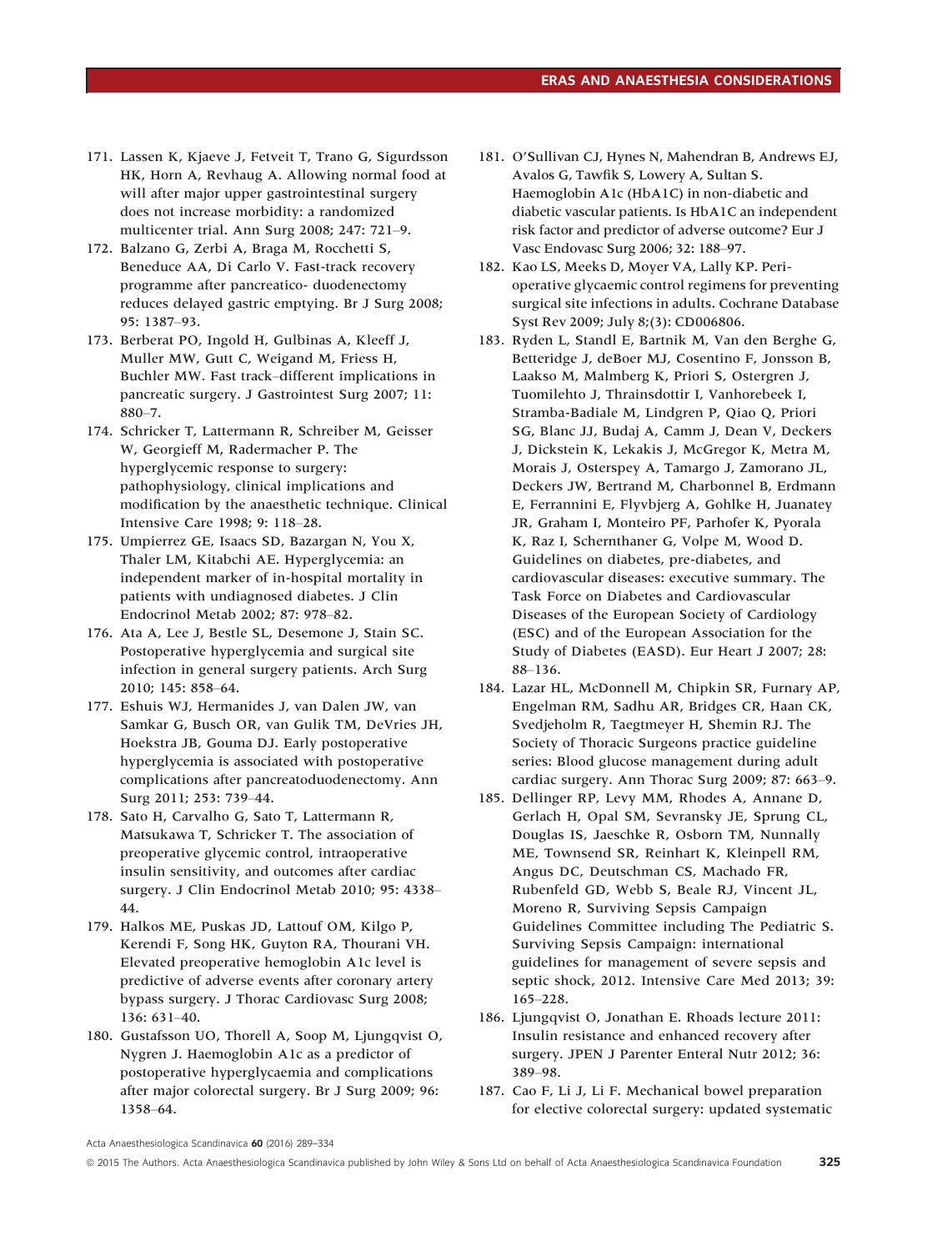review and meta-analysis. Int J Colorectal Dis 2012; 27: 803–10.

- 188. Guenaga KF, Matos D, Wille-Jorgensen P. Mechanical bowel preparation for elective colorectal surgery. Cochrane Database Syst Rev 2011; CD001544. doi: [10.1002/14651858.](http://dx.doi.org/10.1002/14651858.CD001544.pub4) [CD001544.pub4.](http://dx.doi.org/10.1002/14651858.CD001544.pub4)
- 189. Sanders G, Mercer SJ, Saeb-Parsey K, Akhavani MA, Hosie KB, Lambert AW. Randomized clinical trial of intravenous fluid replacement during bowel preparation for surgery. Br J Surg 2001; 88: 1363–5.
- 190. Holte K. Pathophysiology and clinical implications of peroperative fluid management in elective surgery. Dan Med Bull 2010; 57: B4156.
- 191. Brandstrup B, Svendsen PE, Rasmussen M, Belhage B, Rodt SA, Hansen B, Moller DR, Lundbech LB, Andersen N, Berg V, Thomassen N, Andersen ST, Simonsen L. Which goal for fluid therapy during colorectal surgery is followed by the best outcome: near-maximal stroke volume or zero fluid balance? Br J Anaesth 2012; 109: 191–9.
- 192. Brandstrup B, Tonnesen H, Beier-Holgersen R, Hjortso E, Ording H, Lindorff-Larsen K, Rasmussen MS, Lanng C, Wallin L, Iversen LH, Gramkow CS, Okholm M, Blemmer T, Svendsen PE, Rottensten HH, Thage B, Riis J, Jeppesen IS, Teilum D, Christensen AM, Graungaard B, Pott F, Danish Study Group on Perioperative Fluid T. Effects of intravenous fluid restriction on postoperative complications: comparison of two perioperative fluid regimens: a randomized assessor-blinded multicenter trial. Ann Surg 2003; 238: 641–8.
- 193. Holte K, Foss NB, Andersen J, Valentiner L, Lund C, Bie P, Kehlet H. Liberal or restrictive fluid administration in fast-track colonic surgery: a randomized, double-blind study. Br J Anaesth 2007; 99: 500–8.
- 194. Nisanevich V, Felsenstein I, Almogy G, Weissman C, Einav S, Matot I. Effect of intraoperative fluid management on outcome after intraabdominal surgery. Anesthesiology 2005; 103: 25–32.
- 195. Chowdhury AH, Lobo DN. Fluids and gastrointestinal function. Curr Opin Clin Nutr Metab Care 2011; 14: 469–76.
- 196. Lobo DN, Bostock KA, Neal KR, Perkins AC, Rowlands BJ, Allison SP. Effect of salt and water balance on recovery of gastrointestinal function after elective colonic resection: a randomised controlled trial. Lancet 2002; 359: 1812–8.
- 197. Gustafsson UO, Hausel J, Thorell A, Ljungqvist O, Soop M, Nygren J. Enhanced Recovery After Surgery Study G. Adherence to the enhanced recovery after surgery protocol and outcomes after colorectal cancer surgery. Arch Surg 2011; 146: 571–7.
- 198. Powell-Tuck J, Gosling P, Lobo DN, Allison SP, Carlson GL, Gore M, Lewington AJ, Pearse RM, Mythen MG. British Consensus Guidelines on Intravenous Fluid Therapy for Adult Surgical Patients (GIFTASUP). London: NHS National Library of Health, 2009.
- 199. Lobo DN, Awad S. Should chloride-rich crystalloids remain the mainstay of fluid resuscitation to prevent'pre-renal' acute kidney injury?: con. Kidney Int 2014; 86: 1096–105.
- 200. McCluskey SA, Karkouti K, Wijeysundera D, Minkovich L, Tait G, Beattie WS. Hyperchloremia after noncardiac surgery is independently associated with increased morbidity and mortality: a propensity-matched cohort study. Anesth Analg 2013; 117: 412–21.
- 201. Yunos NM, Bellomo R, Hegarty C, Story D, Ho L, Bailey M. Association between a chlorideliberal vs chloride-restrictive intravenous fluid administration strategy and kidney injury in critically ill adults. JAMA 2012; 308: 1566–72.
- 202. Shaw AD, Bagshaw SM, Goldstein SL, Scherer LA, Duan M, Schermer CR, Kellum JA. Major complications, mortality, and resource utilization after open abdominal surgery: 0.9% saline compared to Plasma-Lyte. Ann Surg 2012; 255: 821–9.
- 203. Feldheiser A, Conroy P, Bonomo T, Cox B, Garces TR, Spies C, Anaesthesia Working Group of the Enhanced Recovery After Surgery S, Enhanced Recovery After Surgery S. Development and feasibility study of an algorithm for intraoperative goaldirected haemodynamic management in noncardiac surgery. J Int Med Res 2012; 40: 1227– 41.
- 204. Conway DH, Mayall R, Abdul-Latif MS, Gilligan S, Tackaberry C. Randomised controlled trial investigating the influence of intravenous fluid titration using oesophageal Doppler monitoring during bowel surgery. Anaesthesia 2002; 57: 845– 9.
- 205. Noblett SE, Snowden CP, Shenton BK, Horgan AF. Randomized clinical trial assessing the effect of Doppler-optimized fluid management on outcome after elective colorectal resection. Br J Surg 2006; 93: 1069–76.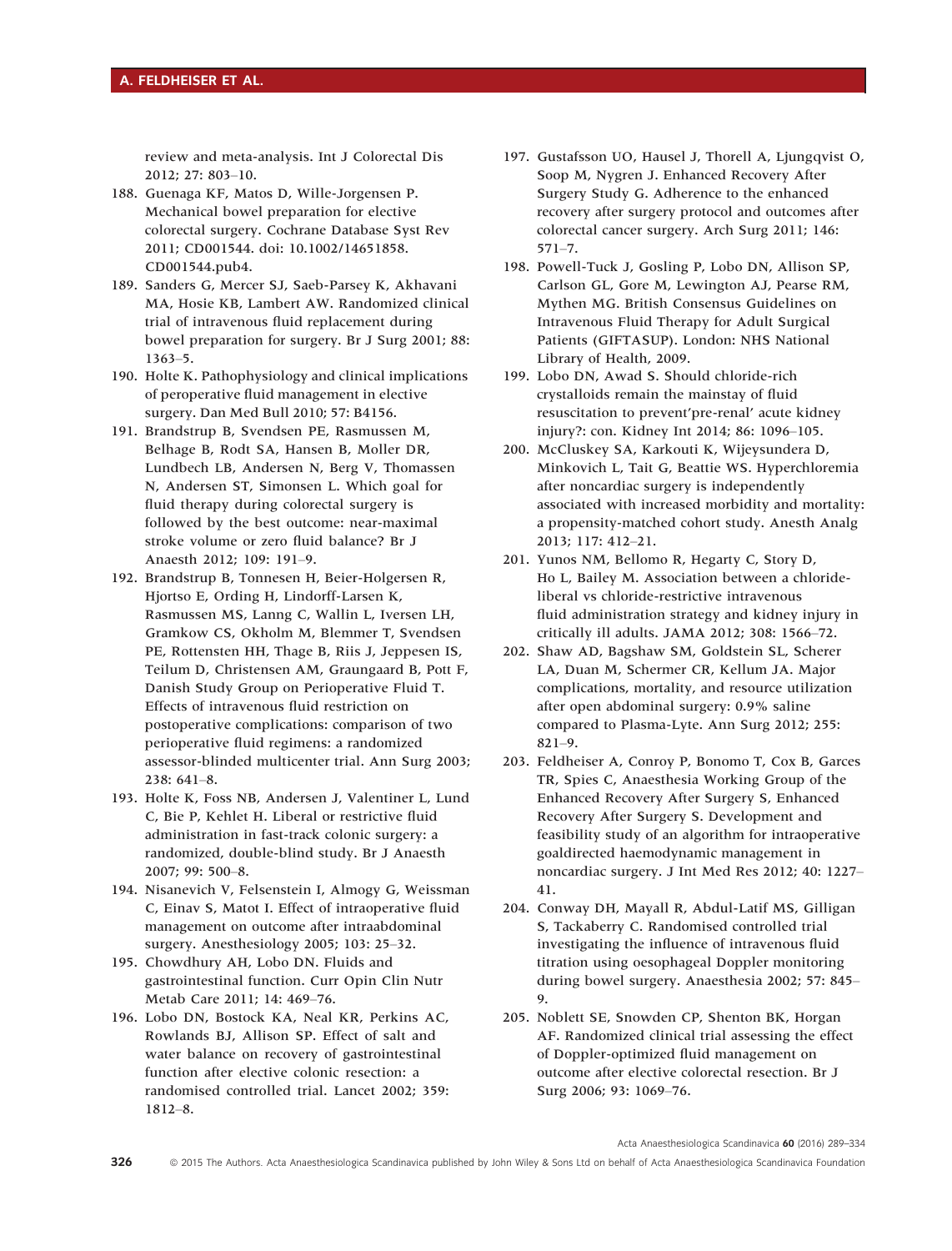- 206. Wakeling HG, McFall MR, Jenkins CS, Woods WG, Miles WF, Barclay GR, Fleming SC. Intraoperative oesophageal Doppler guided fluid management shortens postoperative hospital stay after major bowel surgery. Br J Anaesth 2005; 95: 634–42.
- 207. Kuper M, Gold SJ, Callow C, Quraishi T, King S, Mulreany A, Bianchi M, Conway DH. Intraoperative fluid management guided by oesophageal Doppler monitoring. BMJ 2011; 342: d3016.
- 208. Benes J, Chytra I, Altmann P, Hluchy M, Kasal E, Svitak R, Pradl R, Stepan M. Intraoperative fluid optimization using stroke volume variation in high risk surgical patients: results of prospective randomized study. Crit Care 2010; 14: R118.
- 209. Benes J, Giglio M, Brienza N, Michard F. The effects of goal-directed fluid therapy based on dynamic parameters on post-surgical outcome: a meta-analysis of randomized controlled trials. Crit Care 2014; 18: 584.
- 210. Pearse R, Dawson D, Fawcett J, Rhodes A, Grounds RM, Bennett ED. Early goal-directed therapy after major surgery reduces complications and duration of hospital stay. A randomised, controlled trial [ISRCTN38797445]. Crit Care 2005; 9: R687–93.
- 211. Grocott MP, Dushianthan A, Hamilton MA, Mythen MG, Harrison D, Rowan K. Optimisation Systematic Review Steering G. Perioperative increase in global blood flow to explicit defined goals and outcomes after surgery: a Cochrane Systematic Review. Br J Anaesth 2013; 111: 535– 48.
- 212. Srinivasa S, Taylor MH, Singh PP, Yu TC, Soop M, Hill AG. Randomized clinical trial of goaldirected fluid therapy within an enhanced recovery protocol for elective colectomy. Br J Surg 2013; 100: 66–74.
- 213. Miller TE, Roche AM, Mythen M. Fluid management and goal-directed therapy as an adjunct to Enhanced Recovery After Surgery (ERAS). Can J Anaesth 2015; 62: 158–68.
- 214. Hamilton MA, Cecconi M, Rhodes A. A systematic review and meta-analysis on the use of preemptive hemodynamic intervention to improve postoperative outcomes in moderate and high-risk surgical patients. Anesth Analg 2011; 112: 1392– 402.
- 215. Pearse RM, Harrison DA, MacDonald N, Gillies MA, Blunt M, Ackland G, Grocott MP, Ahern A, Griggs K, Scott R, Hinds C, Rowan K, Group OS.

Effect of a perioperative, cardiac output-guided hemodynamic therapy algorithm on outcomes following major gastrointestinal surgery: a randomized clinical trial and systematic review. JAMA 2014; 311: 2181–90.

- 216. Mythen MG, Swart M, Acheson N, Crawford R, Jones K, Kuper M, McGrath JS, Horgan A. Perioperative fluid management: Consensus statement from the enhanced recovery partnership. Perioper Med (Lond) 2012; 1: 2.
- 217. Feldheiser A, Pavlova V, Bonomo T, Jones A, Fotopoulou C, Sehouli J, Wernecke KD, Spies C. Balanced crystalloid compared with balanced colloid solution using a goal-directed haemodynamic algorithm. Br J Anaesth 2013; 110: 231–40.
- 218. Verheij J, van Lingen A, Beishuizen A, Christiaans HM, de Jong JR, Girbes AR, Wisselink W, Rauwerda JA, Huybregts MA, Groeneveld AB. Cardiac response is greater for colloid than saline fluid loading after cardiac or vascular surgery. Intensive Care Med 2006; 32: 1030–8.
- 219. Lobo DN, Stanga Z, Aloysius MM, Wicks C, Nunes QM, Ingram KL, Risch L, Allison SP. Effect of volume loading with 1 liter intravenous infusions of 0.9% saline, 4% succinylated gelatine (Gelofusine) and 6% hydroxyethyl starch (Voluven) on blood volume and endocrine responses: a randomized, three-way crossover study in healthy volunteers. Crit Care Med 2010; 38: 464–70.
- 220. Moretti EW, Robertson KM, El-Moalem H, Gan TJ. Intraoperative colloid administration reduces postoperative nausea and vomiting and improves postoperative outcomes compared with crystalloid administration. Anesth Analgesia 2003; 96: 611–7.
- 221. Yates DR, Davies SJ, Milner HE, Wilson RJ. Crystalloid or colloid for goal-directed fluid therapy in colorectal surgery. Br J Anaesth 2014; 112: 281–9.
- 222. Myburgh JA, Finfer S, Bellomo R, Billot L, Cass A, Gattas D, Glass P, Lipman J, Liu B, McArthur C, McGuinness S, Rajbhandari D, Taylor CB, Webb SA, Investigators C. Australian, New Zealand Intensive Care Society Clinical Trials G. Hydroxyethyl starch or saline for fluid resuscitation in intensive care. N Engl J Med 2012; 367: 1901–11.
- 223. Perner A, Haase N, Guttormsen AB, Tenhunen J, Klemenzson G, Aneman A, Madsen KR, Moller MH, Elkjaer JM, Poulsen LM, Bendtsen A, Winding R, Steensen M, Berezowicz P, Soe-Jensen P, Bestle M, Strand K, Wiis J, White JO,

Acta Anaesthesiologica Scandinavica 60 (2016) 289–334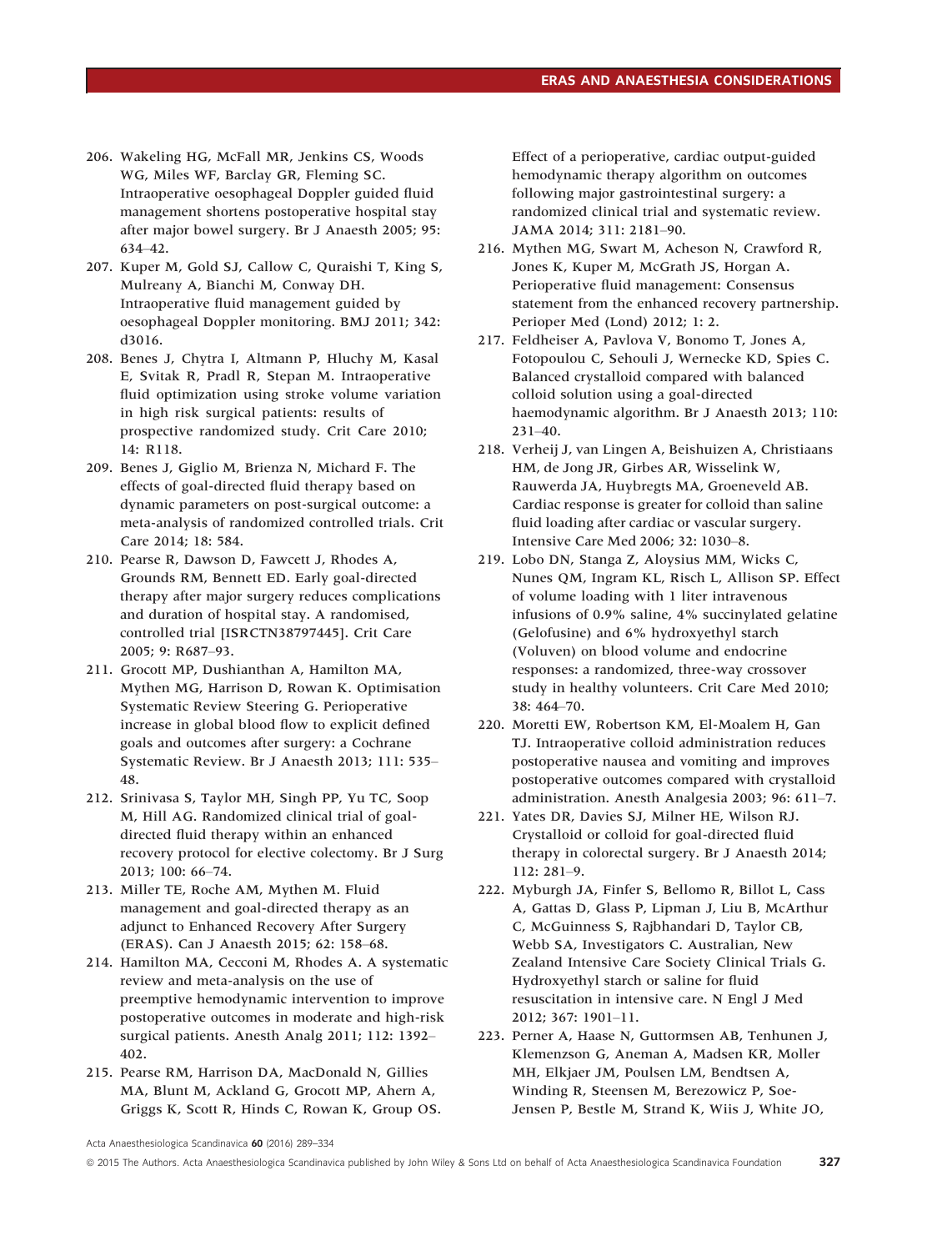Thornberg KJ, Quist L, Nielsen J, Andersen LH, Holst LB, Thormar K, Kjaeldgaard AL, Fabritius ML, Mondrup F, Pott FC, Moller TP, Winkel P, Wetterslev J, Group ST, Scandinavian Critical Care Trials G. Hydroxyethyl starch 130/0.42 versus Ringer's acetate in severe sepsis. N Engl J Med 2012; 367: 124–34.

- 224. Gillies MA, Habicher M, Jhanji S, Sander M, Mythen M, Hamilton M, Pearse RM. Incidence of postoperative death and acute kidney injury associated with i.v. 6% hydroxyethyl starch use: systematic review and meta-analysis. Br J Anaesth 2014; 112: 25–34.
- 225. Kashy BK, Podolyak A, Makarova N, Dalton JE, Sessler DI, Kurz A. Effect of hydroxyethyl starch on postoperative kidney function in patients having noncardiac surgery. Anesthesiology 2014; 121: 730–9.
- 226. Agency EM. Hydroxyethyl-starch solutions (HES) no longer to be used in patients with sepsis or burn injuries or in critically ill patients, 2013. [www document] [http://www.ema.europa.eu/](http://www.ema.europa.eu/docs/en_GB/document_library/Referrals_document/Solutions_for_infusion_containing_hydroxyethyl_starch/European_Commission_final_decision/WC500162361.pdf) [docs/en\\_GB/document\\_library/Referrals\\_](http://www.ema.europa.eu/docs/en_GB/document_library/Referrals_document/Solutions_for_infusion_containing_hydroxyethyl_starch/European_Commission_final_decision/WC500162361.pdf) [document/Solutions\\_for\\_infusion\\_containing\\_](http://www.ema.europa.eu/docs/en_GB/document_library/Referrals_document/Solutions_for_infusion_containing_hydroxyethyl_starch/European_Commission_final_decision/WC500162361.pdf) [hydroxyethyl\\_starch/European\\_Commission\\_](http://www.ema.europa.eu/docs/en_GB/document_library/Referrals_document/Solutions_for_infusion_containing_hydroxyethyl_starch/European_Commission_final_decision/WC500162361.pdf) [final\\_decision/WC500162361.pdf](http://www.ema.europa.eu/docs/en_GB/document_library/Referrals_document/Solutions_for_infusion_containing_hydroxyethyl_starch/European_Commission_final_decision/WC500162361.pdf) (accessed 15 September 2015).
- 227. Rasmussen KC, Johansson PI, Hojskov M, Kridina I, Kistorp T, Thind P, Nielsen HB, Ruhnau B, Pedersen T, Secher NH. Hydroxyethyl starch reduces coagulation competence and increases blood loss during major surgery: results from a randomized controlled trial. Ann Surg 2014; 259: 249–54.
- 228. Lewis SJ, Andersen HK, Thomas S. Early enteral nutrition within 24 h of intestinal surgery versus later commencement of feeding: a systematic review and meta-analysis. J Gastrointest Surg 2009; 13: 569–75.
- 229. Zhuang CL, Ye XZ, Zhang CJ, Dong QT, Chen BC, Yu Z. Early versus traditional postoperative oral feeding in patients undergoing elective colorectal surgery: a meta-analysis of randomized clinical trials. Dig Surg 2013; 30: 225–32.
- 230. Holte K, Foss NB, Svensen C, Lund C, Madsen JL, Kehlet H. Epidural anesthesia, hypotension, and changes in intravascular volume. Anesthesiology 2004; 100: 281–6.
- 231. Gould TH, Grace K, Thorne G, Thomas M. Effect of thoracic epidural anaesthesia on colonic blood flow. Br J Anaesth 2002; 89: 446–51.
- 232. Chowdhury AH, Cox EF, Francis ST, Lobo DN. A randomized, controlled, double-blind crossover

study on the effects of 2-L infusions of 0.9% saline and plasma-lyte(R) 148 on renal blood flow velocity and renal cortical tissue perfusion in healthy volunteers. Ann Surg 2012; 256: 18–24.

- 233. Lobo DN, Stanga Z, Simpson JAD, Anderson JA, Rowlands BJ, Allison SP. Dilution and redistribution effects of rapid 2-litre infusions of 0.9% (w/v) saline and 5% (w/v) dextrose on haematological parameters and serum biochemistry in normal subjects: a double-blind crossover study. Clin Sci (Lond) 2001; 101: 173–9.
- 234. Reid F, Lobo DN, Williams RN, Rowlands BJ, Allison SP. (Ab)normal saline and physiological Hartmann's solution: a randomized double-blind crossover study. Clin Sci (Lond) 2003; 104: 17–24.
- 235. O'Malley CM, Frumento RJ, Hardy MA, Benvenisty AI, Brentjens TE, Mercer JS, Bennett-Guerrero E. A randomized, double-blind comparison of lactated Ringer's solution and 0.9% NaCl during renal transplantation. Anesth Analg 2005; 100: 1518–24.
- 236. Waters JH, Gottlieb A, Schoenwald P, Popovich MJ, Sprung J, Nelson DR. Normal saline versus lactated Ringer's solution for intraoperative fluid management in patients undergoing abdominal aortic aneurysm repair: an outcome study. Anesth Analg 2001; 93: 817–22.
- 237. PROcedure SPECific postoperative pain menagemenT (PROSPECT) [www document] <http://www.postoppain.org/> (accessed 15 February 2013).
- 238. White PF, Kehlet H. Improving postoperative pain management: what are the unresolved issues? Anesthesiology 2010; 112: 220–5.
- 239. Wu CL, Cohen SR, Richman JM, Rowlingson AJ, Courpas GE, Cheung K, Lin EE, Liu SS. Efficacy of postoperative patient-controlled and continuous infusion epidural analgesia versus intravenous patient-controlled analgesia with opioids: a metaanalysis. Anesthesiology 2005; 103: 1079–88; quiz 109-10.
- 240. Rigg JR, Jamrozik K, Myles PS, Silbert BS, Peyton PJ, Parsons RW, Collins KS, Group MATS. Epidural anaesthesia and analgesia and outcome of major surgery: a randomised trial. Lancet 2002; 359: 1276–82.
- 241. Popping DM, Elia N, Van Aken HK, Marret E, Schug SA, Kranke P, Wenk M, Tramer MR. Impact of epidural analgesia on mortality and morbidity after surgery: systematic review and meta-analysis of randomized controlled trials. Ann Surg 2014; 259: 1056–67.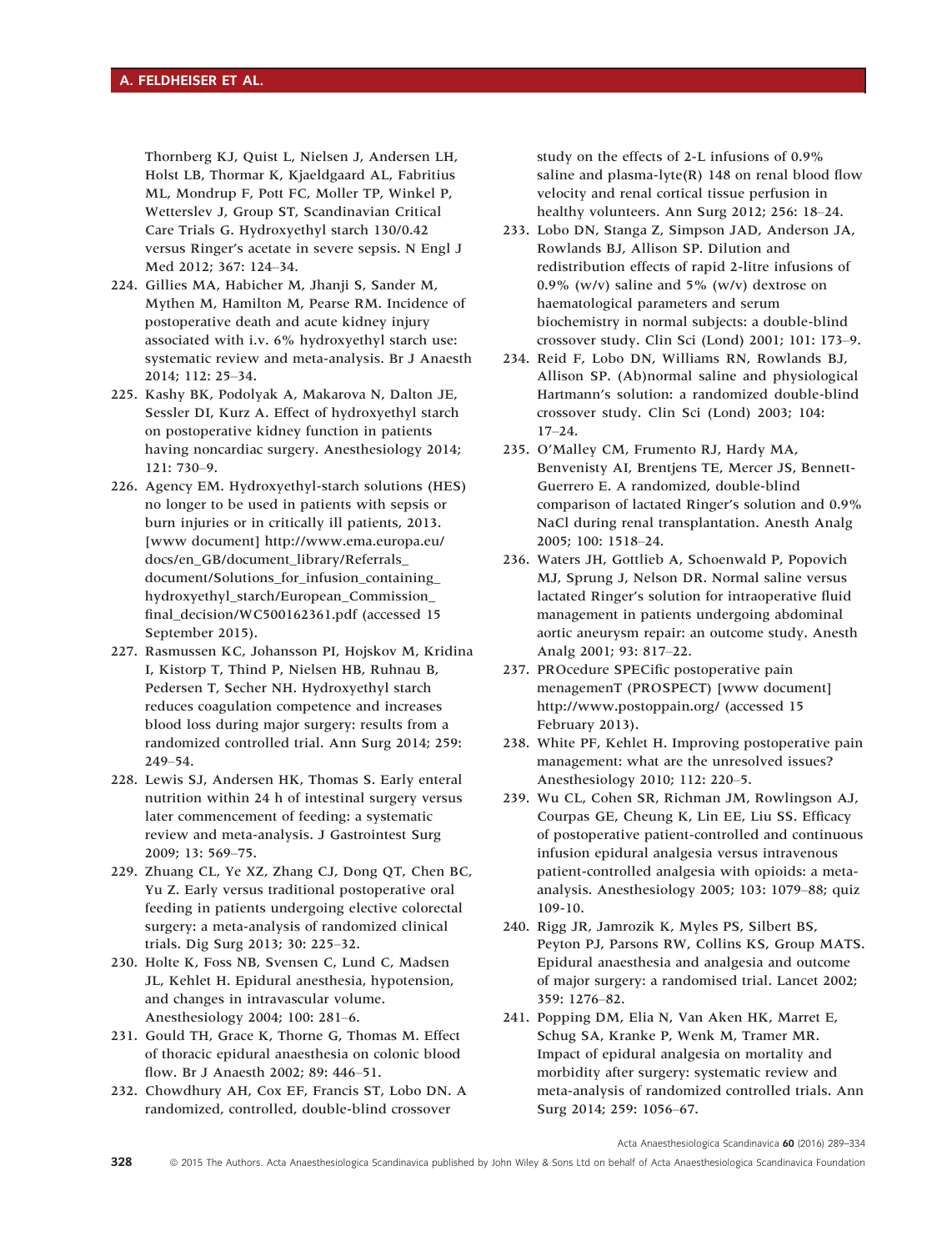- 242. Carli F, Kehlet H, Baldini G, Steel A, McRae K, Slinger P, Hemmerling T, Salinas F, Neal JM. Evidence basis for regional anesthesia in multidisciplinary fast-track surgical care pathways. Reg Anesth Pain Med 2011; 36: 63– 72.
- 243. Khan SA, Khokhar HA, Nasr AR, Carton E, El-Masry S. Effect of epidural analgesia on bowel function in laparoscopic colorectal surgery: a systematic review and meta-analysis. Surg Endosc 2013; 27: 2581–91.
- 244. Jorgensen H, Wetterslev J, Moiniche S, Dahl JB. Epidural local anaesthetics versus opioid-based analgesic regimens on postoperative gastrointestinal paralysis, PONV and pain after abdominal surgery. Cochrane Database Syst Rev 2000; 4: CD001893.
- 245. Shi WZ, Miao YL, Yakoob MY, Cao JB, Zhang H, Jiang YG, Xu LH, Mi WD. Recovery of gastrointestinal function with thoracic epidural vs. systemic analgesia following gastrointestinal surgery. Acta Anaesthesiol Scand 2014; 58: 923– 32.
- 246. Uchida I, Asoh T, Shirasaka C, Tsuji H. Effect of epidural analgesia on postoperative insulin resistance as evaluated by insulin clamp technique. Br J Surg 1988; 75: 557–62.
- 247. Popping DM, Elia N, Marret E, Remy C, Tramer MR. Protective effects of epidural analgesia on pulmonary complications after abdominal and thoracic surgery: a meta-analysis. Arch Surg 2008; 143: 990–9; discussion 1000.
- 248. Block BM, Liu SS, Rowlingson AJ, Cowan AR, Cowan JA Jr, Wu CL. Efficacy of postoperative epidural analgesia: a meta-analysis. JAMA 2003; 290: 2455–63.
- 249. Zaouter C, Wuethrich P, Miccoli M, Carli F. Early removal of urinary catheter leads to greater post-void residuals in patients with thoracic epidural. Acta Anaesthesiol Scand 2012; 56: 1020–5.
- 250. Marret E, Remy C, Bonnet F, Postoperative Pain Forum G. Meta-analysis of epidural analgesia versus parenteral opioid analgesia after colorectal surgery. Br J Surg 2007; 94: 665–73.
- 251. Rawal N. Epidural technique for postoperative pain: gold standard no more? Reg Anesth Pain Med 2012; 37: 310–7.
- 252. Hubner M, Blanc C, Roulin D, Winiker M, Gander S, Demartines N. Randomized clinical trial on epidural versus patient-controlled analgesia for laparoscopic colorectal surgery within an

enhanced recovery pathway. Ann Surg 2015; 261: 648–53.

- 253. Levy BF, Scott MJ, Fawcett W, Fry C, Rockall TA. Randomized clinical trial of epidural, spinal or patient-controlled analgesia for patients undergoing laparoscopic colorectal surgery. Br J Surg 2011; 98: 1068–78.
- 254. Wongyingsinn M, Baldini G, Charlebois P, Liberman S, Stein B, Carli F. Intravenous lidocaine versus thoracic epidural analgesia: a randomized controlled trial in patients undergoing laparoscopic colorectal surgery using an enhanced recovery program. Reg Anesth Pain Med 2011; 36: 241–8.
- 255. Hermanides J, Hollmann MW, Stevens MF, Lirk P. Failed epidural: causes and management. Br J Anaesth 2012; 109: 144–54.
- 256. Finucane BT, Ganapathy S, Carli F, Pridham JN, Ong BY, Shukla RC, Kristoffersson AH, Huizar KM, Nevin K, Ahlen KG, Canadian Ropivacaine Research G. Prolonged epidural infusions of ropivacaine (2 mg/mL) after colonic surgery: the impact of adding fentanyl. Anesth Analg 2001; 92: 1276–85.
- 257. Manion SC, Brennan TJ. Thoracic epidural analgesia and acute pain management. Anesthesiology 2011; 115: 181–8.
- 258. Kim JY, Lee SJ, Koo BN, Noh SH, Kil HK, Kim HS, Ban SY. The effect of epidural sufentanil in ropivacaine on urinary retention in patients undergoing gastrectomy. Br J Anaesth 2006; 97: 414–8.
- 259. Rawal N, Allvin R. Epidural and intrathecal opioids for postoperative pain management in Europe–a 17-nation questionnaire study of selected hospitals. Euro Pain Study Group on Acute Pain. Acta Anaesthesiol Scand 1996; 40: 1119–26.
- 260. Sakaguchi Y, Sakura S, Shinzawa M, Saito Y. Does adrenaline improve epidural bupivacaine and fentanyl analgesia after abdominal surgery? Anaesth Intensive Care 2000; 28: 522–6.
- 261. Niemi G, Breivik H. The minimally effective concentration of adrenaline in a low-concentration thoracic epidural analgesic infusion of bupivacaine, fentanyl and adrenaline after major surgery. A randomized, double-blind, dose-finding study. Acta Anaesthesiol Scand 2003; 47: 439–50.
- 262. Niemi G, Breivik H. Epinephrine markedly improves thoracic epidural analgesia produced by a small-dose infusion of ropivacaine, fentanyl, and epinephrine after major thoracic or abdominal

Acta Anaesthesiologica Scandinavica 60 (2016) 289–334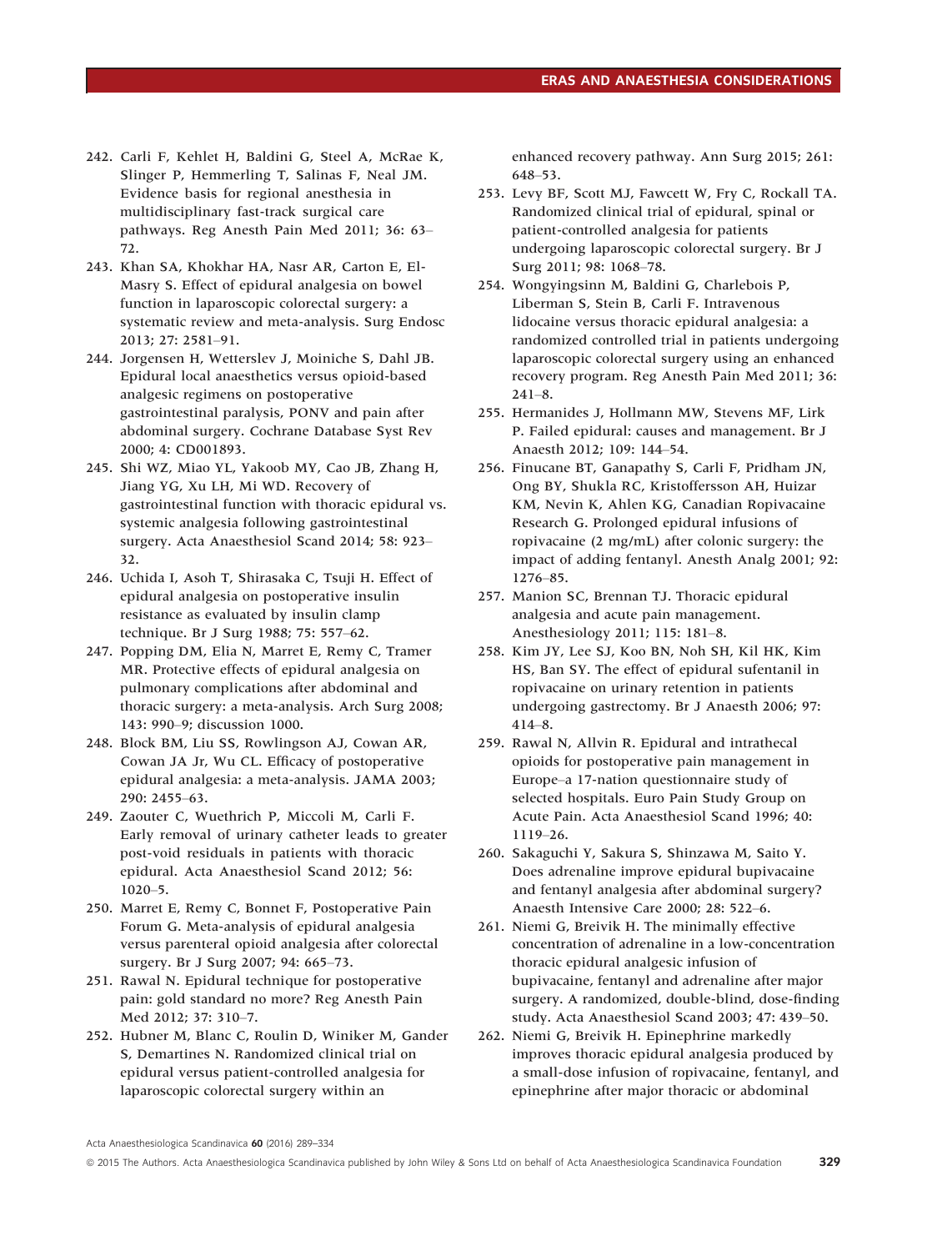surgery: a randomized, double-blinded crossover study with and without epinephrine. Anesth Analg 2002; 94: 1598–605.

- 263. Chan AK, Cheung CW, Chong YK. Alpha-2 agonists in acute pain management. Expert Opin Pharmacother 2010; 11: 2849–68.
- 264. Gramigni E, Bracco D, Carli F. Epidural analgesia and postoperative orthostatic haemodynamic changes. Eur J Anaesthesiol 2013; 30: 398–404.
- 265. Meylan N, Elia N, Lysakowski C, Tramer MR. Benefit and risk of intrathecal morphine without local anaesthetic in patients undergoing major surgery: meta-analysis of randomized trials. Br J Anaesth 2009; 102: 156–67.
- 266. Levy BF, Scott MJ, Fawcett WJ, Day A, Rockall TA. Optimizing patient outcomes in laparoscopic surgery. Colorectal Dis 2011; 13(Suppl 7): 8–11.
- 267. Hubner M, Lovely JK, Huebner M, Slettedahl SW, Jacob AK, Larson DW. Intrathecal analgesia and restrictive perioperative fluid management within enhanced recovery pathway: hemodynamic implications. J Am Coll Surg 2013; 216: 1124–34.
- 268. Wongyingsinn M, Baldini G, Stein B, Charlebois P, Liberman S, Carli F. Spinal analgesia for laparoscopic colonic resection using an enhanced recovery after surgery programme: better analgesia, but no benefits on postoperative recovery: a randomized controlled trial. Br J Anaesth 2012; 108: 850–6.
- 269. Marret E, Rolin M, Beaussier M, Bonnet F. Metaanalysis of intravenous lidocaine and postoperative recovery after abdominal surgery. Br J Surg 2008; 95: 1331–8.
- 270. Vigneault L, Turgeon AF, Cote D, Lauzier F, Zarychanski R, Moore L, McIntyre LA, Nicole PC, Fergusson DA. Perioperative intravenous lidocaine infusion for postoperative pain control: a metaanalysis of randomized controlled trials. Can J Anaesth 2011; 58: 22–37.
- 271. McCarthy GC, Megalla SA, Habib AS. Impact of intravenous lidocaine infusion on postoperative analgesia and recovery from surgery: a systematic review of randomized controlled trials. Drugs 2010; 70: 1149–63.
- 272. Kaba A, Laurent SR, Detroz BJ, Sessler DI, Durieux ME, Lamy ML, Joris JL. Intravenous lidocaine infusion facilitates acute rehabilitation after laparoscopic colectomy. Anesthesiology 2007; 106: 11–8; discussion 5-6.
- 273. Karthikesalingam A, Walsh SR, Markar SR, Sadat U, Tang TY, Malata CM. Continuous wound infusion of local anaesthetic agents following colorectal surgery: systematic review

and meta-analysis. World J Gastroenterol 2008; 14: 5301–5.

- 274. Liu SS, Richman JM, Thirlby RC, Wu CL. Efficacy of continuous wound catheters delivering local anesthetic for postoperative analgesia: a quantitative and qualitative systematic review of randomized controlled trials. J Am Coll Surg 2006; 203: 914–32.
- 275. Beaussier M, El'Ayoubi H, Schiffer E, Rollin M, Parc Y, Mazoit JX, Azizi L, Gervaz P, Rohr S, Biermann C, Lienhart A, Eledjam JJ. Continuous preperitoneal infusion of ropivacaine provides effective analgesia and accelerates recovery after colorectal surgery: a randomized, double-blind, placebo-controlled study. Anesthesiology 2007; 107: 461–8.
- 276. Bertoglio S, Fabiani F, Negri PD, Corcione A, Merlo DF, Cafiero F, Esposito C, Belluco C, Pertile D, Amodio R, Mannucci M, Fontana V, Cicco MD, Zappi L. The postoperative analgesic efficacy of preperitoneal continuous wound infusion compared to epidural continuous infusion with local anesthetics after colorectal cancer surgery: a randomized controlled multicenter study. Anesth Analg 2012; 115: 1442–50.
- 277. Jouve P, Bazin JE, Petit A, Minville V, Gerard A, Buc E, Dupre A, Kwiatkowski F, Constantin JM, Futier E. Epidural versus continuous preperitoneal analgesia during fast-track open colorectal surgery: a randomized controlled trial. Anesthesiology 2013; 118: 622–30.
- 278. Boulind CE, Ewings P, Bulley SH, Reid JM, Jenkins JT, Blazeby JM, Francis NK. Feasibility study of analgesia via epidural versus continuous wound infusion after laparoscopic colorectal resection. Br J Surg 2013; 100: 395– 402.
- 279. Ventham NT, O'Neill S, Johns N, Brady RR, Fearon KC. Evaluation of novel local anesthetic wound infiltration techniques for postoperative pain following colorectal resection surgery: a meta-analysis. Dis Colon Rectum 2014; 57: 237– 50.
- 280. Moiniche S, Dahl JB. Wound catheters for postoperative pain management: overture or finale? Acta Anaesthesiol Scand 2011; 55: 775–7.
- 281. Charlton S, Cyna AM, Middleton P, Griffiths JD. Perioperative transversus abdominis plane (TAP) blocks for analgesia after abdominal surgery. Cochrane Database Syst Rev 2010; CD007705. doi: [10.1002/14651858.CD007705.pub2](http://dx.doi.org/10.1002/14651858.CD007705.pub2).
- 282. Siddiqui MR, Sajid MS, Uncles DR, Cheek L, Baig MK. A meta-analysis on the clinical effectiveness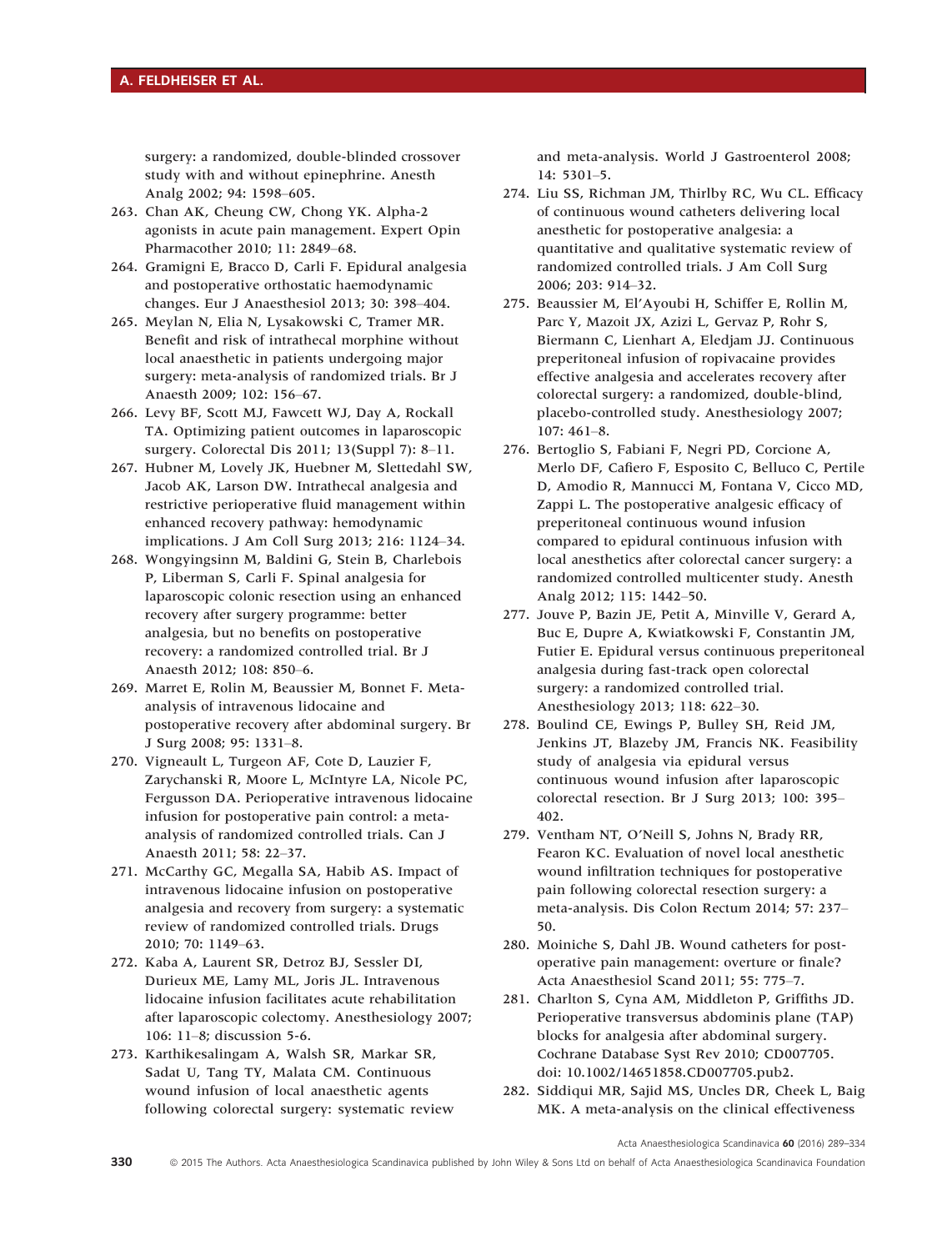of transversus abdominis plane block. J Clin Anesth 2011; 23: 7–14.

- 283. Johns N, O'Neill S, Ventham NT, Barron F, Brady RR, Daniel T. Clinical effectiveness of transversus abdominis plane (TAP) block in abdominal surgery: a systematic review and meta-analysis. Colorectal Dis 2012; 14: e635–42.
- 284. Bharti N, Kumar P, Bala I, Gupta V. The efficacy of a novel approach to transversus abdominis plane block for postoperative analgesia after colorectal surgery. Anesth Analg 2011; 112: 1504–8.
- 285. Owen DJ, Harrod I, Ford J, Luckas M, Gudimetla V. The surgical transversus abdominis plane block–a novel approach for performing an established technique. BJOG 2011; 118: 24–7.
- 286. Favuzza J, Brady K, Delaney CP. Transversus abdominis plane blocks and enhanced recovery pathways: making the 23-h hospital stay a realistic goal after laparoscopic colorectal surgery. Surg Endosc 2013; 27: 2481–6.
- 287. Favuzza J, Delaney CP. Outcomes of discharge after elective laparoscopic colorectal surgery with transversus abdominis plane blocks and enhanced recovery pathway. J Am Coll Surg 2013; 217: 503– 6.
- 288. Keller DS, Stulberg JJ, Lawrence JK, Delaney CP. Process control to measure process improvement in colorectal surgery: modifications to an established enhanced recovery pathway. Dis Colon Rectum 2014; 57: 194–200.
- 289. Brady RR, Ventham NT, Roberts DM, Graham C, Daniel T. Open transversus abdominis plane block and analgesic requirements in patients following right hemicolectomy. Ann R Coll Surg Engl 2012; 94: 327–30.
- 290. Allcock E, Spencer E, Frazer R, Applegate G, Buckenmaier C 3rd. Continuous transversus abdominis plane (TAP) block catheters in a combat surgical environment. Pain Med 2010; 11: 1426–9.
- 291. Kadam RV, Field JB. Ultrasound-guided continuous transverse abdominis plane block for abdominal surgery. J Anaesthesiol Clin Pharmacol 2011; 27: 333–6.
- 292. Bjerregaard N, Nikolajsen L, Bendtsen TF, Rasmussen BS. Transversus abdominis plane catheter bolus analgesia after major abdominal surgery. Anesthesiol Res Pract 2012; 2012: 596536.
- 293. Niraj G, Kelkar A, Jeyapalan I, Graff-Baker P, Williams O, Darbar A, Maheshwaran A, Powell R. Comparison of analgesic efficacy of subcostal transversus abdominis plane blocks with epidural

analgesia following upper abdominal surgery. Anaesthesia 2011; 66: 465–71.

- 294. De Oliveira GS Jr, Castro-Alves LJ, Nader A, Kendall MC, McCarthy RJ. Transversus abdominis plane block to ameliorate postoperative pain outcomes after laparoscopic surgery: a metaanalysis of randomized controlled trials. Anesth Analg 2014; 118: 454–63.
- 295. Walter CJ, Maxwell-Armstrong C, Pinkney TD, Conaghan PJ, Bedforth N, Gornall CB, Acheson AG. A randomised controlled trial of the efficacy of ultrasound-guided transversus abdominis plane (TAP) block in laparoscopic colorectal surgery. Surg Endosc 2013; 27: 2366–72.
- 296. Niraj G, Kelkar A, Hart E, Horst C, Malik D, Yeow C, Singh B, Chaudhri S. Comparison of analgesic efficacy of four-quadrant transversus abdominis plane (TAP) block and continuous posterior TAP analgesia with epidural analgesia in patients undergoing laparoscopic colorectal surgery: an open-label, randomised, noninferiority trial. Anaesthesia 2014; 69: 348–55.
- 297. Abdallah FW, Chan VW, Brull R. Transversus abdominis plane block: a systematic review. Reg Anesth Pain Med 2012; 37: 193–209.
- 298. Kahokehr A, Sammour T, Shoshtari KZ, Taylor M, Hill AG. Intraperitoneal local anesthetic improves recovery after colon resection: a double-blinded randomized controlled trial. Ann Surg 2011; 254: 28–38.
- 299. Kahokehr A, Sammour T, Srinivasa S, Hill AG. Systematic review and meta-analysis of intraperitoneal local anaesthetic for pain reduction after laparoscopic gastric procedures. Br J Surg 2011; 98: 29–36.
- 300. Wu CL, Rowlingson AJ, Partin AW, Kalish MA, Courpas GE, Walsh PC, Fleisher LA. Correlation of postoperative pain to quality of recovery in the immediate postoperative period. Reg Anesth Pain Med 2005; 30: 516–22.
- 301. Marret E, Kurdi O, Zufferey P, Bonnet F. Effects of nonsteroidal antiinflammatory drugs on patientcontrolled analgesia morphine side effects: metaanalysis of randomized controlled trials. Anesthesiology 2005; 102: 1249–60.
- 302. Klein M. Postoperative non-steroidal antiinflammatory drugs and colorectal anastomotic leakage. NSAIDs and anastomotic leakage. Dan Med J 2012; 59: B4420.
- 303. Burton TP, Mittal A, Soop M. Nonsteroidal antiinflammatory drugs and anastomotic dehiscence in bowel surgery: systematic review and meta-

Acta Anaesthesiologica Scandinavica 60 (2016) 289–334

<sup>&</sup>lt;sup>©</sup> 2015 The Authors. Acta Anaesthesiologica Scandinavica published by John Wiley & Sons Ltd on behalf of Acta Anaesthesiologica Scandinavica Foundation 331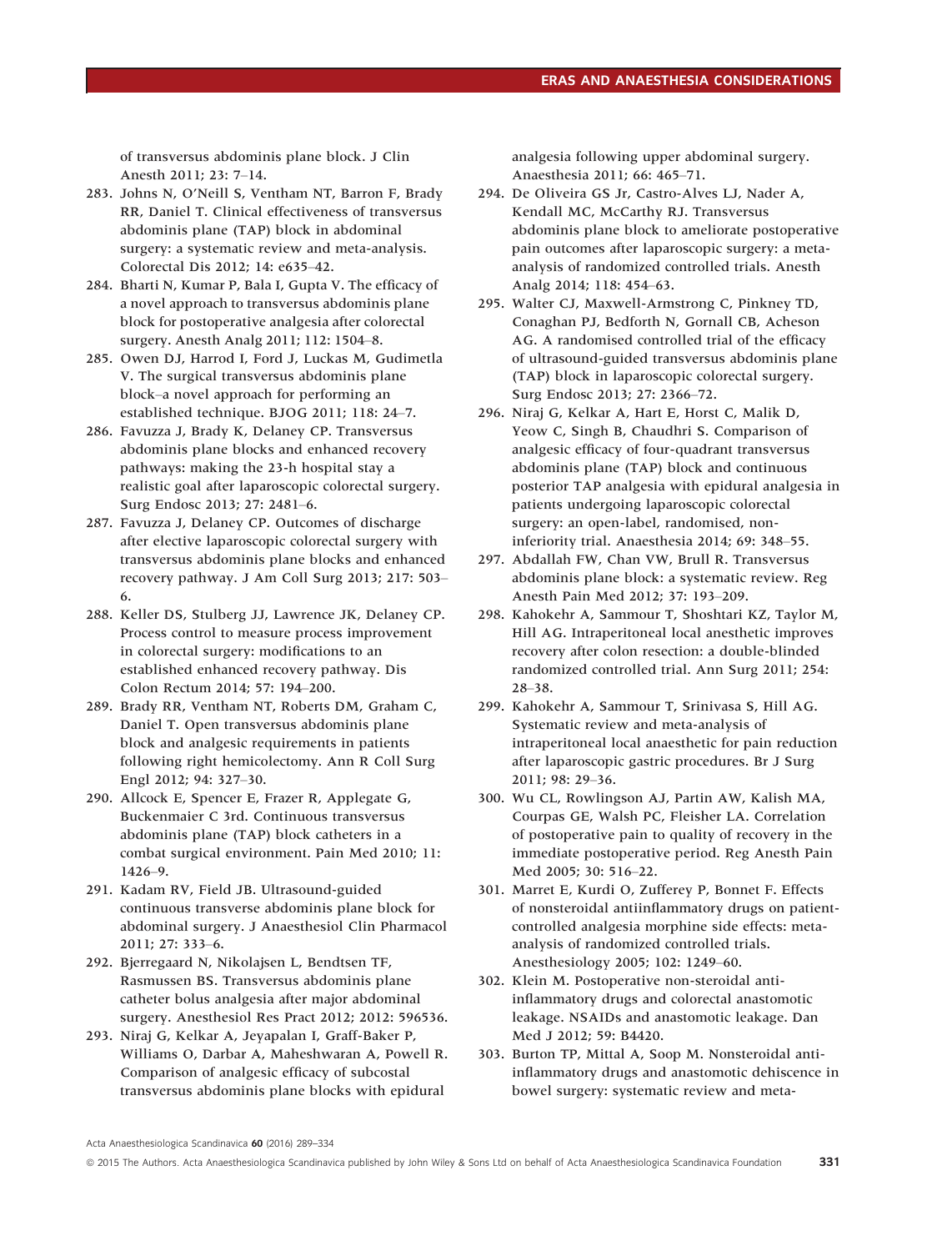analysis of randomized, controlled trials. Dis Colon Rectum 2013; 56: 126–34.

- 304. Gorissen KJ, Benning D, Berghmans T, Snoeijs MG, Sosef MN, Hulsewe KW, Luyer MD. Risk of anastomotic leakage with non-steroidal antiinflammatory drugs in colorectal surgery. Br J Surg 2012; 99: 721–7.
- 305. Remy C, Marret E, Bonnet F. Effects of acetaminophen on morphine side-effects and consumption after major surgery: meta-analysis of randomized controlled trials. Br J Anaesth 2005; 94: 505–13.
- 306. Apfel CC, Turan A, Souza K, Pergolizzi J, Hornuss C. Intravenous acetaminophen reduces postoperative nausea and vomiting: a systematic review and meta-analysis. Pain 2013; 154: 677– 89.
- 307. Mathiesen O, Wetterslev J, Kontinen VK, Pommergaard HC, Nikolajsen L, Rosenberg J, Hansen MS, Hamunen K, Kjer JJ, Dahl JB, Scandinavian Postoperative Pain A. Adverse effects of perioperative paracetamol, NSAIDs, glucocorticoids, gabapentinoids and their combinations: a topical review. Acta Anaesthesiol Scand 2014; 58: 1182–98.
- 308. Nussmeier NA, Whelton AA, Brown MT, Joshi GP, Langford RM, Singla NK, Boye ME, Verburg KM. Safety and efficacy of the cyclooxygenase-2 inhibitors parecoxib and valdecoxib after noncardiac surgery. Anesthesiology 2006; 104: 518–26.
- 309. Vignali A, Di Palo S, Orsenigo E, Ghirardelli L, Radaelli G, Staudacher C. Effect of prednisolone on local and systemic response in laparoscopic vs. open colon surgery: a randomized, double-blind, placebo-controlled trial. Dis Colon Rectum 2009; 52: 1080–8.
- 310. Waldron NH, Jones CA, Gan TJ, Allen TK, Habib AS. Impact of perioperative dexamethasone on postoperative analgesia and side-effects: systematic review and meta-analysis. Br J Anaesth 2013; 110: 191–200.
- 311. Lunn TH, Kristensen BB, Andersen LO, Husted H, Otte KS, Gaarn-Larsen L, Kehlet H. Effect of highdose preoperative methylprednisolone on pain and recovery after total knee arthroplasty: a randomized, placebo-controlled trial. Br J Anaesth 2011; 106: 230–8.
- 312. de la Motte L, Kehlet H, Vogt K, Nielsen CH, Groenvall JB, Nielsen HB, Andersen A, Schroeder TV, Lonn L. Preoperative methylprednisolone enhances recovery after endovascular aortic repair: a randomized, double-blind, placebo-controlled

clinical trial. Ann Surg 2014; 260: 540–8; discussion 48-9.

- 313. Bell RF, Dahl JB, Moore RA, Kalso E. Perioperative ketamine for acute postoperative pain. Cochrane Database Syst Rev 2006; 1: CD004603.
- 314. Weinbroum AA. Non-opioid IV adjuvants in the perioperative period: pharmacological and clinical aspects of ketamine and gabapentinoids. Pharmacol Res 2012; 65: 411–29.
- 315. White PF. The changing role of non-opioid analgesic techniques in the management of postoperative pain. Anesth Analg 2005; 101: S5– 22.
- 316. Candiotti KA, Sands LR, Lee E, Bergese SD, Harzman AE, Marcet J, Kumar AS, Haas E. Liposome bupivacaine for postsurgical analgesia in adult patients undergoing laparoscopic colectomy: results from prospective phase IV sequential cohort studies assessing health economic outcomes. Curr Ther Res Clin Exp 2014; 76: 1–6.
- 317. Cohen SM. Extended pain relief trial utilizing infiltration of Exparel  $\mathcal{P}$ , a long-acting multivesicular liposome formulation of bupivacaine: a Phase IV health economic trial in adult patients undergoing open colectomy. J Pain Res 2012; 5: 567–72.
- 318. Dahl JB, Nielsen RV, Wetterslev J, Nikolajsen L, Hamunen K, Kontinen VK, Hansen MS, Kjer JJ, Mathiesen O, Scandinavian Postoperative Pain A. Post-operative analgesic effects of paracetamol, NSAIDs, glucocorticoids, gabapentinoids and their combinations: a topical review. Acta Anaesthesiol Scand 2014; 58: 1165–81.
- 319. Brown TM, Boyle MF. Delirium. BMJ 2002; 325: 644–7.
- 320. Tucker GJ. The diagnosis of delirium and DSM-IV. Dement Geriatr Cogn Disord 1999; 10: 359–63.
- 321. O'Keeffe ST. Clinical subtypes of delirium in the elderly. Dement Geriatr Cogn Disord 1999; 10: 380–5.
- 322. Leslie DL, Zhang Y, Holford TR, Bogardus ST, Leo-Summers LS, Inouye SK. Premature death associated with delirium at 1-year follow-up. Arch Intern Med 2005; 165: 1657–62.
- 323. Heymann A, Radtke F, Schiemann A, Lutz A, MacGuill M, Wernecke KD, Spies C. Delayed treatment of delirium increases mortality rate in intensive care unit patients. J Int Med Res 2010; 38: 1584–95.
- 324. Pisani MA, Kong SY, Kasl SV, Murphy TE, Araujo KL, Van Ness PH. Days of delirium are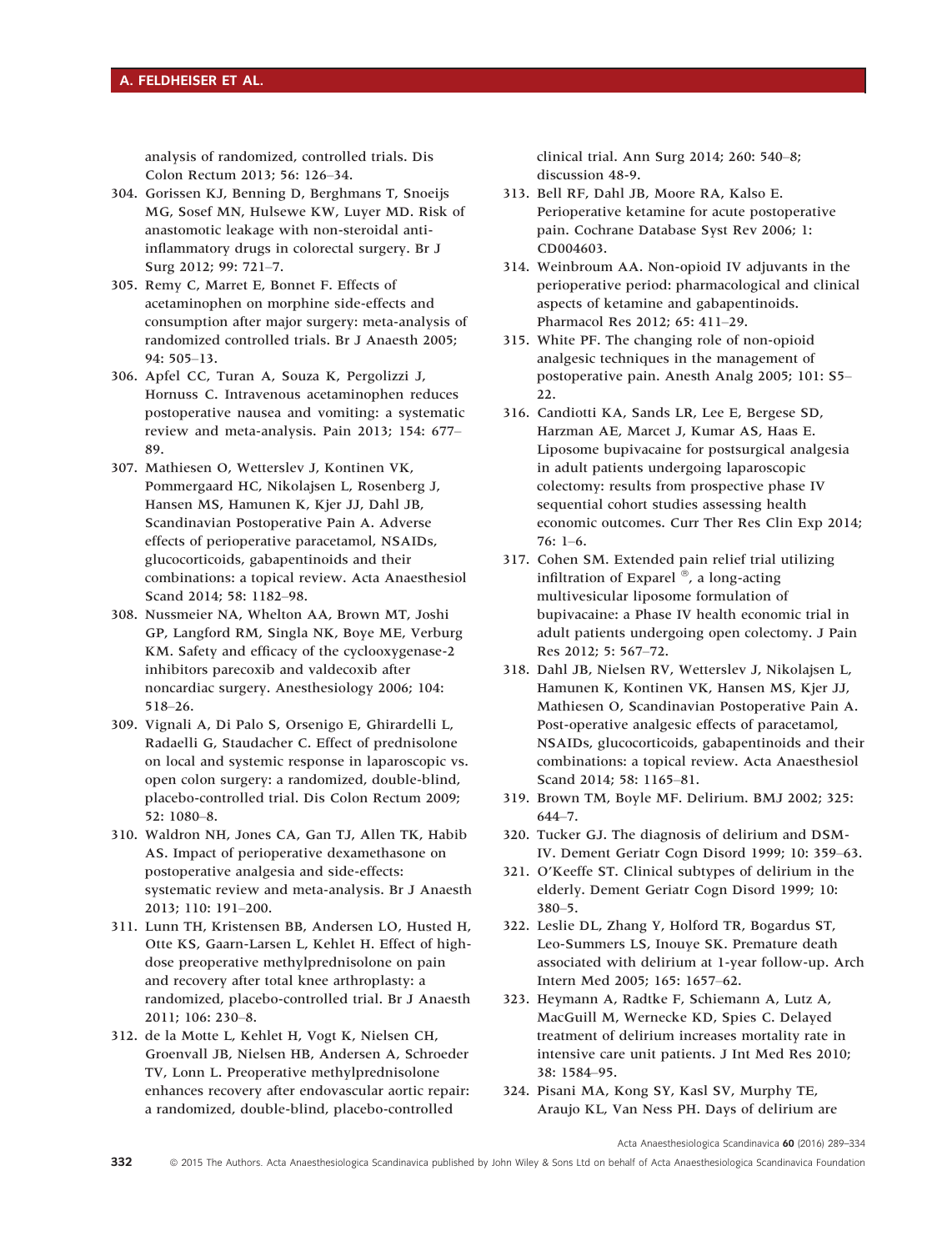associated with 1-year mortality in an older intensive care unit population. Am J Respir Crit Care Med 2009; 180: 1092–7.

- 325. Radtke FM, Heymann A, Franck M, Maechler F, Drews T, Luetz A, Nachtigall I, Wernecke KD, Spies CD. How to implement monitoring tools for sedation, pain and delirium in the intensive care unit: an experimental cohort study. Intensive Care Med 2012; 38: 1974–81.
- 326. Skrobik Y, Ahern S, Leblanc M, Marquis F, Awissi DK, Kavanagh BP. Protocolized intensive care unit management of analgesia, sedation, and delirium improves analgesia and subsyndromal delirium rates. Anest Analg 2010; 111: 451–63.
- 327. Radtke FM, Franck M, MacGuill M, Seeling M, Lutz A, Westhoff S, Neumann U, Wernecke KD, Spies CD. Duration of fluid fasting and choice of analgesic are modifiable factors for early postoperative delirium. Eur J Anaesthesiol 2010; 27: 411–6.
- 328. Lonergan E, Britton AM, Luxenberg J, Wyller T. Antipsychotics for delirium. Cochrane Database Syst Rev 2007; CD005594.
- 329. Lonergan E, Luxenberg J, Areosa Sastre A, Wyller TB. Benzodiazepines for delirium. Cochrane Database Syst Rev 2009; 1: CD006379.
- 330. Delaney CP, Kehlet H, Senagore A. Postoperative ileus: profiles, risk factors and definitions – a framework for optimizing surgical outcomes in patients undergoing major abdominal and colorectal surgery. Clinical Consensus Update in General Surgery 2006. Available at: [http://](http://www.clinicalwebcasts.com/updates/index.htm) [www.clinicalwebcasts.com/updates/index.htm.](http://www.clinicalwebcasts.com/updates/index.htm) (accessed 15 September 2015)
- 331. van Bree SH, Bemelman WA, Hollmann MW, Zwinderman AH, Matteoli G, El Temna S, The FO, Vlug MS, Bennink RJ, Boeckxstaens GE. Identification of clinical outcome measures for recovery of gastrointestinal motility in postoperative ileus. Ann Surg 2014; 259: 708–14.
- 332. Kehlet H. Postoperative ileus–an update on preventive techniques. Nat Clin Pract Gastroenterol Hepatol 2008; 5: 552–8.
- 333. Chapuis PH, Bokey L, Keshava A, Rickard MJ, Stewart P, Young CJ, Dent OF. Risk factors for prolonged ileus after resection of colorectal cancer: an observational study of 2400 consecutive patients. Ann Surg 2013; 257: 909–15.
- 334. Brieger GH. Early ambulation. A study in the history of surgery. Ann Surg 1983; 197: 443–9.
- 335. Brower RG. Consequences of bed rest. Critical Care Med 2009; 37: S422–8.
- 336. Gatt M, Anderson AD, Reddy BS, Hayward-Sampson P, Tring IC, MacFie J. Randomized

clinical trial of multimodal optimization of surgical care in patients undergoing major colonic resection. Br J Surg 2005; 92: 1354–62.

- 337. Kehlet H, Wilmore DW. Evidence-based surgical care and the evolution of fast-track surgery. Ann Surg 2008; 248: 189–98.
- 338. Browning L, Denehy L, Scholes RL. The quantity of early upright mobilisation performed following upper abdominal surgery is low: an observational study. Aust J Physiother 2007; 53: 47–52.
- 339. Henriksen MG, Jensen MB, Hansen HV, Jespersen TW, Hessov I. Enforced mobilization, early oral feeding, and balanced analgesia improve convalescence after colorectal surgery. Nutrition 2002; 18: 147–52.
- 340. Pashikanti L, Von Ah D. Impact of early mobilization protocol on the medical-surgical inpatient population: an integrated review of literature. Clin Nurse Spec 2012; 26: 87–94.
- 341. Pitkethly M, Macgillivray S, Ryan R. Recordings or summaries of consultations for people with cancer. Cochrane Database Syst Rev 2008; 3: CD001539.
- 342. Li C, Ferri LE, Mulder DS, Ncuti A, Neville A, Lee L, Kaneva P, Watson D, Vassiliou M, Carli F, Feldman LS. An enhanced recovery pathway decreases duration of stay after esophagectomy. Surgery 2012; 152: 606–14; discussion 14-6.
- 343. Li C, Carli F, Lee L, Charlebois P, Stein B, Liberman AS, Kaneva P, Augustin B, Wongyingsinn M, Gamsa A, Kim do J, Vassiliou MC, Feldman LS. Impact of a trimodal prehabilitation program on functional recovery after colorectal cancer surgery: a pilot study. Surg Endosc 2013; 27: 1072–82.
- 344. Maessen J, Dejong CH, Hausel J, Nygren J, Lassen K, Andersen J, Kessels AG, Revhaug A, Kehlet H, Ljungqvist O, Fearon KC, von Meyenfeldt MF. A protocol is not enough to implement an enhanced recovery programme for colorectal resection. Br J Surg 2007; 94: 224–31.
- 345. Bravata DM, Smith-Spangler C, Sundaram V, Gienger AL, Lin N, Lewis R, Stave CD, Olkin I, Sirard JR. Using pedometers to increase physical activity and improve health: a systematic review. JAMA 2007; 298: 2296–304.
- 346. Papaspyros S, Uppal S, Khan SA, Paul S, O'Regan DJ. Analysis of bedside entertainment services' effect on post cardiac surgery physical activity: a prospective, randomised clinical trial. Eur J Cardiothorac Surg 2008; 34: 1022–6.
- 347. Moiniche S, Hjortso NC, Blemmer T, Dahl JB, Kehlet H. Blood pressure and heart rate during